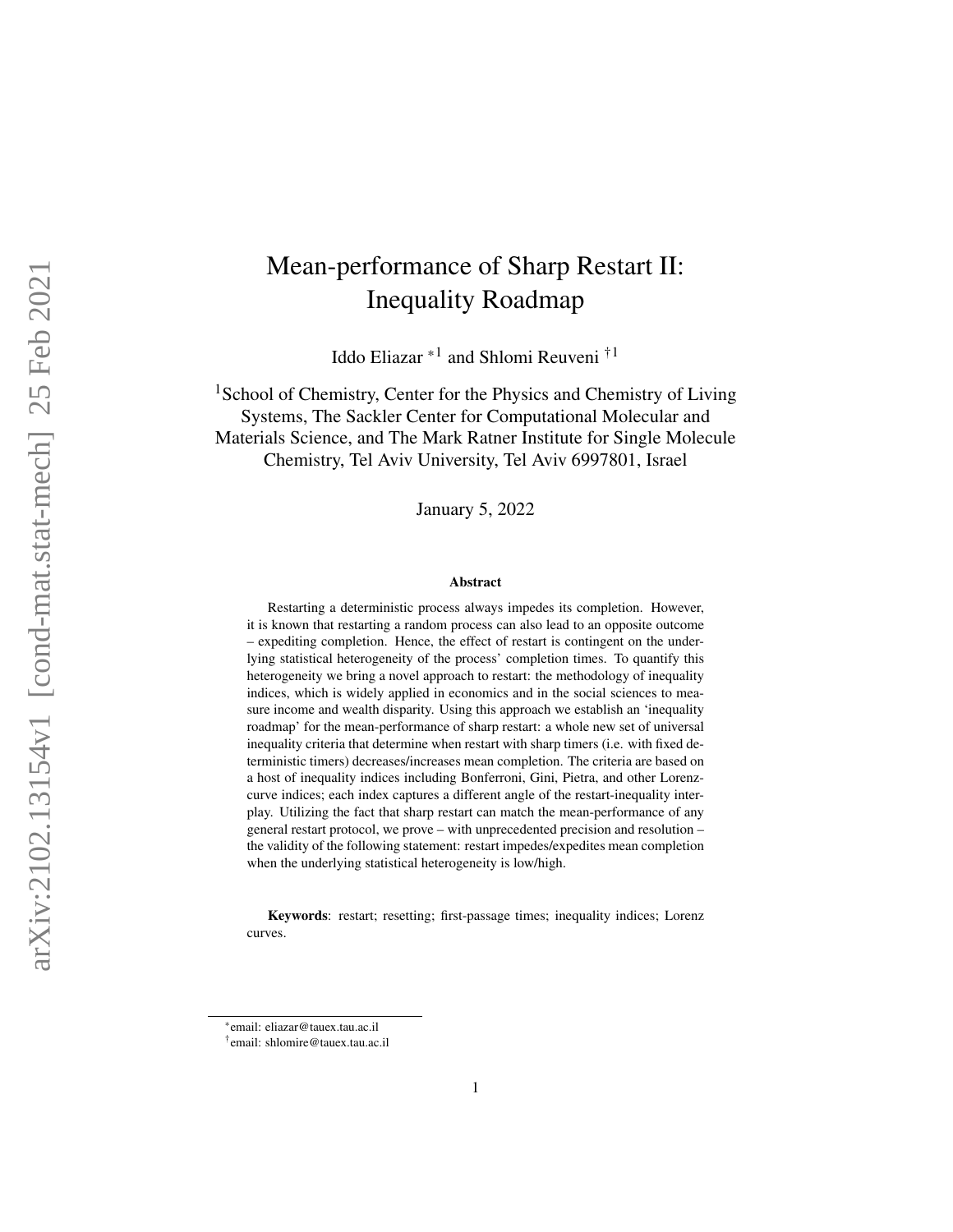# 1 Introduction

This paper is the second in a duo of works exploring the mean-performance of sharp restart. In part one we presented a comprehensive statistical analysis of the topic [\[1\]](#page-29-0). In this part we continue the exploration, doing so from the rather surprising perspective of socioeconomic inequality. Indeed, this paper shall reveal profound connections between two seemingly unrelated topics: the measurement of socioeconomic inequality on the one hand, and the mean-performance of sharp restart on the other hand. The novel inequality vantage point yields a whole new set of universal inequality criteria that pinpoint – with unprecedented precision and resolution – how the meanperformance of general restart protocols is contingent on the underlying statistical heterogeneity.

As explained in part one, sharp restart can be perceived as an algorithm. The algorithm's input is the random duration of a general task to be accomplished – e.g. a completion time or a first-passage time of a given stochastic process [\[2\]](#page-29-1)-[\[6\]](#page-29-2). As long as the task is not accomplished, the algorithm restarts the stochastic process periodically, using a 'sharp' timer  $-$  i.e. a fixed deterministic timer. The algorithm's output is the random duration it takes to accomplish the task 'under restart'. The motivation for using sharp restart, together with a rather rich literature survey (including [\[7\]](#page-29-3)-[\[27\]](#page-31-0)), was described in detail in part one [\[1\]](#page-29-0).

Following a main path in restart research, the analysis presented in [\[1\]](#page-29-0) focused on mean performance: comparing the input's mean to the output's mean. Sharp restart was termed "beneficial" if the output's mean is smaller than the input's mean – i.e. if mean completion is expedited. Conversely, sharp restart was termed "detrimental" if the output's mean is larger than the input's mean  $-i.e.$  if mean completion is impeded. The two principal analytic tools employed in [\[1\]](#page-29-0) were the residual lifetime of renewal theory [\[28\]](#page-31-1)-[\[30\]](#page-31-2), and the hazard rate of reliability engineering [\[31\]](#page-31-3)-[\[33\]](#page-31-4). Using these tools, we established a detailed statistical roadmap for the mean-performance of sharprestart: universal statistical criteria that determine when sharp restart is beneficial, and when it is detrimental.

A key result in [\[1\]](#page-29-0) was based on the input's coefficient of variation (CV), the ratio between the standard deviation and the mean of the task's duration. The CV is a principal standardized measure of statistical heterogeneity. Using this measure we established the following threshold scheme: if the input's CV is larger than one then there exist timers with which sharp restart is beneficial; and if the input's CV is smaller than one then there exist timers with which sharp restart is detrimental.<sup>[1](#page-1-0)</sup> A similar CV result holds with regard to the introduction of exponential restart – in which the periods between consecutive restart epochs are drawn (independently) from the exponential distribution [\[34\]](#page-31-5)-[\[41\]](#page-31-6). Moreover, when adding branching to exponential restart, the input's Gini coefficient (to be explained below) enters the picture and joins the input's CV in determining if the introduction of exponential restart is detrimental or beneficial [\[42\]](#page-32-0).

In economics, the Gini coefficient is a principal inequality index [\[43\]](#page-32-1)-[\[49\]](#page-32-2). Widely

<span id="page-1-0"></span><sup>&</sup>lt;sup>1</sup>The CV threshold scheme holds when the input's mean is finite. If the input's mean is infinite then sharp restart is always beneficial.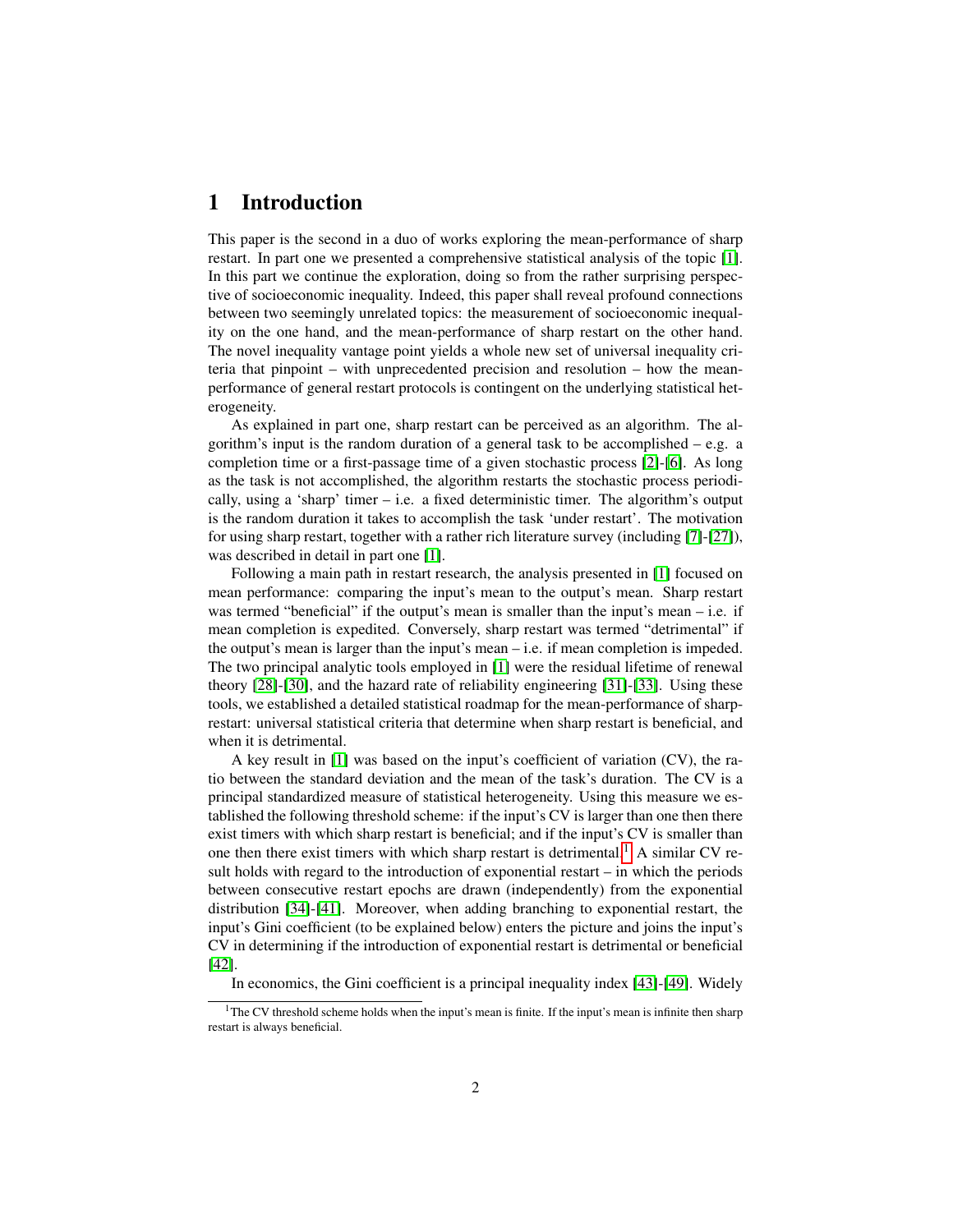applied in the social sciences, inequality indices are quantitative gauges of socioeconomic disparity [\[50\]](#page-32-3)-[\[53\]](#page-32-4). Namely, given a human society of interest, inequality indices score the disparity of income and wealth among the society's members. While devised to gauge socioeconomic disparity, the use of inequality indices is not at all limited to this particular context. Indeed, inequality indices can be used in a far broader context: measuring the statistical heterogeneity of general non-negative random variables [\[54\]](#page-32-5)-[\[56\]](#page-32-6). The CV measures statistical heterogeneity from an Euclidean-geometry perspective, inequality indices do so from a socioeconomic-inequality perspective, and these perspectives are different [\[55\]](#page-32-7).

Here we apply inequality indices to measure the statistical heterogeneity of the task's random duration. Taking this approach we establish a whole new set of universal inequality criteria that determine when sharp restart is beneficial, and when it is detrimental. All the inequality criteria share a common 'bedrock structure' that is described by the following take-home-message statement: high statistical heterogeneity implies that sharp restart is beneficial; and low statistical heterogeneity implies that sharp restart is detrimental. Using precise threshold levels, the inequality criteria articulate this statement via exact and explicit mathematical results – thus providing an 'inequality roadmap' for the mean-performance sharp restart. In turn, as sharp restart can match the mean-performance of any other restart protocol [\[34,](#page-31-5) [57\]](#page-32-8), the take-homemessage statement holds for general restart protocols.

We begin with three inequality indices: a CV-based index, and the Gini and Bonferroni indices.[2](#page-2-0) With regard to these indices we establish existence criteria similar to that of the aforementioned CV result [\[1\]](#page-29-0). Namely, each index has a corresponding threshold level, and: if the index is larger/smaller than its threshold level then there exist timers with which sharp restart is beneficial/detrimental. These three existence criteria are different, as their indices capture different 'angles' of inequality. Consequently, each of the existence criteria provides a different type of information regarding the restart-inequality interplay.

While existence criteria are important, they cannot assert if sharp restart with a specific timer is beneficial or detrimental. For practical uses, it is evident that timerspecific criteria are essential. This practical need leads to a profound theoretical question: can inequality provide timer-specific information? To that end, we first focus on two sharp-restart timers of special interest – one that equals the input's mean, and one that equals the input's median. We show that two inequality indices, the Pietra index and vertical-diameter (Vdiam) index, relate to these timers respectively. With regard to these indices we establish timer-specific criteria for the mean and median timers. Namely, each index has a corresponding threshold level, and: if the index is larger/smaller than its threshold level then sharp restart with the compatible timer is beneficial/detrimental.

From the mean and median timers we carry on to general timers. To that end, we consider two continuums of vertical and horizontal Lorentz-curve inequality indices. Given a general timer, we show that this timer is related to a unique index of the vertical continuum, as well as to a unique index of the horizontal continuum. With regard to these unique indices we establish timer-specific criteria. Namely, each unique index

<span id="page-2-0"></span><sup>2</sup>The terms "Gini coefficient" and "Gini index" are used interchangeably in the literature.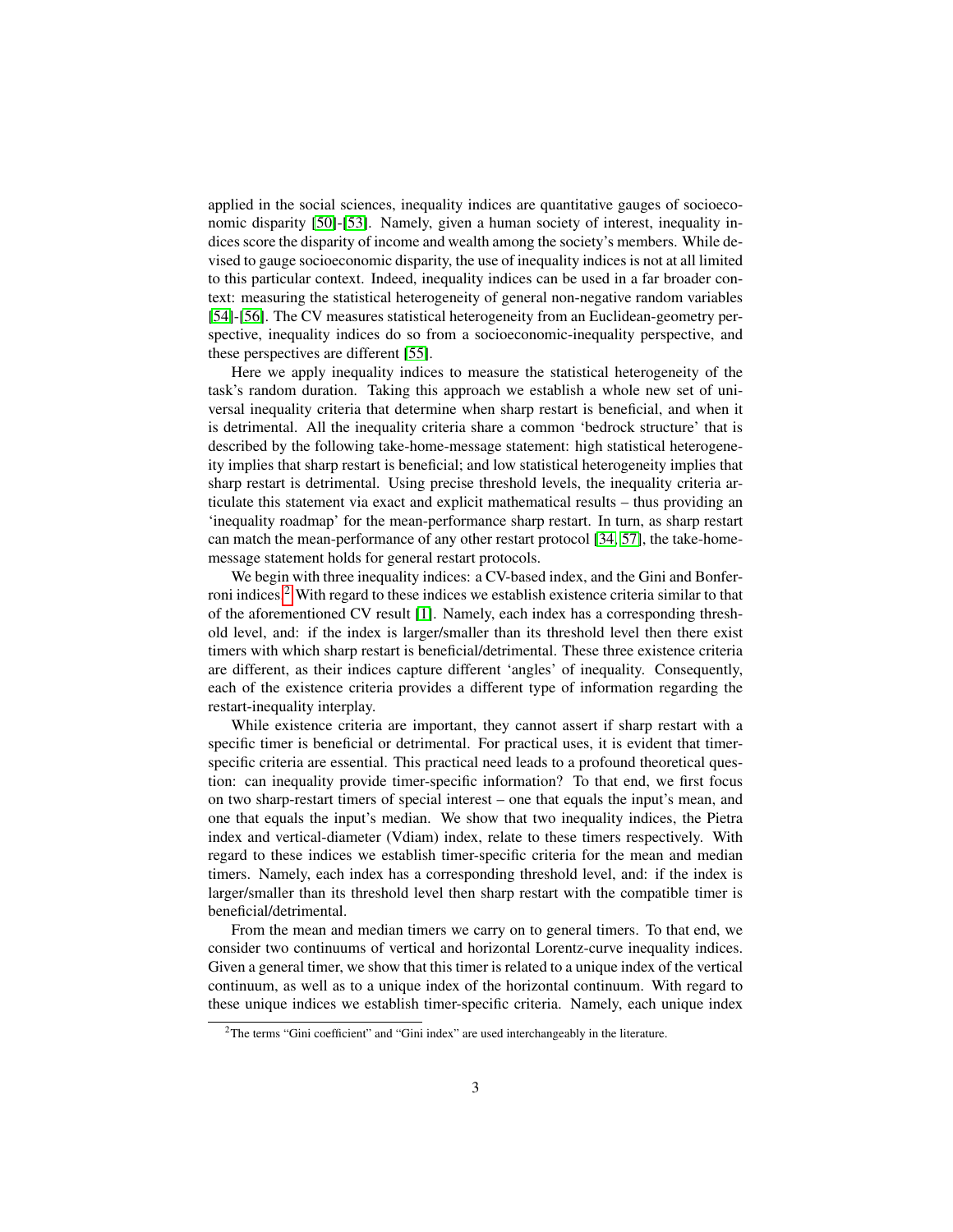has a corresponding threshold level, and: if the index is larger/smaller than its threshold level then sharp restart with the given timer is beneficial/detrimental. Special cases of these general results include the aforementioned Pietra and Vdiam criteria, as well as a 'horizontal counterpart' of the Vdiam criteria.

The remainder of this paper is organized as follows. Section [2](#page-3-0) sets the stage: it recaps sharp restart and the aforementioned CV result [\[1\]](#page-29-0); and it reviews the notion of inequality indices, as well as the very foundation of many inequality indices – the Lorentz curve. Sections [3-](#page-7-0)[5](#page-16-0) present, respectively: the Gini and Bonferroni existence criteria; the Pietra and Vdiam mean and median criteria; and the general criteria that are based on the vertical and horizontal continuums. Section [6](#page-21-0) concludes with an 'inequality roadmap' for the mean-performance of sharp restart: a summary of the key results established here.

A note about notation: along the paper  $\mathbf{E}[\xi]$  denotes the expectation of a (nonnegative) random variable  $\xi$ ; and IID is acronym for independent and identically distributed (random variables).

# <span id="page-3-0"></span>2 Setting the stage

This section sets the stage for a comprehensive mean-performance analysis of sharp restart – to be based on socioeconomic inequality indices – that will be carried out in the next sections. Subsections [2.1](#page-3-1) and [2.2](#page-4-0) recap material that was presented in [\[1\]](#page-29-0). Subsection [2.3](#page-5-0) and [2.4](#page-6-0) review, respectively, the socioeconomic notions of inequality indices and the Lorenz curve.

#### <span id="page-3-1"></span>2.1 Sharp restart

*Sharp restart* admits the following algorithmic description. There is a general task with completion time  $T$ , a positive-valued random variable. To this task a three-steps algorithm, with a positive deterministic timer  $\tau$ , is applied. Step I: initiate simultaneously the task and the timer. Step II: if the task is accomplished up to the timer's expiration  $$ i.e. if  $T \leq \tau$  – then stop upon task completion. Step III: if the task is not accomplished up to the timer's expiration – i.e. if  $T > \tau$  – then, as the timer expires, go back to Step I and start afresh (independently of the past).

The sharp-restart algorithm generates an iterative process of independent and statistically identical task-completion trials. This process halts during its first successful trial, and we denote by  $T_R$  its halting time. Namely,  $T_R$  is the overall time it takes – when the sharp-restart algorithm is applied – to complete the task. The sharp-restart algorithm is a *non-linear mapping* whose input is the random variable *T*, whose output is the random variable  $T_R$ , and whose parameter is the deterministic timer  $\tau$ .

This paper shall use the following notation regarding the input's statistics: distribution function,  $F(t) = \Pr(T \le t)$  ( $t \ge 0$ ); survival function,  $\bar{F}(t) = \Pr(T > t)$  ( $t \ge 0$ ); density function,  $f(t) = F'(t) = -\overline{F}'(t)$  ( $t > 0$ ); and mean,  $\mu = \mathbf{E}[T] = \int_0^\infty t f(t) dt$ . The input's density function is henceforth considered to be positive-valued over the positive half-line:  $f(t) > 0$  for all  $t > 0.3$  $t > 0.3$ 

<span id="page-3-2"></span><sup>&</sup>lt;sup>3</sup>This is merely a technical assumption, which is introduced in order to assure that all positive timers  $\tau$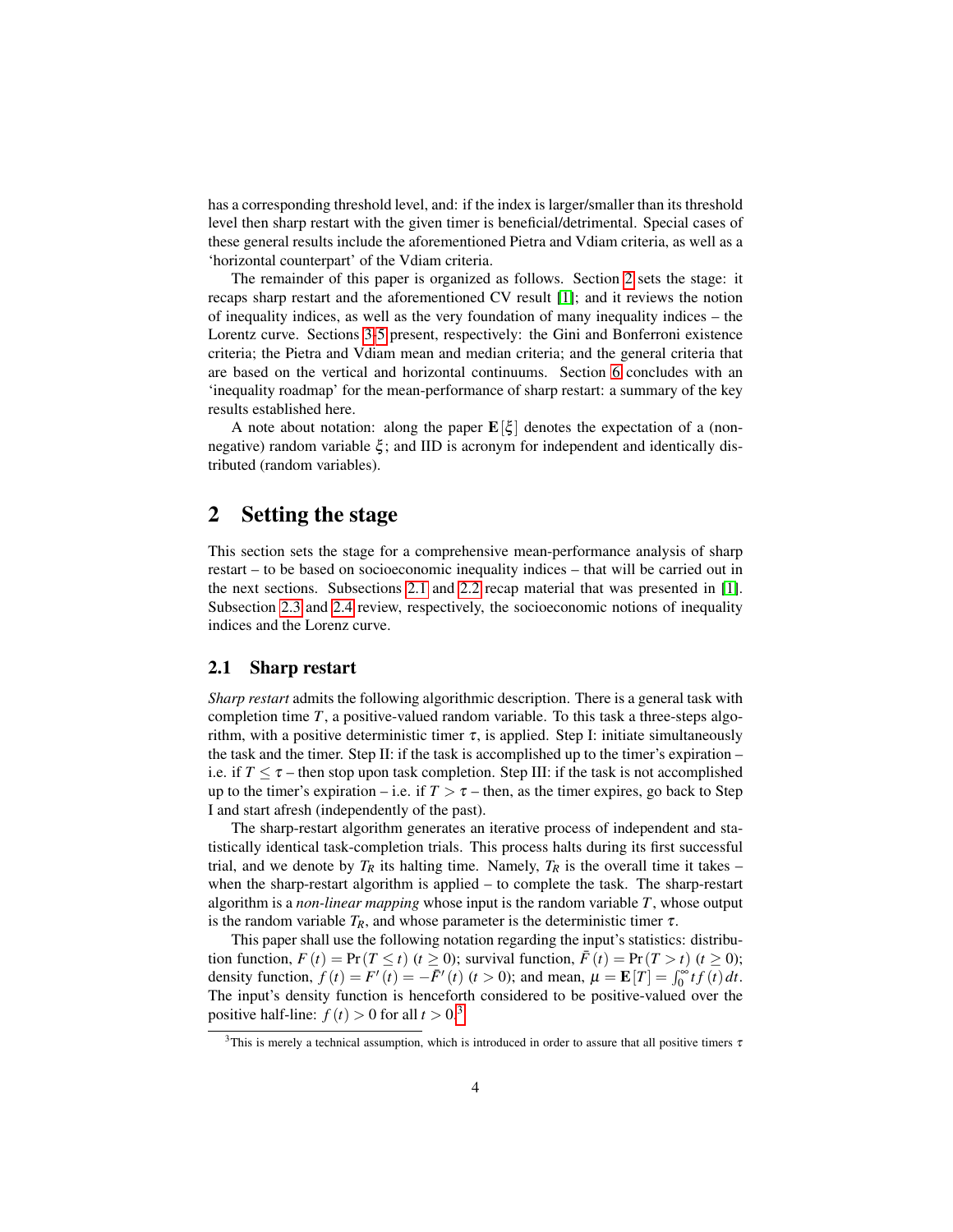Throughout this paper  $M(\tau) = \mathbb{E}[T_R]$  shall denote the output's mean; this notation underscores the fact that the output's mean is a function of the timer  $\tau$ , the parameter of the sharp-restart algorithm. In terms of the input's distribution and survival functions, the output's mean is given by [\[1,](#page-29-0) [31,](#page-31-3) [34\]](#page-31-5):

<span id="page-4-1"></span>
$$
M(\tau) = \frac{1}{F(\tau)} \int_0^{\tau} \bar{F}(t) dt.
$$
 (1)

As the input's mean is the integral of the input's survival function,  $\mu = \int_0^\infty \bar{F}(t) dt$ , Eq. [\(1\)](#page-4-1) implies that: in the limit  $\tau \rightarrow \infty$ , the output's mean coincides with the input's mean,  $\lim_{\tau\to\infty}M(\tau)=\mu.$ 

Examining the sharp-restart algorithm from a mean-performance perspective, it is key to determine if the application of the algorithm will expedite task-completion, or if it will impede task-completion. To that end the following terminology shall be used [\[1\]](#page-29-0):

- Sharp restart with timer  $\tau$  is *beneficial* if it improves mean-performance,  $M(\tau)$  <  $\mu$ .
- Sharp restart with timer  $\tau$  is *detrimental* if it worsens mean-performance,  $M(\tau)$  $\mu$ .

Eq. [\(1\)](#page-4-1) implies that the output's mean is always finite:  $M(\tau) < \infty$  for all timers  $\tau$ . Thus, if the input's mean is infinite,  $\mu = \infty$ , then the application of the sharp-restart algorithm is highly beneficial – as it reduces the input's infinite mean to the output's finite mean:  $M(\tau) < \mu = \infty$ . Having resolved the case of infinite-mean inputs, we henceforth set the focus on the case of positive-mean inputs,  $0 < \mu < \infty$ .

### <span id="page-4-0"></span>2.2 CV criteria

The variance of the input *T* is the input's mean square deviation from its mean,  $\sigma^2$  = **E**[ $|T - \mu|^2$ ]. The input's standard deviation  $\sigma$  is the square root of its variance. And, the input's coefficient of variation (CV) is the ratio of its standard deviation to its mean,  $\sigma/\mu$ . The input's CV is a 'normalized' version of its standard deviation  $\sigma$ .

In the first part of this duo, based on the input's CV, the following pair of *CV criteria* was established [\[1\]](#page-29-0):

- If the CV is smaller than one which is equivalent to  $\sigma < \mu$  then there exist timers  $\tau$  for which sharp restart is detrimental.
- If the CV is larger than one which is equivalent to  $\sigma > \mu$  then there exist timers  $\tau$  for which sharp restart is beneficial.

<span id="page-4-2"></span>The CV criteria stem from the following formula:

$$
\int_0^\infty \left[M\left(\tau\right) - \mu\right] F\left(\tau\right) d\tau = \frac{1}{2} \left(\mu^2 - \sigma^2\right). \tag{2}
$$

are admissible. In general, admissible timers are in the range  $t_{low} < \tau < \infty$ , where  $t_{low}$  is the lower bound of the support of the input's density function:  $t_{low} = \inf\{t > 0 | f(t) > 0\}.$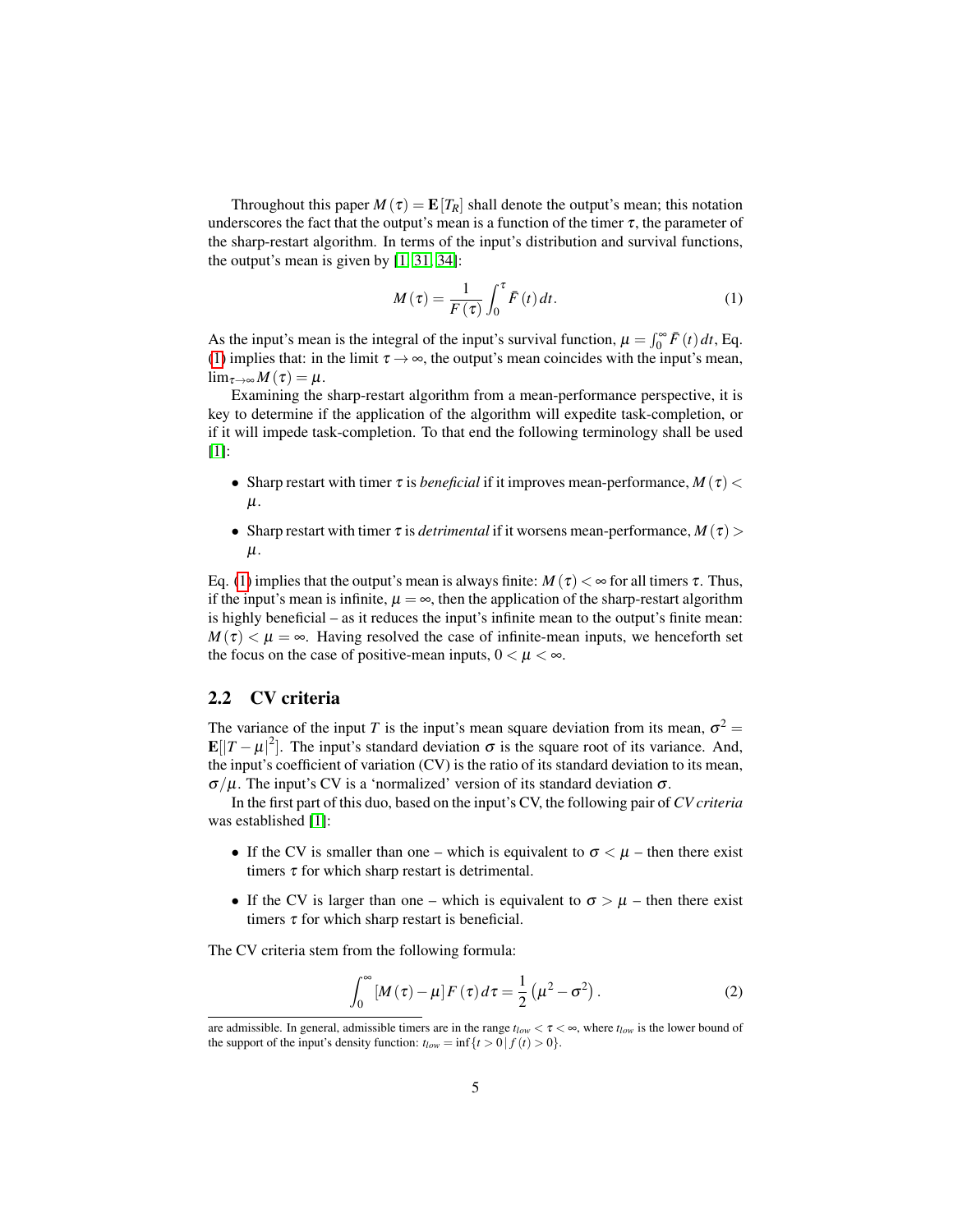Namely, Eq. [\(2\)](#page-4-2) manifests how the interplay between the input's standard deviation and mean –  $\sigma$  versus  $\mu$  – affects the output's mean  $M(\tau)$ . Equivalently, Eq. [\(2\)](#page-4-2) manifests the effect of the input's CV on the output's mean  $M(\tau)$ . The derivation of Eq. [\(2\)](#page-4-2) is detailed in the Methods.

The CV criteria have the following threshold form. The input's CV is compared to the threshold level 1. To determine the existence of timers for which the application of the sharp-restart algorithm is detrimental or beneficial, one needs to check if the input's CV is below or above the threshold level, respectively. Evidently, in the CV criteria, one can replace the CV by its square,  $\sigma^2/\mu^2$ .

### <span id="page-5-0"></span>2.3 Inequality indices

Consider a human society comprising of members with non-negative wealth values. Such a society has two socioeconomic extremes: perfect equality and perfect inequality. In a perfectly equal society all members share a common positive wealth value. In a perfectly unequal society 0% of the members possess 100% of the overall wealth; in this socioeconomic extreme the society's population is assumed infinitely large [\[55\]](#page-32-7).

An *inequality index*  $\mathcal{I}$  is a measure of the society's socioeconomic inequality: the larger the index – the more socioeconomically unequal the society. More specifically, an inequality index  $\mathscr I$  takes values in the unit interval,  $0 \leq \mathscr I \leq 1$ , and it has three basic properties [\[50\]](#page-32-3)-[\[53\]](#page-32-4). (I) The index meets its zero lower bound  $\mathcal{I} = 0$  if and only if the society is perfectly equal. (II) If the society is perfectly unequal then the index meets its unit upper bound  $\mathcal{I} = 1$ . (III) The index is invariant with respect to the currency via which wealth is measured.

While widely used in economics and in the social sciences [\[50\]](#page-32-3)-[\[53\]](#page-32-4), the application of inequality indices is not confined to these fields alone. Indeed, an inequality index  $\mathcal I$  can be used to measure the inherent 'socioeconomic inequality' of any given non-negative random variable with a finite mean [\[55,](#page-32-7) [56\]](#page-32-6). To that end, deem the random variable under consideration to represent the wealth of a randomly-sampled member of a virtual society. Then, the socioeconomic inequality of the random variable is that of its corresponding virtual society.

Henceforth, the random variable under consideration is the input *T* of the sharprestart algorithm. An illustrative example of an inequality index of the input *T* is what shall be referred to here as *CV index*. This inequality index was introduced in [\[58\]](#page-32-9), and it is a special case of the input's Renyi spectra [\[56\]](#page-32-6)-[\[58\]](#page-32-9). In terms of the input's CV, ´  $\sigma/\mu$ , the input's CV index admits the following representation [\[58\]](#page-32-9):

$$
\mathcal{I}_{CV} = 1 - \frac{1}{1 + (\sigma/\mu)^2}.
$$
\n(3)

The input's CV index  $\mathcal{I}_{CV}$  is a monotone increasing function of the input's CV. This index meets its zero lower bound if and only if the input's CV vanishes, i.e. – for a given positive-mean input – if and only if the input's standard deviation vanishes,  $\sigma = 0$ . And, this index meets its unit upper bound if and only if the input's CV diverges, i.e. – for a given positive-mean input – if and only if the input's standard deviation diverges,  $\sigma = \infty$ . For a more detailed account of the CV index and its properties, see [\[56\]](#page-32-6).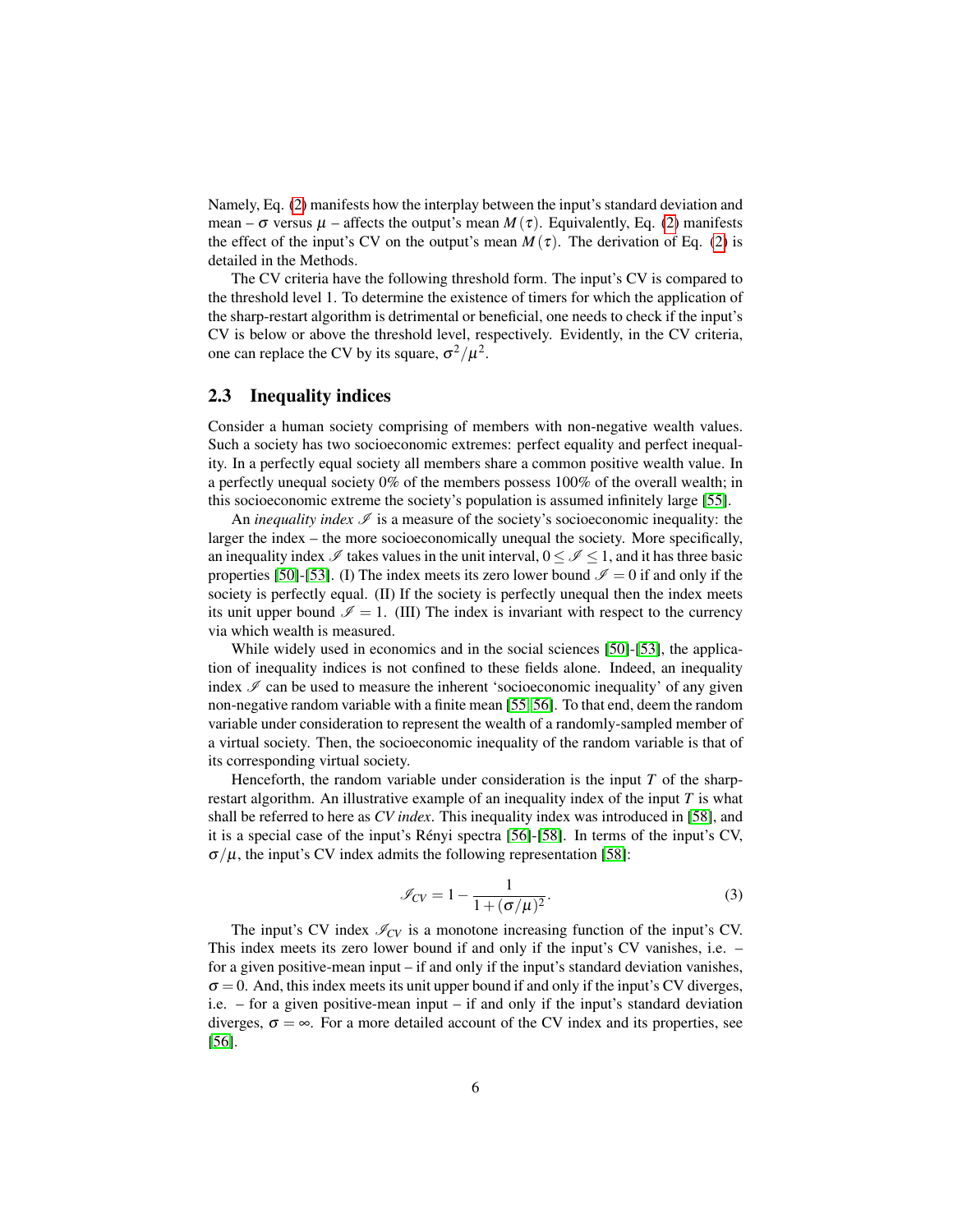In terms of the input's CV index  $\mathcal{I}_{CV}$ , the pair of the CV criteria of subsection [2.2](#page-4-0) can be re-formulated as the following pair of *CV-index criteria*:

- If the input's CV index is smaller than half,  $\mathcal{I}_{CV} < \frac{1}{2}$ , then there exist timers  $\tau$ for which sharp restart is detrimental.
- If the input's CV index is larger than half,  $\mathcal{I}_{CV} > \frac{1}{2}$ , then there exist timers  $\tau$  for which sharp restart is beneficial.

The threshold form of the CV criteria is induced to the CV-index criteria. Specifically, the input's CV index  $\mathcal{I}_{CV}$  – the input's 'CV inequality' – is compared to the threshold level  $\frac{1}{2}$ . To determine the existence of timers for which the application of the sharp-restart algorithm is detrimental or beneficial, one needs to check if the input's 'CV inequality'  $\mathcal{I}_{CV}$  is below or above the threshold level  $\frac{1}{2}$ , respectively.

### <span id="page-6-0"></span>2.4 The Lorenz curve

The CV-index criteria described above expose a connection between sharp restart and the measurement of socioeconomic inequality. In the following sections we shall show that this connection extends far beyond the CV-index criteria. To that end we shall use an additional socioeconomic working tool – the Lorenz curve – which is described in this subsection. Armed with the Lorenz curve, we shall show that the connection between sharp restart and inequality indices is profound and broad, and that inequality indices purvey valuable information on whether sharp restart is detrimental or beneficial.

As in subsection [2.3,](#page-5-0) consider a human society comprising of members with nonnegative wealth values. The distribution of wealth among the society's members is quantified by the society's *Lorenz curve*  $y = L(x)$  ( $0 \le x, y \le 1$ ) [\[62\]](#page-33-0)-[\[65\]](#page-33-1). Specifically, the Lorenz curve  $y = L(x)$  has the following socioeconomic meaning: the low (poor) 100*x*% of the society members possess 100*y*% of the society's overall wealth.

The Lorenz curve  $y = L(x)$  resides in the unit square ( $0 \le x, y \le 1$ ), and it has three basic properties [\[62\]](#page-33-0)-[\[65\]](#page-33-1). (I) It 'starts' at the square's bottom-left corner,  $L(0) = 0$ ; and it 'ends' at the square's top-right corner,  $L(1) = 1$ . (II) It is monotone increasing and concave. (III) It is invariant with respect to the currency via which wealth is measured. The first two properties imply that the Lorenz curve  $y = L(x)$  is bounded from above by the square's diagonal line  $y = x$  (see Fig. 1).

As noted in subsection [2.3,](#page-5-0) the human society under consideration has two socioeconomic extremes: perfect equality and perfect inequality. Recall that in a perfectly equal society all members share a common positive wealth value. In the space of Lorenz curves the perfect-equality socioeconomic extreme is characterized by the diagonal line  $y = x$  ( $0 \le x, y \le 1$ ). Consequently, the deviation of the Lorenz curve  $y = L(x)$ from the diagonal line  $y = x$  can serve as a geometric gauge of the society's socioeconomic inequality: the deviation of the society from the perfect-equality socioeconomic extreme.

Evidently, there are many different ways of measuring the deviation of the Lorenz curve  $y = L(x)$  from the diagonal line  $y = x$ . In turn, these different ways yield different inequality indices. An illustrative example is described as follows. For a fixed number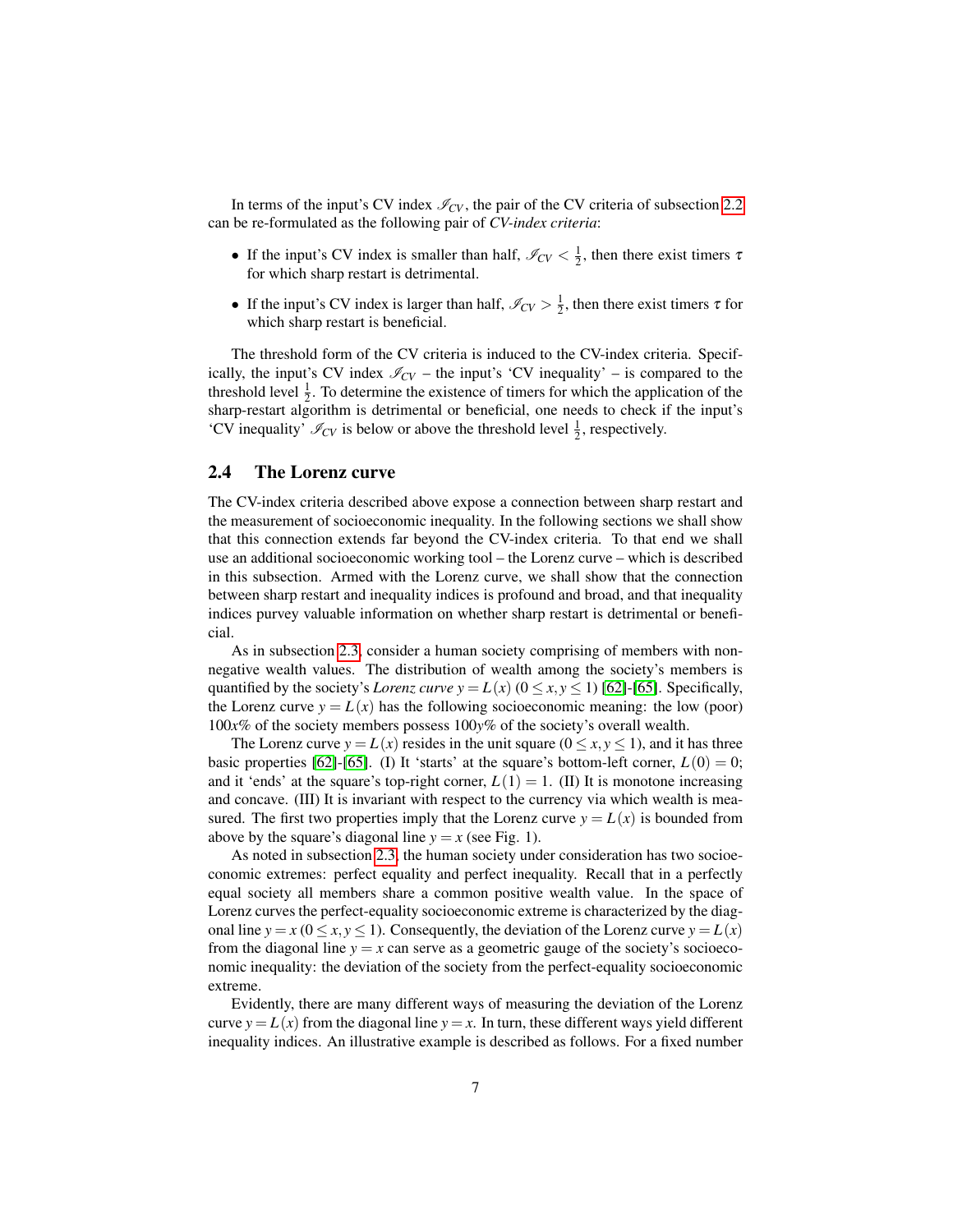

Figure 1: Lorenz-curve illustration. The Lorenz curve  $y = L(x)$  is depicted in blue, and the diagonal line  $y = x$  is depicted in orange; the Lorenz curve and the diagonal line reside in the unit square ( $0 \le x, y \le 1$ ). The line segment depicted in solid black is the vertical distance – along the vertical line  $x = q$ , depicted in dashed black – between the Lorenz curve and the diagonal line.

 $q$  (where  $0 < q < 1$ ), consider the the vertical line  $x = q$  of the unit square. The vertical distance – along the vertical line  $x = q$  – between the Lorenz curve  $y = L(x)$  and the diagonal line *y* = *x* is:  $q - L(q)$  (see Fig. 1). This vertical distance takes values in the range  $[0,q]$ . Consequently, the corresponding 'normalized' vertical distance  $[q L(q)/q$  takes values in the unit interval [0,1]. It is straightforward to check that the normalized vertical distance  $[q - L(q)]/q$  meets the three inequality-index properties that were postulated in subsection [2.3.](#page-5-0)

Any non-negative valued random variable, with a positive mean, has a corresponding Lorenz curve [\[55,](#page-32-7) [56\]](#page-32-6). Indeed, as with inequality indices: deem the random variable under consideration to represent the wealth of a randomly-sampled member of a virtual society. Then, the Lorenz curve of the random variable is that of its corresponding virtual society. As above, we take the random variable under consideration to be the input *T* of the sharp-restart algorithm. Thus, henceforth,  $y = L(x)$  shall manifest the input's Lorenz curve.

# <span id="page-7-0"></span>3 Gini and Bonferroni indices

In this section we establish connections between sharp restart on the one hand, and the Gini and Bonferroni inequality indices on the other hand. Specifically, we shall show that these two inequality indices of the input *T* yield existence criteria that are similar to the CV-index criteria of subsection [2.3,](#page-5-0) and that have a similar threshold form.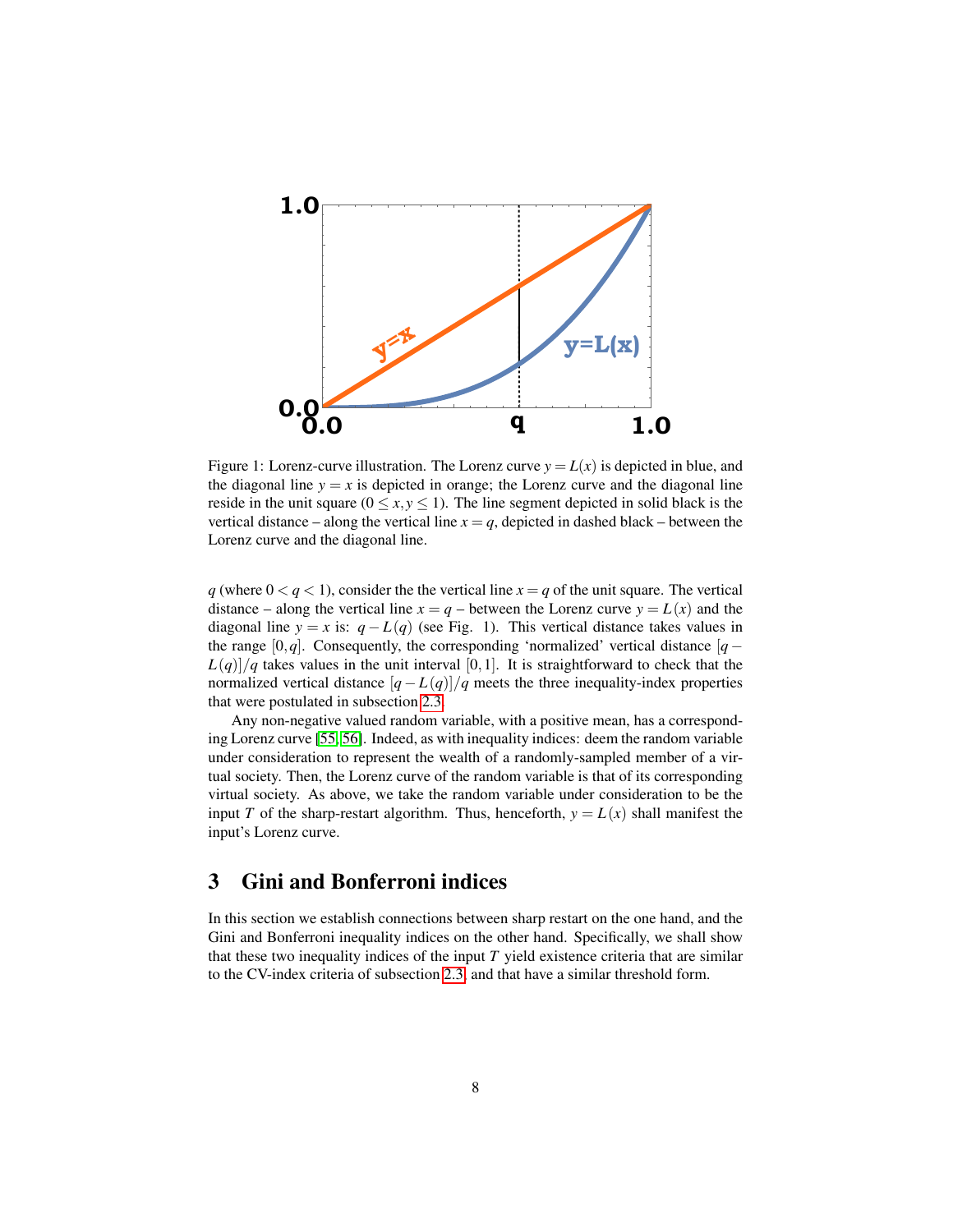#### <span id="page-8-4"></span>3.1 Gini-index criteria

Perhaps the best-known and most popular socioeconomic inequality index is the *Gini index* [\[43\]](#page-32-1)-[\[49\]](#page-32-2). This subsection addresses the Gini index  $\mathcal{I}_{Gini}$  of the input *T*.

<span id="page-8-0"></span>In terms of the input's Lorenz curve, the input's Gini index  $\mathcal{I}_{Gini}$  is twice the area captured between the Lorenz curve  $y = L(x)$  and the diagonal line  $y = x$  [\[47\]](#page-32-10). Namely,

$$
\mathcal{I}_{Gini} = 2 \int_0^1 [q - L(q)] dq.
$$
 (4)

The integral appearing on the right-hand side of Eq. [\(4\)](#page-8-0) is the average of the vertical distances  $[q - L(q)]$  (0 <  $q$  < 1) between the Lorenz curve and the diagonal line (see Fig. 1); these vertical distances were noted in subsection [2.4.](#page-6-0)

<span id="page-8-1"></span>The Gini-index representation of Eq. [\(4\)](#page-8-0) exhibits no clear connection to Eq. [\(1\)](#page-4-1), the output's mean. To make the connection more apparent we use the following, alternative, Gini-index representation [\[56\]](#page-32-6):

$$
\mathscr{I}_{Gini} = 1 - \frac{1}{\mu} \mathbf{E} \left[ \min \{ T_1, T_2 \} \right],\tag{5}
$$

where  $T_1$  and  $T_2$  are IID copies of the input *T*. The Gini-index representation of Eq. [\(5\)](#page-8-1) is based on the disparity between two means: the mean of the minimum min $\{T_1, T_2\}$ versus the input's mean  $\mu$ . The smaller the disparity between the two means – the closer is the Gini index to its zero lower bound. Conversely, the larger the disparity between the two means – the closer is the Gini index to its unit upper bound.

<span id="page-8-2"></span>In addition to the Gini-index representation of Eq. [\(5\)](#page-8-1), we also use the following representation of the output's mean:

$$
M(\tau) = \frac{1}{F(\tau)} \mathbf{E} \left[ \min \{ T, \tau \} \right]. \tag{6}
$$

The derivation of Eq. [\(6\)](#page-8-2) is detailed in the Methods. Eqs. [\(5\)](#page-8-1) and [\(6\)](#page-8-2) incorporate similar terms – the term  $\mathbf{E}$  [min $\{T_1, T_2\}$ ] in the former, and the term  $\mathbf{E}$  [min $\{T, \tau\}$ ] in the latter. This similarity suggests that a connection between the input's Gini index  $\mathcal{I}_{Gini}$ and the output's mean  $M(\tau)$  may exist. We shall now establish such a connection.

Denote by  $f_{\text{max}}(t)$  ( $t \ge 0$ ) the density function of the random variable max  $\{T_1, T_2\}$ where, as in Eq. [\(5\)](#page-8-1),  $T_1$  and  $T_2$  are IID copies of the input *T*. With this density function at hand, the following formula is presented:

<span id="page-8-3"></span>
$$
\int_0^\infty \left[ \frac{M(\tau) - \mu}{\mu} \right] f_{\text{max}}(\tau) d\tau = 1 - 2 \mathcal{I}_{Gini}.
$$
 (7)

The derivation of Eq. [\(7\)](#page-8-3) is detailed in the Methods.

Eq. [\(7\)](#page-8-3) manifests the effect of the input's Gini index  $\mathcal{I}_{Gini}$  on the output's mean *M* (τ). Indeed, Eq. [\(7\)](#page-8-3) yields the following pair of *Gini-index criteria*:

- If the input's Gini index is smaller than half,  $\mathcal{I}_{Gini} < \frac{1}{2}$ , then there exist timers  $\tau$ for which sharp restart is detrimental.
- If the input's Gini index is larger than half,  $\mathcal{I}_{Gini} > \frac{1}{2}$ , then there exist timers  $\tau$ for which sharp restart is beneficial.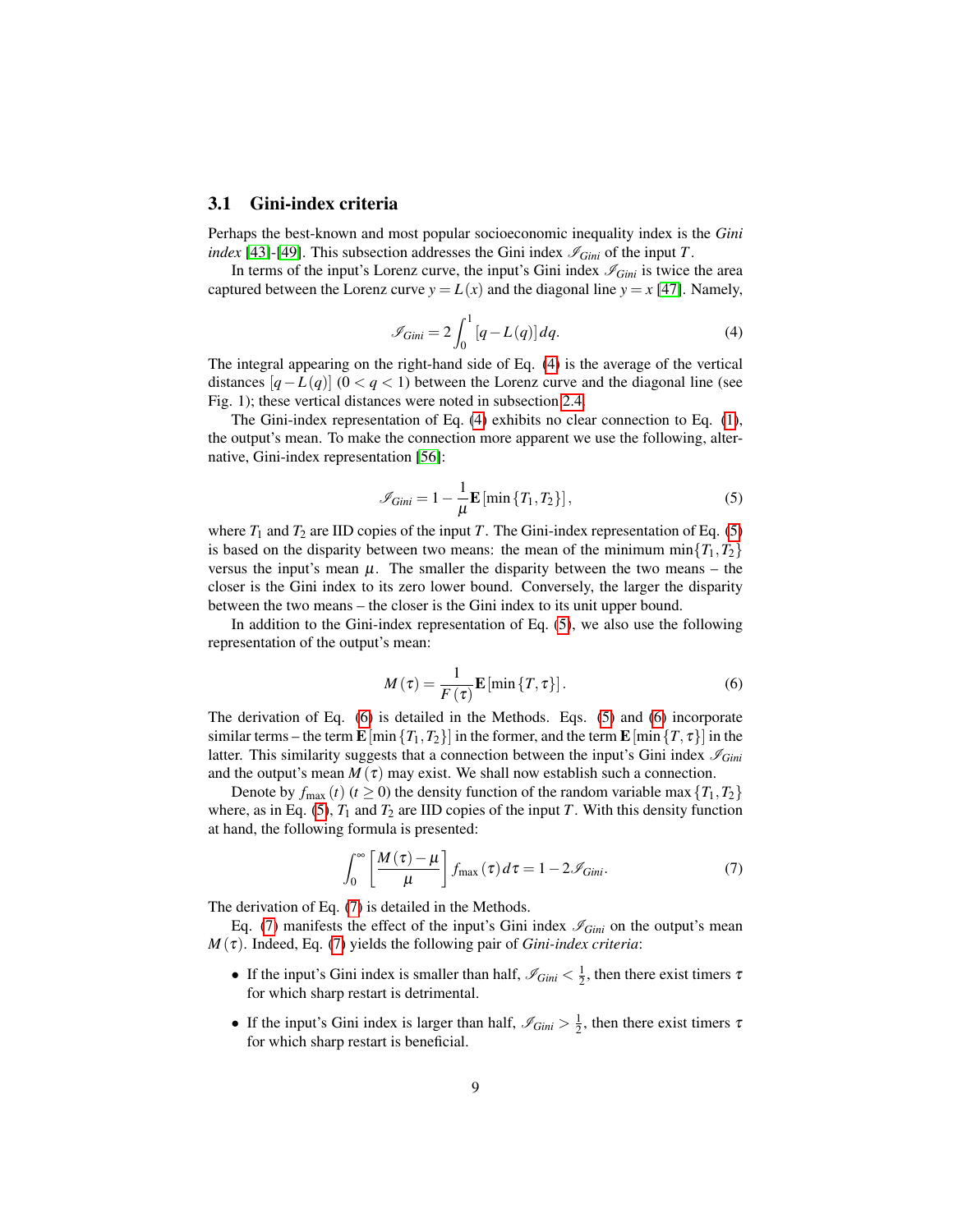These Gini-index criteria have a threshold form that is identical to that of the CV-index criteria of subsection [2.3.](#page-5-0) Specifically, the input's Gini index  $\mathcal{I}_{Gini}$  – the input's 'Gini inequality' – is compared to the threshold level  $\frac{1}{2}$ . To determine the existence of timers for which the application of the sharp-restart algorithm is detrimental or beneficial, one needs to check if the input's 'Gini inequality'  $\mathcal{I}_{Gini}$  is below or above the threshold level  $\frac{1}{2}$ , respectively.

On the one hand,  $\mathcal{I}_{CV}$  and  $\mathcal{I}_{Gini}$  are markedly different inequality indices of the input *T*. On the other hand, these very different inequality indices yield very similar existence results regarding timers  $\tau$  for which sharp restart is detrimental or beneficial. We shall elaborate on the relation between the CV-index criteria and the Gini-index criteria in the discussion at the end of this section.

### 3.2 Bonferroni-index criteria

Not as popular as the Gini index, yet no less profound, is the *Bonferroni index* [\[66\]](#page-33-2)- [\[72\]](#page-33-3). This subsection addresses the Bonferroni index  $\mathscr{I}_{Bonf}$  of the input *T*.

In terms of the input's Lorenz curve, the input's Bonferroni index  $\mathscr{I}_{Bonf}$  is the average of the normalized vertical distances  $[q - L(q)]/q$  (0 <  $q$  < 1) between the Lorenz curve and the diagonal line [\[72\]](#page-33-3). Namely,

<span id="page-9-0"></span>
$$
\mathscr{I}_{Bonf} = \int_0^1 \frac{q - L(q)}{q} dq.
$$
 (8)

As noted in subsection [2.4,](#page-6-0) for any fixed number *q*, the normalized vertical distance  $[q-L(q)]/q$  is an inequality index. Hence, the Bonferroni index  $\mathscr{I}_{Bonf}$  is an average of inequality indices.

The Bonferroni-index representation of Eq. [\(8\)](#page-9-0) exhibits no clear connection to Eq. [\(1\)](#page-4-1), the output's mean. To make the connection more apparent we use  $\phi(\tau)$  $\mathbf{E}[T|T \leq \tau]$  – the input's conditional mean, given the information that the input is no larger than the timer. In terms of the input's density and distribution functions, this conditional mean is given by:

<span id="page-9-2"></span>
$$
\phi(\tau) = \int_0^{\tau} t \frac{f(t)}{F(\tau)} dt = \frac{1}{F(\tau)} \int_0^{\tau} t f(t) dt.
$$
\n(9)

Evidently, this conditional mean is no larger than the input's mean:  $\phi(\tau) \leq \mu$ .

In terms of the conditional mean  $\phi(\tau)$ , the input's Bonferroni index  $\mathscr{I}_{Bonf}$  admits the following representation [\[72\]](#page-33-3):

<span id="page-9-1"></span>
$$
\mathscr{I}_{\text{Bonf}} = 1 - \frac{1}{\mu} \int_0^\infty \phi(\tau) f(\tau) d\tau.
$$
 (10)

The integral appearing on the right-hand side of Eq. [\(10\)](#page-9-1) is a weighted average of the conditional mean  $\phi(\tau)$ , where the averaging is with respect to the input's density function. The Bonferroni-index representation of Eq. [\(10\)](#page-9-1) is based on the disparity between two terms: the weighted average of the conditional mean  $\int_0^{\infty} \phi(\tau) f(\tau) d\tau$ versus the input's mean  $\mu$ . The smaller the disparity between the two terms – the closer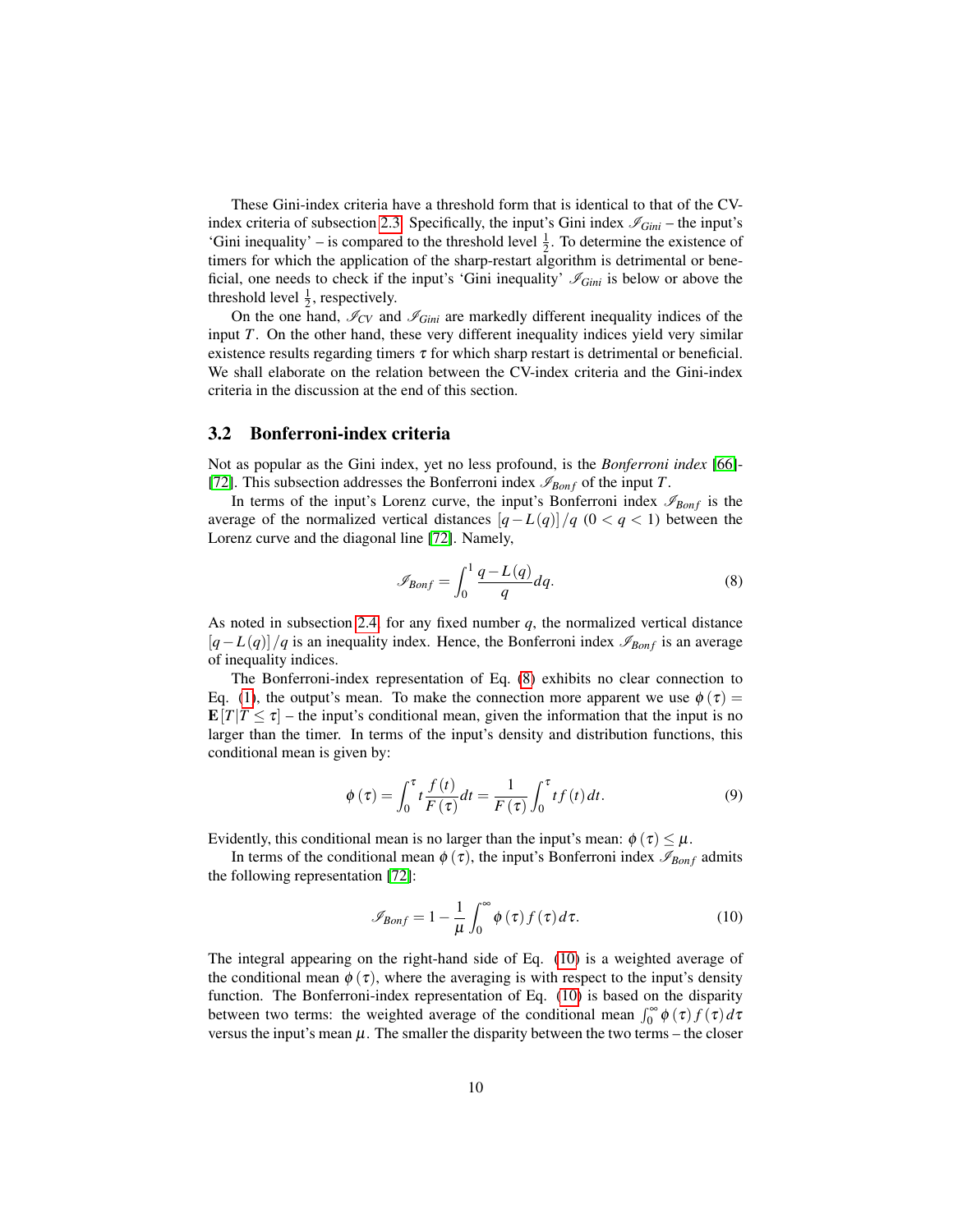is the Bonferroni index to its zero lower bound. Conversely, the larger the disparity between the two terms – the closer is the Bonferroni index to its unit upper bound.

In terms of the conditional mean  $\phi(\tau)$ , the output's mean of Eq. [\(1\)](#page-4-1) admits the following representation:

<span id="page-10-0"></span>
$$
M(\tau) = \phi(\tau) + \tau \frac{\bar{F}(\tau)}{F(\tau)}.
$$
\n(11)

The derivation of Eq. [\(11\)](#page-10-0) is detailed in the Methods. Both Eqs. [\(10\)](#page-9-1) and [\(11\)](#page-10-0) incorporate the term  $\phi(\tau)$ . This commonality suggests that a connection between the input's Bonferroni index  $\mathcal{I}_{Bonf}$  and the output's mean  $M(\tau)$  may exist. We shall now establish such a connection.

Introduce the value

<span id="page-10-2"></span><span id="page-10-1"></span>
$$
v = \int_0^\infty t \frac{f(t)}{F(t)} dt = \int_0^\infty \ln \left[ \frac{1}{F(t)} \right] dt.
$$
 (12)

With the value  $v$  at hand, the following formula is presented:

$$
\int_0^\infty \left[ \frac{M(\tau) - \mu}{\mu} \right] f(\tau) d\tau = \frac{v - \mu}{\mu} - \mathcal{I}_{Bonf},\tag{13}
$$

The derivation of Eq. [\(13\)](#page-10-1) is detailed in the Methods.

Eq. [\(13\)](#page-10-1) manifests the effect of the input's Bonferroni index  $\mathcal{I}_{Bonf}$  on the output's mean  $M(\tau)$ . Indeed, setting the threshold level  $l_{Bonf} = \frac{v - \mu}{\mu}$  $\frac{-\mu}{\mu}$ , Eq. [\(13\)](#page-10-1) yields the following pair of *Bonferroni-index criteria*:

- If the input's Bonferroni index is smaller than its threshold level,  $\mathcal{I}_{Bonf} < l_{Bonf}$ , then there exist timers  $\tau$  for which sharp restart is detrimental.
- If the input's Bonferroni index is larger than its threshold level,  $\mathscr{I}_{Bonf} > l_{Bonf}$ , then there exist timers  $\tau$  for which sharp restart is beneficial.

The Bonferroni-index criteria have a threshold form that is similar to the threshold form of the CV-index criteria of subsection [2.3,](#page-5-0) and to the threshold form of the Gini-index criteria of subsection [3.1.](#page-8-4) Specifically, the input's Bonferroni index  $\mathscr{I}_{Bonf}$  – the input's 'Bonferroni inequality' – is compared to the threshold level  $l_{Bonf} = \frac{v - \mu}{u}$  $\frac{-\mu}{\mu}$ . To determine the existence of timers for which the application of the sharp-restart algorithm is detrimental or beneficial, one needs to check if the input's 'Bonferroni inequality'  $\mathcal{I}_{Bonf}$  is below or above the threshold level *l<sub>Bonf</sub>*, respectively.

#### 3.3 Discussion

We conclude this section with remarks regarding the resemblance and the interplay between the CV criteria of subsection [2.2,](#page-4-0) and the Gini-index criteria of subsection [3.1.](#page-8-4) The remarks are based on the deviation  $T_1 - T_2$  between two IID copies,  $T_1$  and  $T_2$ , of the input.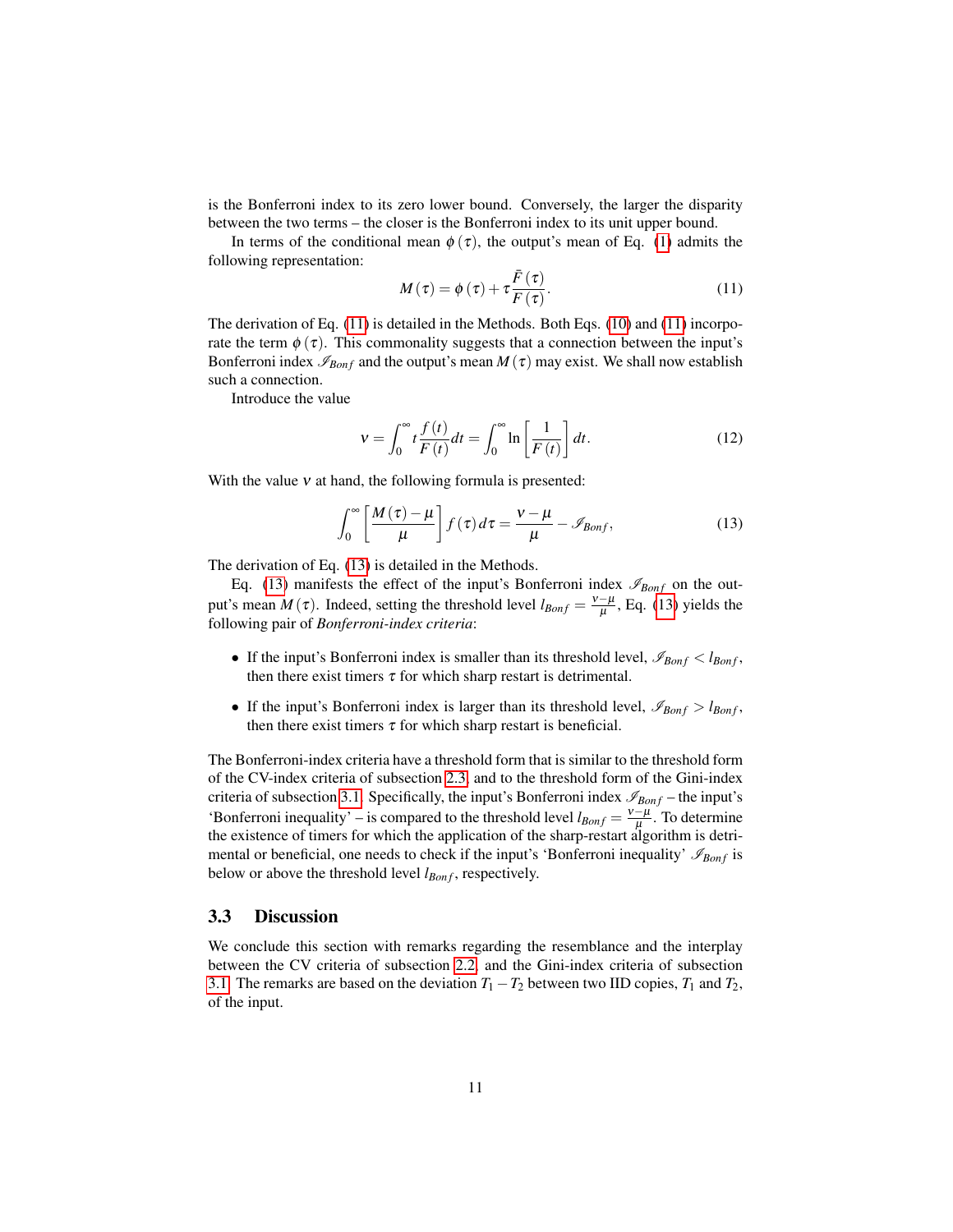It is straightforward to observe that the mean square deviation (MSD) between the two IID copies is twice the input's variance:  $\mathbf{E}[|T_1 - T_2|^2] = 2\sigma^2$ . Consequently, in terms of the MSD, the input's squared CV admits the following representation:

<span id="page-11-0"></span>
$$
\frac{\sigma^2}{\mu^2} = \frac{\mathbf{E}[|T_1 - T_2|^2]}{2\mu^2}.
$$
 (14)

An alternative to the aforementioned MSD is the mean absolute deviation (MAD) between the two IID copies,  $\mathbf{E}[|T_1 - T_2|]$  [\[73\]](#page-33-4). From a planar-geometry perspective, the MSD manifests aerial distance, and the MAD manifests walking distance [\[55\]](#page-32-7). In terms of the MAD, the input's Gini index admits the following representation [\[56\]](#page-32-6):

<span id="page-11-1"></span>
$$
\mathcal{I}_{Gini} = \frac{\mathbf{E}[|T_1 - T_2|]}{2\mu}.
$$
\n(15)

Eqs. [\(14\)](#page-11-0) and [\(15\)](#page-11-1) highlight the resemblance between the input's squared CV,  $\sigma^2/\mu^2$ , and the input's Gini index,  $\mathcal{I}_{Gini}$ . Jensen's inequality implies that the squared MAD is no larger than the MSD,  $\mathbf{E}[|T_1 - T_2|^2] \leq \mathbf{E}[|T_1 - T_2|^2]$ . Consequently, Eqs. [\(14\)](#page-11-0) and [\(15\)](#page-11-1) imply the following relation between the input's Gini index and the input's CV: √

$$
\sqrt{2} \cdot \mathcal{I}_{Gini} \le \frac{\sigma}{\mu}.\tag{16}
$$

<span id="page-11-2"></span>The interplay between the CV criteria and the Gini-index criteria comprises four different scenarios (see Fig. 2): "DD", "BB", "DB" and "BD". In the "DD" and "BB" scenarios the Gini and CV criteria are in accord – both asserting the existence of timers for which sharp restart is either detrimental ("DD") or beneficial ("BB"). In the "DB" and "BD" scenarios the Gini and CV criteria are in dis-accord – one criterion asserts the existence of timers for which sharp restart is detrimental, and another criterion asserts the existence of timers for which sharp restart is beneficial. The "DB" and "BD" scenarios underscore the fact that sharp restart can be detrimental for some timers, and beneficial for other timers [\[1\]](#page-29-0). An illustrative example that demonstrates the "DB" scenario is described in Fig. 3.

# 4 Mean and median timers

The inequality-indices criteria established so far, in sections [2](#page-3-0) and [3,](#page-7-0) were existence results. Namely, these criteria determined the existence of timers  $\tau$  for which the application of sharp restart is detrimental or beneficial. However, these criteria do not address particular timers  $\tau$ . Indeed, these criteria are incapable of determining if sharp restart with a particular timer  $\tau$  is detrimental or beneficial. This section begins to address – via socioeconomic inequality indices – particular timers  $\tau$ . Specifically, this section shall address sharp restart with two specific and 'natural' timers: a timer whose value is the input's mean, and a timer whose value is the input's median.

<span id="page-11-3"></span>Along this section the following representation of the output's mean of Eq. [\(1\)](#page-4-1) shall be used:

$$
M(\tau) = \frac{\mu + \tau - \mathbf{E}[|T - \tau|]}{2F(\tau)}.
$$
 (17)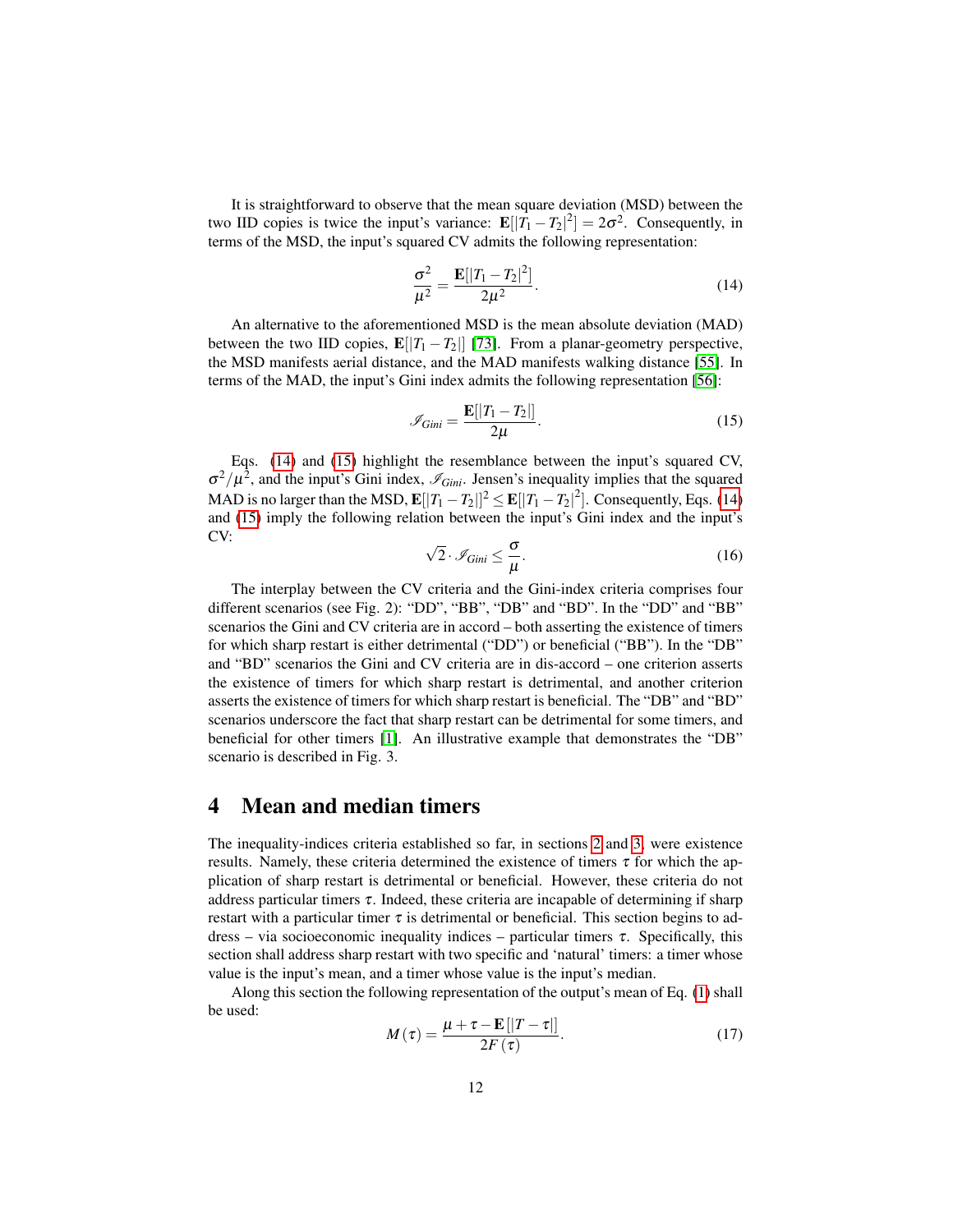

Figure 2: A Gini-CV 'phase diagram'. The horizontal axis represents the value of the input's Gini index  $\mathcal{I}_{Gini}$ , and the vertical axis represents the value of the input's CV input s Gini index  $\mathcal{S}_{Gini}$ , and the vertical axis represents the value of the input s C v<br> $\frac{\sigma}{\mu}$ . The line  $\sqrt{2} \mathcal{S}_{Gini} = \frac{\sigma}{\mu}$  is depicted in blue; according to Eq. [\(16\)](#page-11-2), feasible pairs of Gini-CV values  $(\mathcal{I}_{Gini}, \frac{\sigma}{\mu})$  do not reside below this line. The Gini-CV 'phase diagram' comprises four different regions – each manifesting a different scenario. The trapezoid comprises four different regions – each manifesting a different scenario. The trapezoid<br>region "DD" ( $0 \leq \mathcal{I}_{Gini} < \frac{1}{2}$  and  $\sqrt{2} \mathcal{I}_{Gini} \leq \frac{\sigma}{\mu} < 1$ ): in this region both the CV criteria and the Gini-index criteria assert the existence of timers for which sharp restart is and the Gini-index criteria assert the existence of timers for which sharp restart is<br>detrimental. The trapezoid region "BB" ( $\frac{1}{2} < \mathcal{I}_{Gini} \leq 1$  and  $\sqrt{2} \mathcal{I}_{Gini} \leq \frac{\sigma}{\mu} < \infty$ ): in this region both the CV criteria and the Gini-index criteria assert the existence of timers for which sharp restart is beneficial. The rectangular region "DB" ( $0 \leq \mathcal{I}_{Gini} < \frac{1}{2}$  and  $1 < \frac{\sigma}{\mu} < \infty$ ): in this region a Gini-index criterion asserts the existence of timers for which sharp restart is detrimental, and a CV criterion asserts the existence of timers for which sharp restart is beneficial. The triangular region "BD" ( $\frac{1}{2} < \mathcal{I}_{Gini} < \frac{1}{\sqrt{2}}$ for which sharp restart is beneficial. The triangular region "BD" ( $\frac{1}{2} < \mathcal{I}_{Gini} < \frac{1}{\sqrt{2}}$  and  $2\mathcal{I}_{Gini} \leq \frac{\sigma}{\mu} < 1$ ): in this region a Gini-index criterion asserts the existence of timers for which sharp restart is beneficial, and a CV criterion asserts the existence of timers for which sharp restart is detrimental.

The derivation of Eq. [\(17\)](#page-11-3) is detailed in the Methods. The term  $\mathbf{E}[|T-\tau|]$  appearing in Eq. [\(17\)](#page-11-3) is the mean absolute deviation (MAD) [\[73\]](#page-33-4) between the input *T* and the timer τ.

#### <span id="page-12-0"></span>4.1 Mean timer

In this subsection we consider sharp restart with the particular timer  $\tau = \mu$ , the input's mean. Namely, a timer that equals the mean of the task's completion time *T*. As shall be shown below, sharp restart with this particular timer is intimately related to an inequality index of the input that is termed *Pietra index* [\[83\]](#page-34-0)-[\[88\]](#page-34-1).

From a functional-analysis perspective, Eq. [\(4\)](#page-8-0) implies that the input's Gini index  $\mathscr{I}_{Gini}$  is based on the "*L*<sub>1</sub> distance" between the Lorenz curve  $y = L(x)$  and the diagonal line *y* = *x*. Switching from the *L*<sub>1</sub> distance to the "*L*<sub>∞</sub> distance" yields the input's Pietra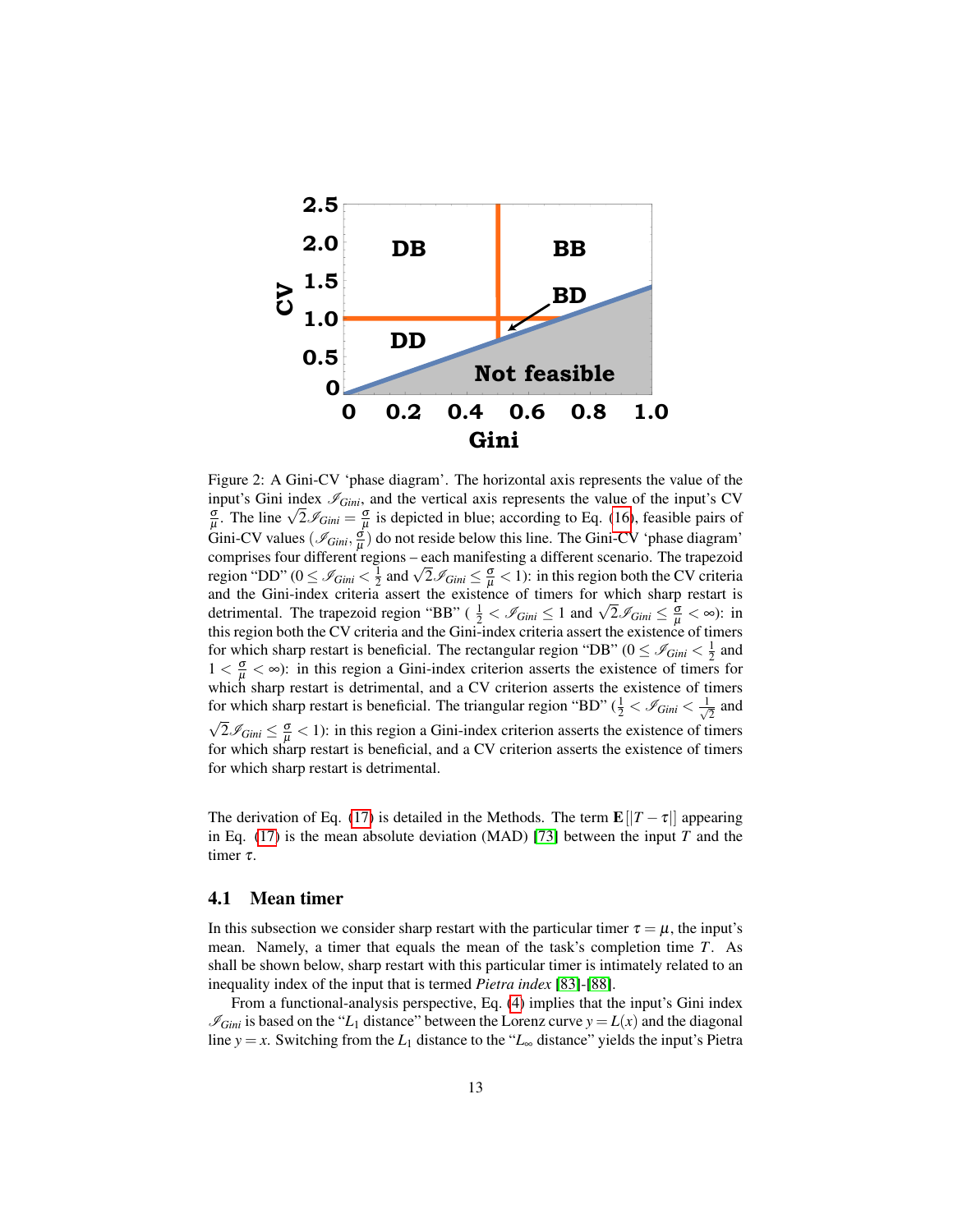

Figure 3: Lognormal example of the "DB" scenario. Lognormal random variables are of major importance across the sciences [\[74\]](#page-33-5)-[\[78\]](#page-34-2). In particular, Lognormal service times are widely observed in call centers [\[79\]](#page-34-3)-[\[81\]](#page-34-4). In this example we consider the input *T* to be Lognormal:  $ln(T)$  is a normal random variable with an arbitrary mean, and with standard deviation *d*. The squared CV of this input is  $exp(d^2) - 1$ , and the Gini index of this input is  $erf(d/2)$  [\[82\]](#page-34-5) (here  $erf(z)$  denotes the Gauss error function). As functions of the positive standard-deviation parameter *d*: the squared CV is depicted in blue, and twice the Gini index is depicted in orange. The CV is larger than one if and only if  $d > \sqrt{\ln(2)}$ , and the Gini index is smaller than half if and only if  $d < 2 \text{erf}^{-1}(\frac{1}{2})$ . Hence, the scenario "DB" holds when the standard-deviation parameter is in the range  $\sqrt{\ln(2)} < d < 2 \text{erf}^{-1}(\frac{1}{2})$ , which is indicated in the figure.

index [\[86\]](#page-34-6):  $\mathcal{I}_{Pietra}$  is the maximal vertical distance between the input's Lorenz curve  $y = L(x)$  and the diagonal line  $y = x$ . Namely,

<span id="page-13-0"></span>
$$
\mathcal{I}_{Pietra} = \max_{0 \le q \le 1} [q - L(q)]. \tag{18}
$$

The Pietra-index representation of Eq. [\(18\)](#page-13-0) exhibits no clear connection to Eq. [\(1\)](#page-4-1), the output's mean. To make the connection more apparent we use the following, alternative, Pietra-index representation [\[56\]](#page-32-6):

<span id="page-13-1"></span>
$$
\mathscr{I}_{Pietra} = \frac{1}{2\mu} \mathbf{E} [|T - \mu|]. \tag{19}
$$

The Pietra-index representation of Eq. [\(19\)](#page-13-1) is based on the term  $\mathbf{E}[\|T - \mu\|]$ , the MAD between the input *T* and its mean  $\mu$  [\[89\]](#page-34-7). The smaller this MAD – the closer is the Pietra index to its zero lower bound. Conversely, the larger this MAD – the closer is the Pietra index to its unit upper bound.

Setting  $\tau = \mu$  in Eq. [\(17\)](#page-11-3), and using Eq. [\(19\)](#page-13-1), yields the formula

<span id="page-13-2"></span>
$$
\frac{M(\mu) - \mu}{\mu} = \frac{\bar{F}(\mu) - \mathcal{I}_{Pietra}}{F(\mu)}.
$$
\n(20)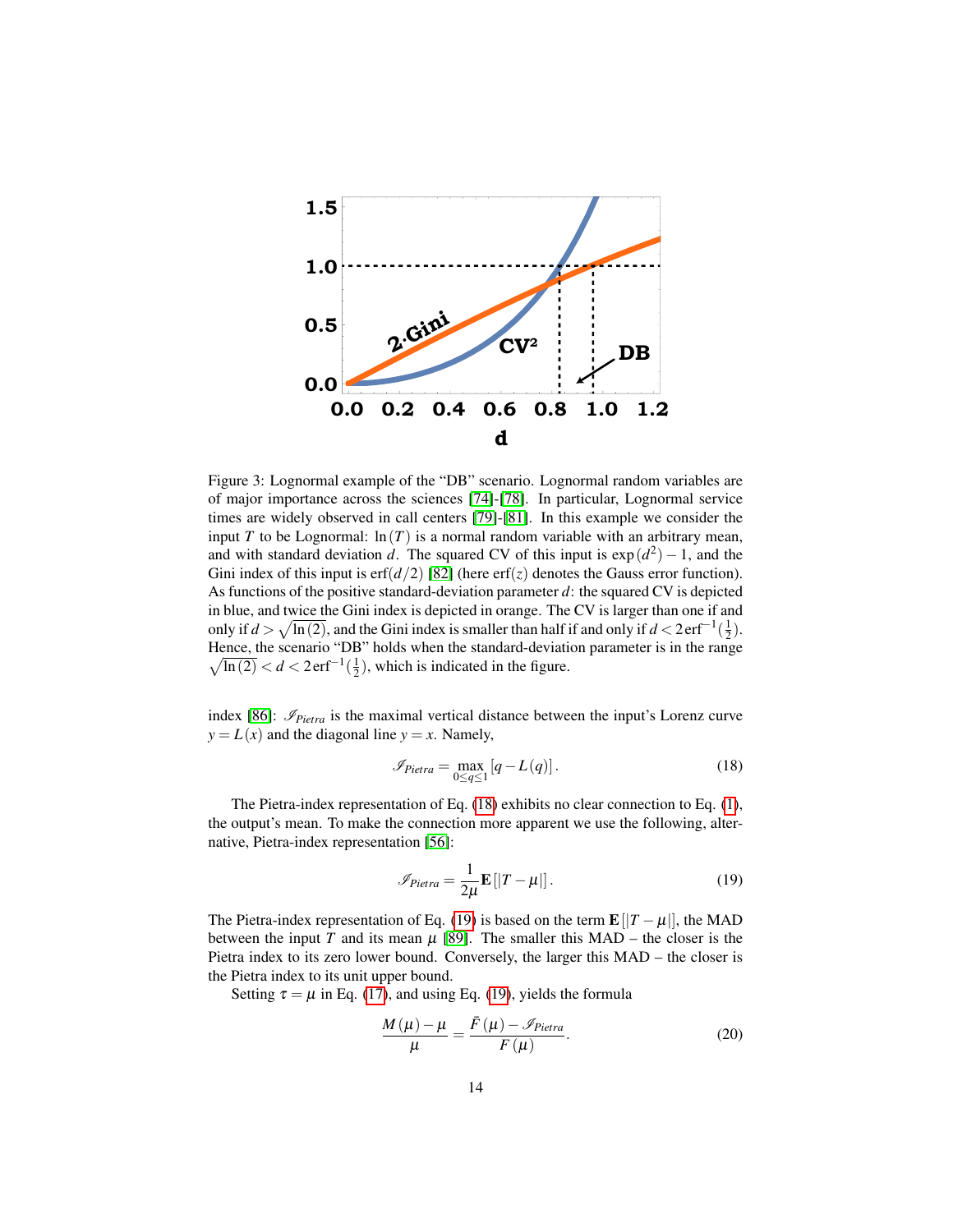Eq. [\(20\)](#page-13-2) manifests, for the particular timer  $\tau = \mu$ , the effect of the input's Pietra index  $\mathcal{I}_{Pietra}$  on the output's mean  $M(\mu)$ . Indeed, set the threshold level  $l_{Pietra} = \bar{F}(\mu)$ , the probability that the input exceeds its mean. Then, Eq. [\(20\)](#page-13-2) yields the following pair of *Pietra-index criteria*:

- Sharp restart with timer  $\tau = \mu$  is detrimental if and only if the input's Pietra index is smaller than its threshold level,  $\mathcal{I}_{Pietra} < l_{Pietra}$ .
- Sharp restart with timer  $\tau = \mu$  is beneficial if and only if the input's Pietra index is larger than its threshold level,  $\mathcal{I}_{Pietra} > l_{Pietra}$ .

Jensen's inequality implies that the squared Pietra-index MAD is no larger than the input's variance, i.e.  $\mathbf{E}[\|T - \mu\|^2] \leq \mathbf{E}[\|T - \mu\|^2] = \sigma^2$ . Consequently, twice the input's Pietra index is no larger than the input's CV,  $2 \cdot \mathcal{I}_{Pietra} \leq \frac{\sigma}{\mu}$ . Also, the input's Pietra index is no larger than the input's Gini index,  $\mathcal{I}_{Pietra} \leq \mathcal{I}_{Gini}$  [\[90\]](#page-34-8).

These Pietra-CV and Pietra-Gini relations – combined, respectively, with the CV criteria of subsection [2.2,](#page-4-0) and with the Gini-index criteria of subsection  $3.1 -$  yield the following *Pietra-index corollary*: If the input's Pietra index is larger than half,  $\mathcal{I}_{Pietra} > \frac{1}{2}$ , then there exist timers  $\tau$  for which sharp restart is beneficial. In case the input's median is no-larger than the input's mean,  $m \leq \mu$ , the Pietra-index criteria 'upgrade' the Pietra-index corollary as follows: If the input's Pietra index is larger than half,  $\mathcal{I}_{Pietra} > \frac{1}{2}$ , then sharp restart with timer  $\tau = \mu$  is beneficial.

Last, with regard to being larger than the level  $\frac{1}{2}$ , we note the following resemblances between the CV, Gini, and Pietra indices. CV index:  $\mathcal{I}_{CV} > \frac{1}{2}$  is equivalent to  $\mathbf{E}[|T-\mu|^2] > \mu^2$ . Gini index:  $\mathscr{I}_{Gini} > \frac{1}{2}$  is equivalent to  $\mathbf{E}[|T_1-T_2|] > \mu$ . Pietra index:  $\mathscr{I}_{Pietra} > \frac{1}{2}$  is equivalent to  $\mathbf{E}[|T-\mu|] > \mu$ .

#### <span id="page-14-1"></span>4.2 Median timer

In this subsection we consider sharp restart with the particular timer  $\tau = m$ , the input's median. Namely, a timer that equals the median of the task's completion time *T*. [4](#page-14-0) As shall be shown below, sharp restart with this particular timer is intimately related to an inequality index of the input that is termed *vertical-diameter index* (Vdiam index) [\[90\]](#page-34-8)-[\[91\]](#page-34-9).

The description of the Vdiam index uses the Lorenz curve  $y = L(x)$  and its corresponding complementary Lorenz curve,  $y = \bar{L}(x)$  ( $0 \le x, y \le 1$ ) [\[56\]](#page-32-6). The socioeconomic meaning of the complementary Lorenz curve is: the top (rich) 100*x*% of the society members possess 100*y*% of the society's overall wealth. The complementary Lorenz curve  $y = \bar{L}(x)$  has the same properties as the Lorenz curve  $y = L(x)$ , albeit one: it is concave rather than convex. Consequently, in the unit square, the complementary Lorenz curve  $y = \bar{L}(x)$  is bounded from below by the diagonal line  $y = x$ .

As described above, the input's Pietra index  $\mathcal{I}_{Pietra}$  is the " $L_{\infty}$  distance" between the input's Lorenz curve  $y = L(x)$  and the diagonal line  $y = x$ . Switching from the " $L_{\infty}$ "

<span id="page-14-0"></span><sup>4</sup>Specifically, the median *m* is the unique positive value at which the input's distribution function and survival function intersect:  $F(m) = \frac{1}{2} = \overline{F}(m)$ . As the input's density function is considered to be positivevalued over the positive half-line, the input's median is well defined indeed.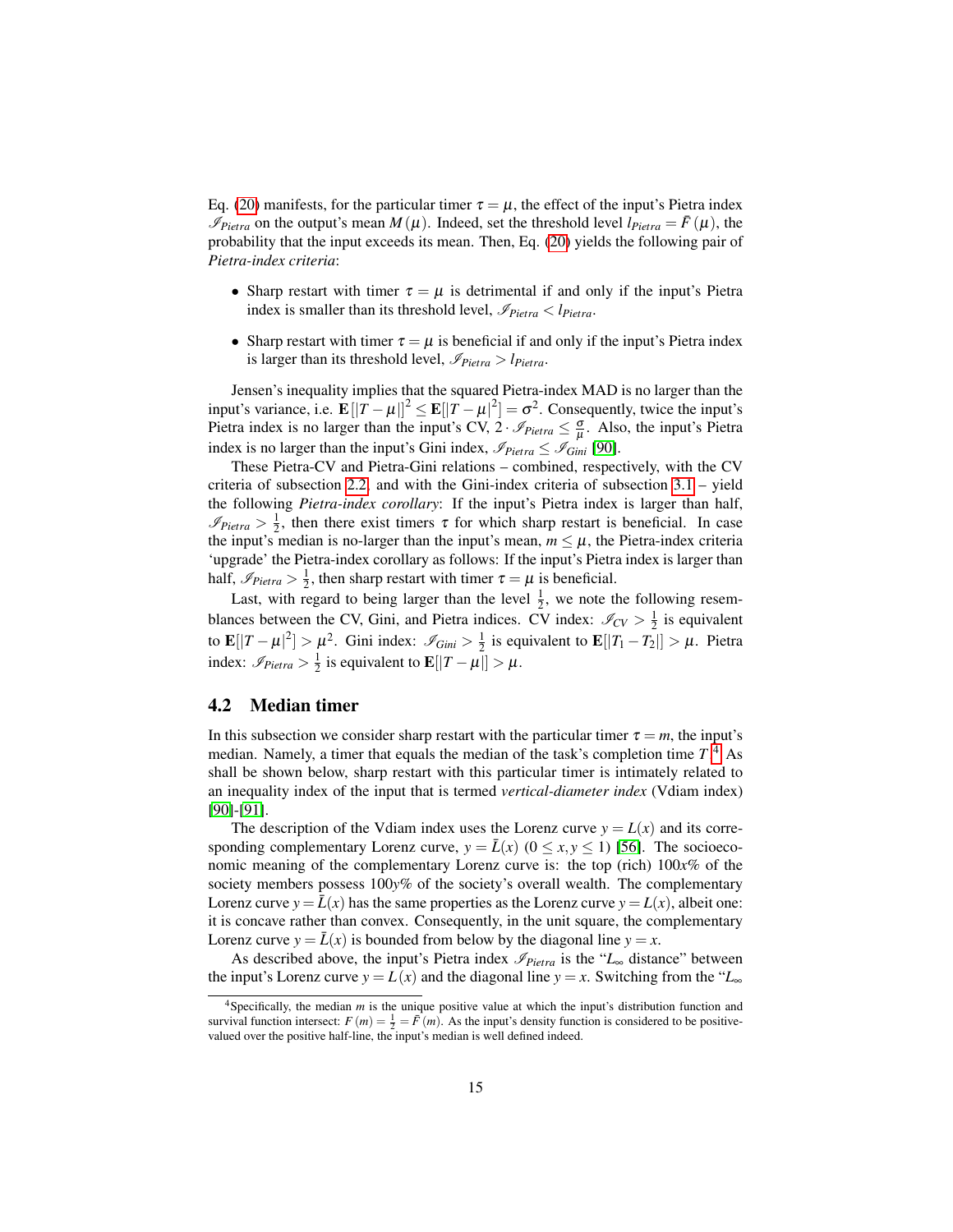distance" between the Lorenz curve and the diagonal line, to the "*L*<sup>∞</sup> distance" between the Lorenz curve and the complementary Lorenz curve, yields the input's Vdiam index [\[90\]](#page-34-8)-[\[91\]](#page-34-9):  $\mathcal{I}_{V diam}$  is the maximal vertical distance between the input's Lorenz curve  $y = L(x)$  and the complementary Lorenz curve  $y = \bar{L}(x)$ . It turns out that  $\mathscr{I}_{V \text{diam}}$  is the normalized vertical distance – along the vertical line  $x = \frac{1}{2}$  – between the input's Lorenz curve  $y = L(x)$  and the diagonal line  $y = x$  [\[90\]](#page-34-8)-[\[91\]](#page-34-9). Namely,

<span id="page-15-0"></span>
$$
\mathcal{I}_{Vdiam} = 1 - 2L\left(\frac{1}{2}\right). \tag{21}
$$

The Vdiam-index representation of Eq. [\(21\)](#page-15-0) exhibits no clear connection to Eq. [\(1\)](#page-4-1), the output's mean. To make the connection more apparent we use the following, alternative, Vdiam index representation [\[56\]](#page-32-6):

<span id="page-15-1"></span>
$$
\mathscr{I}_{Vdiam} = \frac{1}{\mu} \mathbf{E} \left[ |T - m| \right],\tag{22}
$$

where *m* is the input's median. The Vdiam-index representation of Eq. [\(22\)](#page-15-1) is based on the term  $\mathbf{E} \left[ |T - m| \right]$ , the MAD between the input *T* and its median *m*. The smaller this MAD – the closer is the Vdiam index to its zero lower bound. Conversely, the larger this MAD – the closer is the Vdiam index to its unit upper bound.

Setting  $\tau = m$  in Eq. [\(17\)](#page-11-3), and using Eq. [\(22\)](#page-15-1), yields the formula

<span id="page-15-2"></span>
$$
\frac{M(m) - \mu}{\mu} = \frac{m}{\mu} - \mathcal{I}_{Vdiam}.
$$
 (23)

Eq. [\(23\)](#page-15-2) manifests, for the particular timer  $\tau = m$ , the effect of the input's Vdiam index  $\mathscr{I}_{V \text{diam}}$  on the output's mean *M* (*m*). Indeed, set the threshold level  $l_{V \text{diam}} = \frac{m}{u}$  $\frac{m}{\mu}$ , the ratio of the input's median to the input's mean. Then, Eq. [\(23\)](#page-15-2) yields the following pair of *Vdiam-index criteria*:

- Sharp restart with timer  $\tau = m$  is detrimental if and only if the input's Vdiam index is smaller than its threshold level,  $\mathcal{I}_{V diam} < l_{V diam}$ .
- Sharp restart with timer  $\tau = m$  is beneficial if and only if the input's Vdiam index is larger than its threshold level,  $\mathcal{I}_{V diam} > l_{V diam}$ .

### 4.3 Discussion

We conclude this section with remarks regarding the input's mean and median, the CV criteria of subsection [2.2,](#page-4-0) and the Vdiam-index criteria of subsection [4.2.](#page-14-1) The remarks are based on an optimization-problem perspective.

The " $L_p$  distance" between the input *T* and the timer  $\tau$  is

$$
D_p(\tau) = {\mathbf{E}[|T-\tau|^p]}^{1/p}.
$$
 (24)

The parameter *p* of the  $L_p$  distance takes values in the range  $p \geq 1$ , and its most notable values are  $p = 1$  and  $p = 2$ . Specifically, the  $L_1$  distance is the aforementioned mean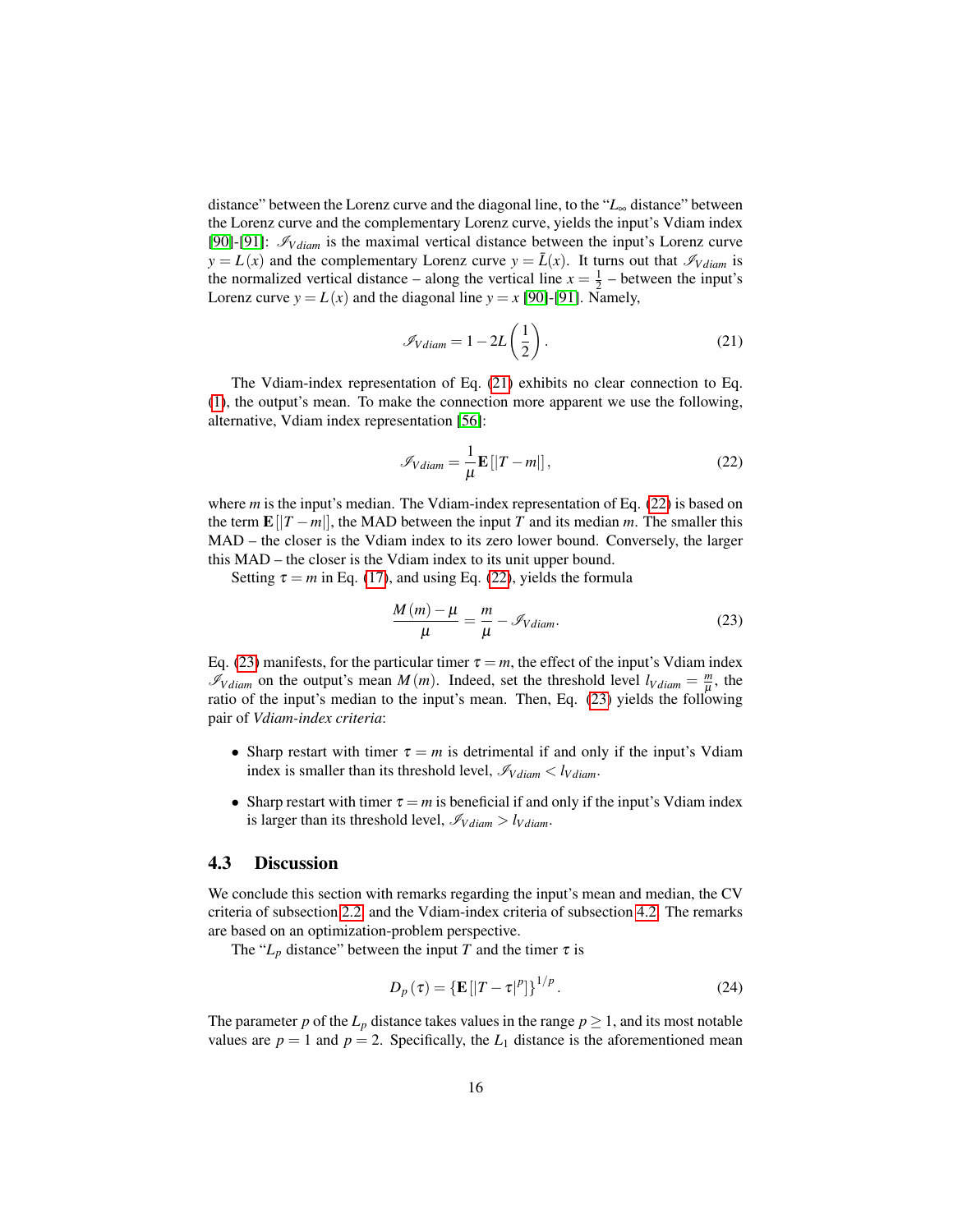absolute deviation (MAD)  $\mathbf{E}[\vert T-\tau\vert]$  between the input *T* and the timer  $\tau$ . And, the  $L_2$  distance is the square root of the mean square deviation (MSD)  $\mathbf{E}[|T-\tau|^2]$  between the input *T* and the timer  $\tau$ .

The inputs's mean and median are intimately related, respectively, to the *L*<sup>2</sup> and *L*<sup>1</sup> distances. Indeed, consider the optimization problem  $\min_{0 \leq \tau \leq \infty} D_p(\tau)$ . This optimization problem seeks the timer  $\tau$  that is closest – in the  $L_p$  distance – to the input  $T$ . For the *L*<sup>2</sup> distance the minimum is attained at the input's mean, and the minimum value is the input's standard deviation:  $\arg \min_{0 \leq \tau \leq \infty} D_2(\tau) = \mu$  and  $\min_{0 \leq \tau \leq \infty} D_2(\tau) = \sigma$ . For the *L*<sup>1</sup> distance the minimum is attained at the input's median, and the minimum value is the MAD between the input and its median:  $\arg \min_{0 \leq \tau \leq \infty} D_1(\tau) = m$  and  $\min_{0 < \tau < \infty} D_1(\tau) = \mathbf{E} [T - m].$ 

The CV criteria of subsection [2.2](#page-4-0) assert that – in order to determine the existence of timers  $\tau$  for which the sharp restart algorithm is detrimental or beneficial – one has to compare the input's standard deviation  $\sigma$  to the input's mean  $\mu$ . In other words, the CV criteria compare the minimal value  $\min_{0 \leq \tau \leq \infty} D_2(\tau)$  to the minimizing point  $\arg\min_{0<\tau<\infty}D_2(\tau)$ .

Eq. [\(23\)](#page-15-2) can be re-written as follows:

<span id="page-16-1"></span>
$$
M(m) - \mu = m - \mathbf{E}[|T - m|]. \tag{25}
$$

Consequently, the Vdiam-index criteria of subsection [4.2](#page-14-1) – regarding restart with the particular timer  $\tau = m - \text{can}$  be re-formulated as follows: sharp restart is detrimental if and only if  $\mathbf{E}[|T-m|] < m$ , and is beneficial if and only if  $\mathbf{E}[|T-m|] > m$ . In other words, the Vdiam-index criteria compare the minimal value  $\min_{0 \leq \tau \leq \infty} D_1(\tau)$  to the minimizing point  $\arg \min_{0 \leq \tau \leq \infty} D_1(\tau)$ .

Thus, from the perspective of the optimization problem  $\min_{0 \leq \tau \leq \infty} D_p(\tau)$ , there is an analogy between the CV criteria of subsection [2.2](#page-4-0) and the Vdiam-index criteria of subsection [4.2.](#page-14-1) Indeed, as pointed out above, both these criteria compare the minimal value min<sub>0<τ<∞</sub> $D_p(\tau)$  to the minimizing point argmin<sub>0<τ<∞</sub> $D_p(\tau)$ . Notably, the CV criteria and the Vdiam-index criteria are based on rather 'neat' formulae – Eq. [\(2\)](#page-4-2) and Eq. [\(25\)](#page-16-1), respectively.

## <span id="page-16-0"></span>5 General timers

The previous section addressed two particular timers:  $\tau = \mu$ , where  $\mu$  is the input's mean; and  $\tau = m$ , where *m* is the input's median. To each of these timers a specific inequality index of the input was matched, and using these inequality indices it was determined when sharp restart (with these timers) is detrimental or beneficial. This section goes beyond the particular mean and median timers, and it addresses general timers  $0 < \tau < \infty$ .

### <span id="page-16-2"></span>5.1 Sampling

As noted in subsection [2.3,](#page-5-0) in order to measure the inherent 'socioeconomic inequality' of the input *T*, this random variable was deemed to be the wealth of a randomlysampled member of a virtual society. Now, with respect to this virtual society, consider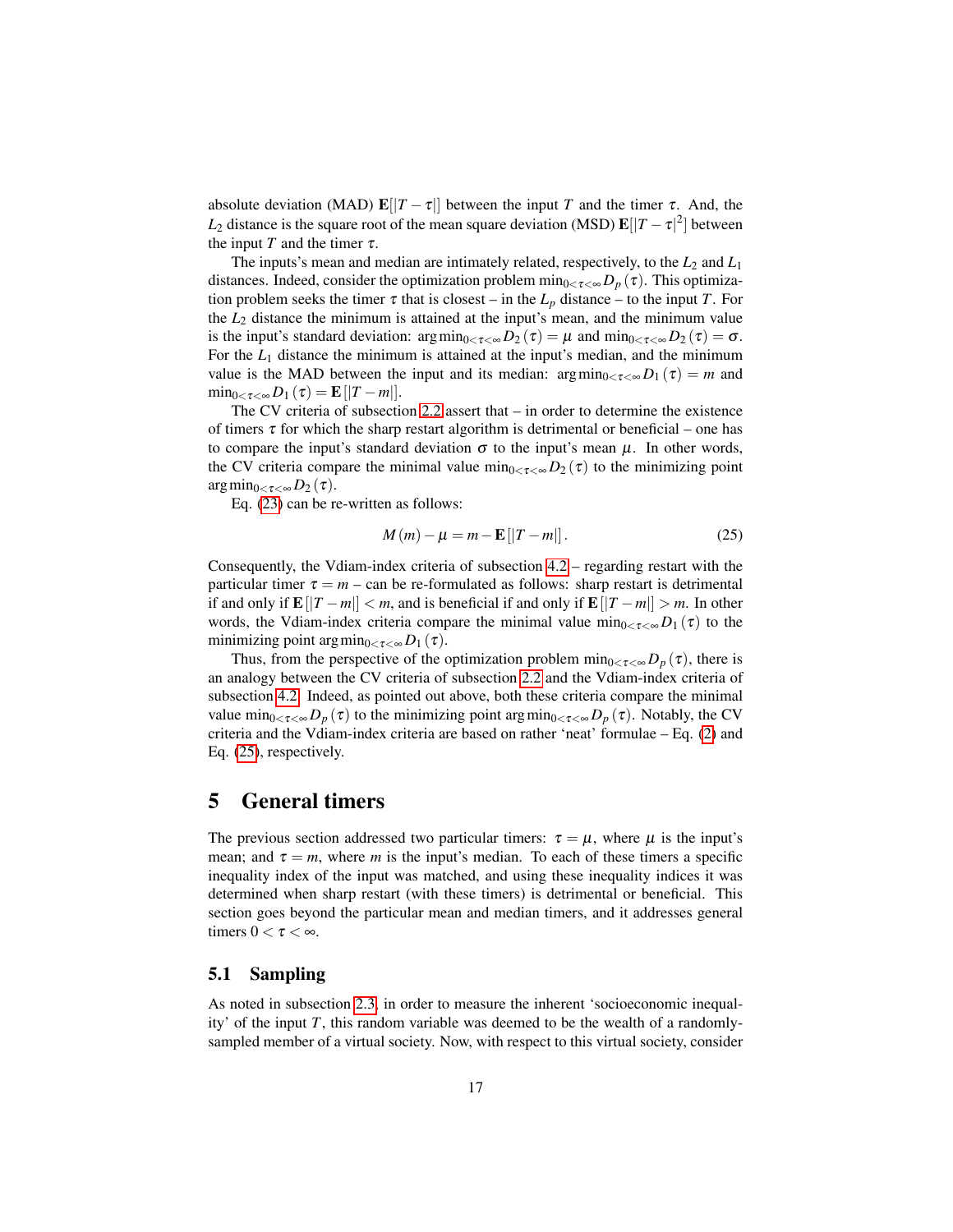also a randomly-sampled Dollar. Namely, sample at random a single Dollar from the society's overall wealth, and set  $T_{dof}$  to be the wealth of the society member to whom the randomly-sampled Dollar belongs [\[56\]](#page-32-6).

A temporal description of the random variable *Tdol* is as follows. Perform, repeatedly and independently, *n* rounds of the task under consideration (whose completion time is the random variable *T*). Specifically: starting at time  $t = 0$ , perform the task for the first round; then, upon the first completion, start performing the task for the second round; then, upon the second completion, start performing the task for the third round; and continue so on and so forth for *n* consecutive rounds. Denoting by  ${T_1, \dots, T_n}$ the durations of the tasks – these durations being IID copies of the input  $T$  – we obtain that:  $T_1$  is the completion time of the first round,  $T_1 + T_2$  is the completion time of the second round, ..., and  $T_1 + \cdots + T_n$  is the completion time of the last round.

Now, place an observer at a random time epoch along the temporal interval  $[0, T_1 +$  $\cdots + T_n$ ]. This random placement of the observer implies that: the observer samples the task that is performed at round *k* with probability  $T_k/(T_1 + \cdots + T_n)$ . In the limit  $n \rightarrow \infty$ , the duration of the task that is sampled by the observer converges, in law, to the random variable *Tdol*.

As the input *T*, also *Tdol* is a positive-valued random variable. In terms of the input's density function and mean, the density function of the random variable *Tdol* is  $f_{dol} = \frac{1}{\mu} t f(t)$  (*t* > 0) [\[56\]](#page-32-6). In turn, the distribution and survival functions of the random variable *Tdol* are, respectively:

<span id="page-17-2"></span>
$$
F_{dol}(t) = \frac{1}{\mu} \int_0^t s f(s) ds
$$
\n(26)

 $(t \geq 0)$ , and

$$
\bar{F}_{dol}(t) = \frac{1}{\mu} \int_{t}^{\infty} s f(s) ds
$$
\n(27)

 $(t > 0)$ .

The input's Lorenz curve  $y = L(x)$  couples together the input's distribution function  $F(t)$ , and the distribution function  $F_{dof}(t)$  of the random variable  $T_{dof}$ . Indeed, the socioeconomic definitions of the Lorenz curve  $y = L(x)$ , and of the distribution functions  $F(t)$  and  $F_{dol}(t)$ , implies that [\[90\]](#page-34-8)-[\[91\]](#page-34-9):

<span id="page-17-1"></span><span id="page-17-0"></span>
$$
L[F(t)] = F_{dol}(t) \tag{28}
$$

 $(t \ge 0)$ . An alternative formulation of Eq. [\(28\)](#page-17-0) is:

$$
F(t) = L^{-1}[F_{dol}(t)]
$$
\n(29)

 $(t \ge 0)$ , where  $x = L^{-1}(y)$  denotes the inverse function of the input's Lorenz curve  $y = L(x)$ .

#### 5.2 Vertical-index criteria

Subsection [2.4](#page-6-0) introduced, for a fixed number  $q$  (where  $0 < q < 1$ ), the inequality index  $[q - L(q)]/q$ : the 'normalized' vertical distance – along the vertical line  $x = q$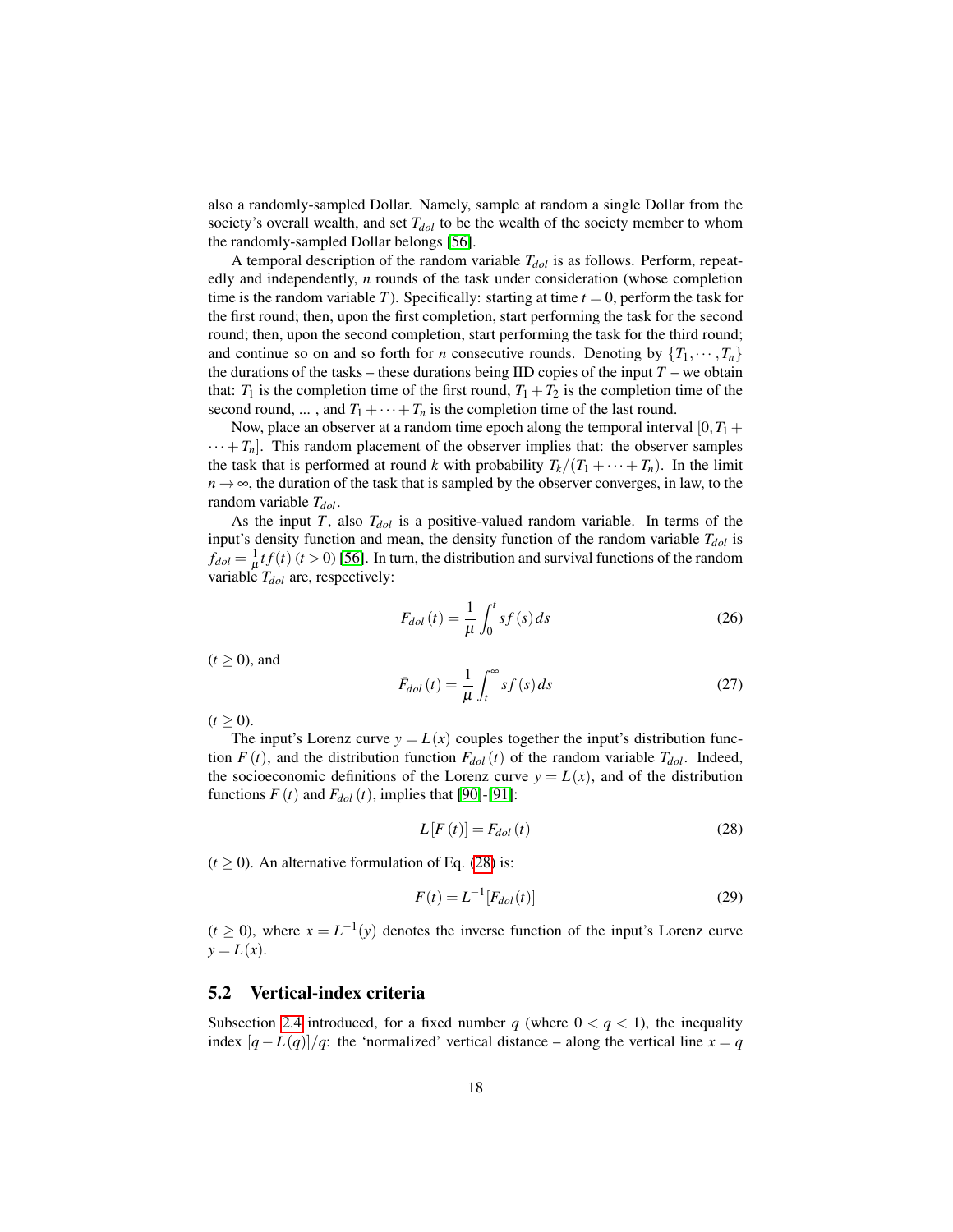– between the Lorenz curve  $y = L(x)$  and the diagonal line  $y = x$ . With respect to the input's distribution function  $F(t)$ , set q to be the quantile corresponding to the timer  $\tau$ , i.e.  $q = F(\tau)$ . Eq. [\(28\)](#page-17-0) implies that

<span id="page-18-0"></span>
$$
\frac{q - L(q)}{q} = 1 - \frac{F_{dol}(\tau)}{F(\tau)}.
$$
\n(30)

The quantity appearing in Eq. [\(30\)](#page-18-0) is an inequality index with an underpinning vertical Lorenz-curve geometric meaning. This quantity is henceforth termed the input's *vertical index*, and is denoted  $\mathcal{I}_V(\tau)$ .

Introduce the threshold level

<span id="page-18-2"></span><span id="page-18-1"></span>
$$
l_V(\tau) = \frac{\tau}{\mu} \frac{\bar{F}(\tau)}{F(\tau)}.
$$
\n(31)

With the vertical index  $\mathcal{I}_V(\tau)$  of Eq. [\(30\)](#page-18-0) at hand, as well as the threshold level  $l_V(\tau)$ of Eq. [\(31\)](#page-18-1), the following formula is presented:

$$
\frac{M(\tau) - \mu}{\mu} = l_V(\tau) - \mathcal{I}_V(\tau). \tag{32}
$$

The derivation of Eq. [\(32\)](#page-18-2) is detailed in the Methods.

Eq. [\(32\)](#page-18-2) manifests the effect of the input's vertical index  $\mathcal{I}_V(\tau)$  on the output's mean  $M(\tau)$ . Indeed, Eq. [\(32\)](#page-18-2) yields the following pair of *vertical-index criteria*:

- Sharp restart with timer  $\tau$  is detrimental if and only if the input's vertical index is smaller than its threshold level,  $\mathcal{I}_V(\tau) < l_V(\tau)$ .
- Sharp restart with timer  $\tau$  is beneficial if and only if the input's vertical index is larger than its threshold level,  $\mathcal{I}_V(\tau) > l_V(\tau)$ .

In particular, setting  $\tau = \mu$  in the vertical-index criteria yields the Pietra-index criteria of subsection [4.1.](#page-12-0) And, setting  $\tau = m$  in the vertical-index criteria yields the Vdiam-index criteria of subsection [4.2.](#page-14-1)

### 5.3 Horizontal-index criteria

The vertical-index criteria of the previous subsection are based on the vertical distance between the Lorenz curve  $y = L(x)$  and the diagonal line  $y = x$ . This subsection shifts from the vertical-distance perspective to a horizontal-distance perspective.

For a fixed number *q* (where  $0 < q < 1$ ), consider the horizontal line  $y = q$  of the unit square. The horizontal distance – along the horizontal line  $y = q$  – between the Lorenz curve  $y = L(x)$  and the diagonal line  $y = x$  is:  $L^{-1}(q) - q$ .<sup>[5](#page-18-3)</sup> This horizontal distance takes values in the range  $[0,1-q]$ . Consequently, the 'normalized' horizontal distance  $[L^{-1}(q) - q]/(1-q)$  takes values in the unit interval [0,1]. It is straightforward to check that the normalized horizontal distance  $\left[L^{-1}(q) - q\right]/(1-q)$  meets the three inequality-index properties that were postulated in subsection [2.3.](#page-5-0)

<span id="page-18-3"></span><sup>&</sup>lt;sup>5</sup>As in Eq. [\(29\)](#page-17-1) above,  $x = L^{-1}(y)$  denotes the inverse function of the input's Lorenz curve  $y = L(x)$ .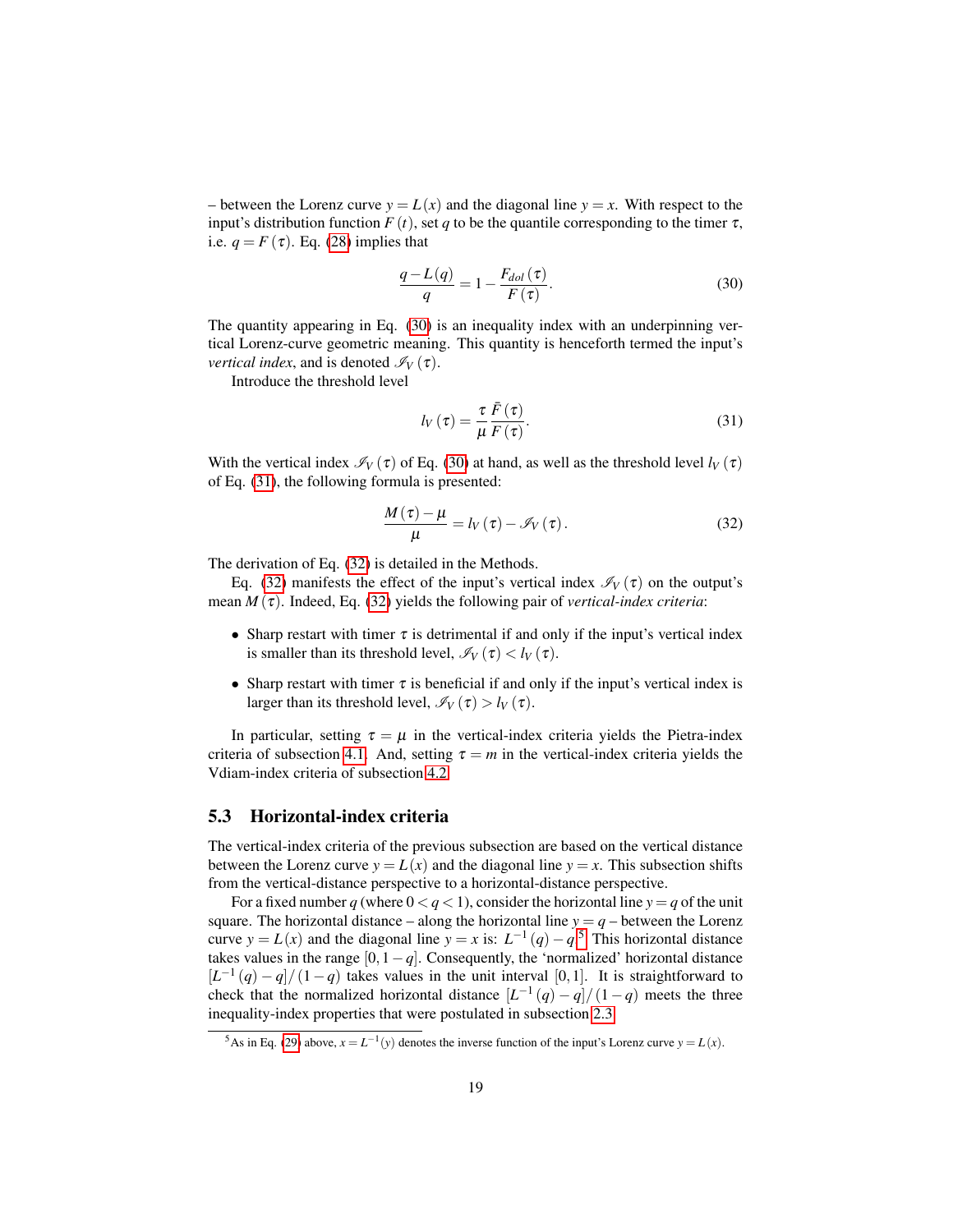With respect to the distribution function  $F_{dol}(t)$  of the random variable  $T_{dol}$ , set *q* to be the quantile corresponding to the timer  $\tau$ , i.e.  $q = F_{dol}(\tau)$ . Eq. [\(29\)](#page-17-1) implies that

<span id="page-19-0"></span>
$$
\frac{L^{-1}(q) - q}{1 - q} = 1 - \frac{\bar{F}(\tau)}{\bar{F}_{dol}(\tau)}.
$$
\n(33)

The quantity appearing in Eq. [\(33\)](#page-19-0) is an inequality index with an underpinning horizontal Lorenz-curve geometric meaning. This quantity is henceforth termed the input's *horizontal index*, and is denoted  $\mathscr{I}_H(\tau)$ .

Introduce the threshold level

<span id="page-19-2"></span><span id="page-19-1"></span>
$$
l_H(\tau) = \frac{\tau}{\tau + \mu}.
$$
\n(34)

With the horizontal index  $\mathcal{I}_H(\tau)$  of Eq. [\(33\)](#page-19-0) at hand, as well as the threshold level  $l_H(\tau)$  of Eq. [\(34\)](#page-19-1), we present the following formula:

$$
\frac{M(\tau)-\mu}{\mu} = \frac{(\tau+\mu)\bar{F}_{dol}(\tau)}{\mu F(\tau)} \cdot [l_H(\tau)-\mathscr{I}_H(\tau)].
$$
\n(35)

The derivation of Eq. [\(35\)](#page-19-2) is detailed in the Methods.

Eq. [\(35\)](#page-19-2) manifests the effect of the input's horizontal index  $\mathcal{I}_H(\tau)$  on the output's mean  $M(\tau)$ . Indeed, Eq. [\(35\)](#page-19-2) yields the following pair of *horizontal-index criteria*:

- Sharp restart with timer  $\tau$  is detrimental if and only if the input's horizontal index is smaller than its threshold level,  $\mathcal{I}_H(\tau) < l_H(\tau)$ .
- Sharp restart with timer  $\tau$  is beneficial if and only if the input's horizontal index is larger than its threshold level,  $\mathcal{I}_H(\tau) > l_H(\tau)$ .

In particular, setting  $\tau = \mu$  in the horizontal-index criteria yields the Pietra-index criteria of subsection [4.1.](#page-12-0)

### 5.4 Discussion

We conclude this section with remarks regarding the vertical-index criteria and the horizontal-index criteria. Also, using the horizontal-index criteria, we shall elaborate on a particular timer:  $\tau = m_{dol}$ , the median of the random variable  $T_{dol}$ .

In this section, given a positive timer  $\tau$ , two inequality indices of the input *T* were matched to the timer: the vertical index  $\mathcal{I}_V(\tau)$  of Eq. [\(30\)](#page-18-0), and the horizontal index  $\mathcal{I}_H(\tau)$  of Eq. [\(33\)](#page-19-0). The vertical index  $\mathcal{I}_V(\tau)$  quantifies the disparity, at the time point  $t = \tau$ , between the distribution functions of the random variables *T* and  $T_{dol}$ . Similarly, the horizontal index  $\mathscr{I}_H(\tau)$  quantifies the disparity, at the time point  $t = \tau$ , between the survival functions of the random variables *T* and *Tdol*.

Accompanying the input's vertical and horizontal indices,  $\mathcal{I}_V(\tau)$  and  $\mathcal{I}_H(\tau)$ , are corresponding threshold levels:  $l_V(\tau)$  of Eq. [\(31\)](#page-18-1), and  $l_H(\tau)$  of Eq. [\(34\)](#page-19-1). The comparisons between the vertical and horizontal indices and their corresponding threshold levels determines if sharp restart with the timer  $\tau$  is detrimental or beneficial. While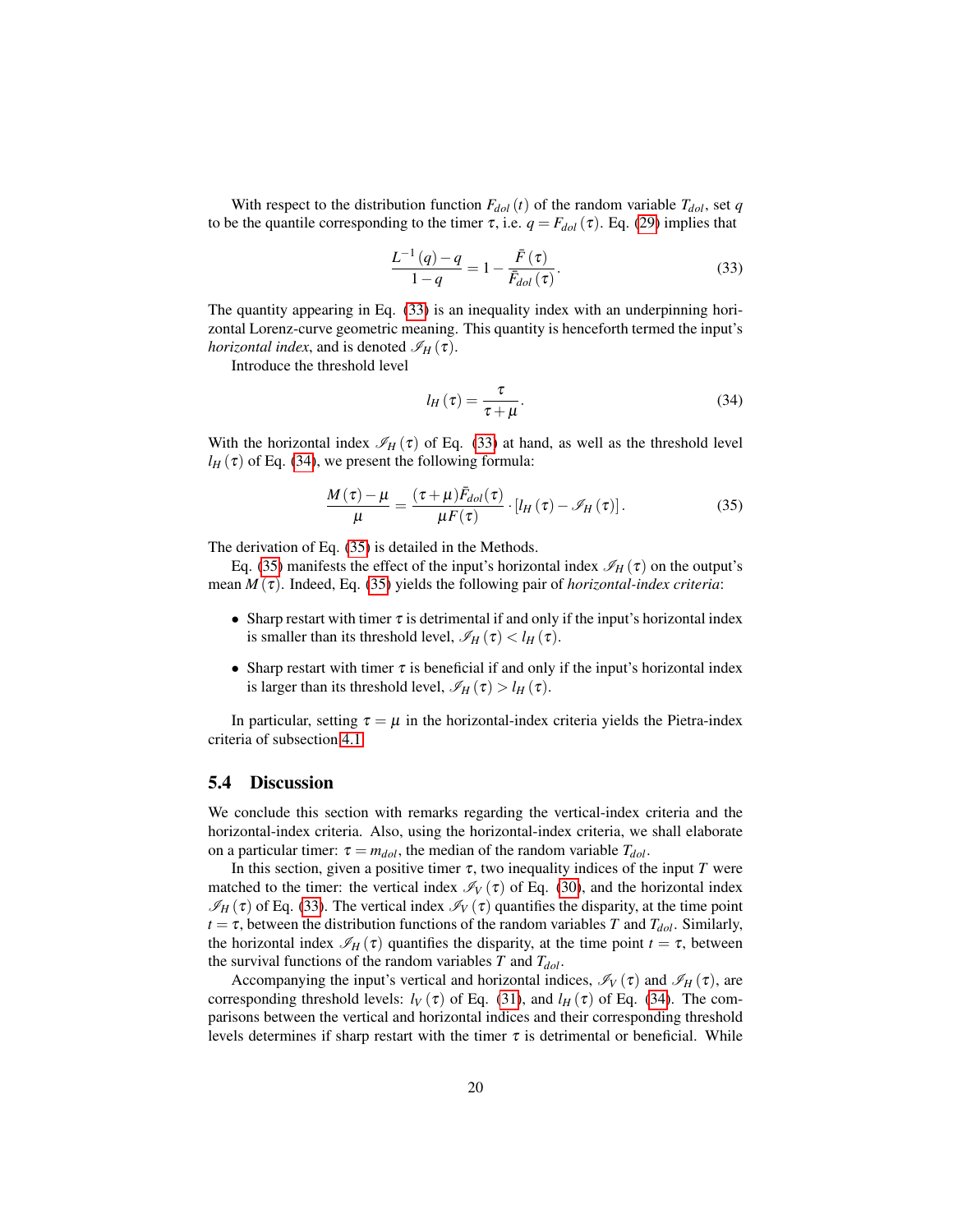these comparisons are equivalent, they provide two different geometric Lorenz-curve perspectives – vertical and horizontal.

The Pietra index of subsection [4.1](#page-12-0) emanated from maximizing the vertical distance between the Lorenz curve  $y = L(x)$  and the diagonal line  $y = x$ . Analogously, the Vdiam index of subsection [4.1](#page-12-0) emanated from maximizing the vertical distance between the Lorenz curve  $y = L(x)$  and the complementary Lorenz curve  $y = \overline{L}(x)$ . Shifting from the vertical perspective to the horizontal perspective has the following effects. As in the vertical perspective, maximizing the horizontal distance between the Lorenz curve  $y =$  $L(x)$  and the diagonal line  $y = x$  yields the Pietra index [\[90\]](#page-34-8)-[\[91\]](#page-34-9). However, maximizing the horizontal distance between the Lorenz curve  $y = L(x)$  and the complementary Lorenz curve  $y = \bar{L}(x)$  yields an inequality index of the input that is termed *horizontaldiameter index* [\[90\]](#page-34-8)-[\[91\]](#page-34-9).

It turns out that the input's Hdiam index  $\mathcal{I}_{Hdiam}$  is the normalized horizontal distance – along the horizontal line  $y = \frac{1}{2}$  – between the input's Lorenz curve  $y = L(x)$ and the diagonal line  $y = x$  [\[90\]](#page-34-8)-[\[91\]](#page-34-9). Namely,

<span id="page-20-0"></span>
$$
\mathscr{I}_{Hdiam} = 2L^{-1}\left(\frac{1}{2}\right) - 1.\tag{36}
$$

This index is intimately related to the median *mdol* of the random variable *Tdol*. Indeed, Eqs. [\(33\)](#page-19-0) and [\(36\)](#page-20-0) imply that  $\mathscr{I}_{H diam} = \mathscr{I}_{H}(m_{dol})$ .

The Hdiam index has several representations. One of the input's Hdiam-index representations is [\[56\]](#page-32-6):

<span id="page-20-1"></span>
$$
\mathscr{I}_{Hdiam} = \frac{1}{m_{dol}} \mathbf{E} \left[ |T - m_{dol}| \right]. \tag{37}
$$

The Hdiam-index representation of Eq. [\(37\)](#page-20-1) is based on the term  $\mathbf{E}[|T - m_{dol}|]$ , the MAD between the input *T* and the median  $m_{dof}$  (which is the median of the random variable  $T_{dol}$ , not of the input *T*). The smaller this MAD – the closer is the Vdiam index to its zero lower bound. Conversely, the larger this MAD – the closer is the Vdiam index to its unit upper bound.

Setting  $\tau = m_{dol}$  in Eq. [\(35\)](#page-19-2), and using Eq. [\(34\)](#page-19-1), yields the formula

<span id="page-20-2"></span>
$$
\frac{M(m_{dol}) - \mu}{\mu} = \frac{m_{dol}}{m_{dol} + \mu} - \mathcal{I}_{Hdiam}.
$$
 (38)

Eq. [\(38\)](#page-20-2) manifests, for the particular timer  $\tau = m_{dol}$ , the effect of the input's Hdiam index  $\mathcal{I}_{H diam}$  on the output's mean  $M(m_{dol})$ . Indeed, set the threshold level  $l_{H diam}$  = *mdol mdol*+µ . Then, Eq. [\(38\)](#page-20-2) yields the following pair of *Hdiam-index criteria*:

- Sharp restart with timer  $\tau = m_{dol}$  is detrimental if and only if the input's Hdiam index is smaller than its threshold level,  $\mathcal{I}_{Hdiam} < l_{Hdiam}$ .
- Sharp restart with timer  $\tau = m_{dol}$  is beneficial if and only if the input's Hdiam index is larger than its threshold level,  $\mathcal{I}_{H diam} > l_{H diam}$ .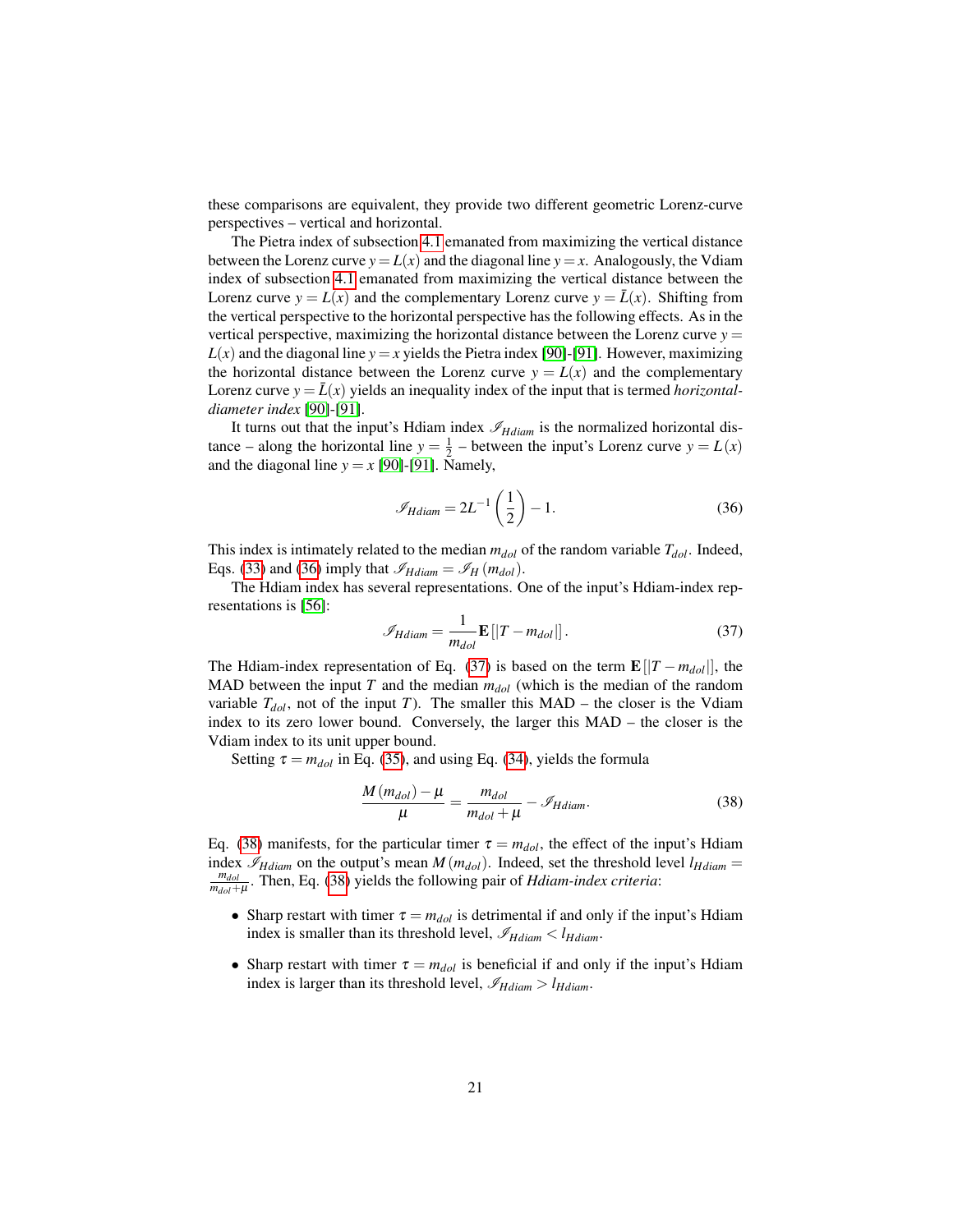# <span id="page-21-0"></span>6 Conclusion

Following up on [\[1\]](#page-29-0), in this paper we continued exploring the effect of sharp restart on mean performance. Using a positive deterministic timer  $\tau$ , sharp restart is applied to a general task whose completion time is a positive random variable *T*. Namely, initiating the task at time  $t = 0$ , the task is restarted – as long as it is not accomplished – at the fixed time epochs  $t = \tau, 2\tau, 3\tau, \cdots$ . The mean completion time of the task 'under restart',  $M(\tau)$ , is compared to the task's mean completion time,  $\mathbf{E}[T] = \mu$ . This comparison determines if sharp restart improves mean performance,  $M(\tau) < \mu$ , or if it worsens mean performance,  $M(\tau) > \mu$ .

The analysis presented in this paper established that inequality indices of the random variable *T* hold a treasure trove of information regarding the effect of sharp restart on mean performance. We showed that three inequality indices – CV, Gini, and Bonferroni – determine the very existence of timers with which sharp restart improves/worsens mean performance. Given a specific timer  $\tau$ , we further showed that there are inequality indices that relate to this timer, and that these inequality indices determine if sharp restart with the specific timer  $\tau$  improves/worsens mean performance.

The novel results established in this paper provide a detailed 'inequality roadmap' for sharp restart: eight pairs of universal inequality criteria that determine the effect of sharp restart on mean performance. The underpinning inequality indices are summarized in Table 1, and the criteria are summarized in Table 2. Each pair of criteria comprises a specific inequality index  $\mathscr{I}$ , and a corresponding threshold level *l*. All eight pairs of criteria share in common the following threshold pattern. If the index is larger than its corresponding threshold level then mean performance improves:  $\mathcal{I} > l \Rightarrow M(\tau) < \mu$ . And, if the index is smaller than its corresponding threshold level then mean performance worsens:  $\mathcal{I} < l \Rightarrow M(\tau) > \mu$ .

On the one hand, inequality indices of the random variable *T* measure the statistical heterogeneity of the task's completion time. On the other hand, it is known that sharp restart can match the mean-performance of any other restart protocol [\[34,](#page-31-5) [57\]](#page-32-8). Hence, combining these two facts together, we obtain the following take-homemessage: restart improves mean performance when the underlying statistical heterogeneity is high; and it worsens mean performance when the underlying statistical heterogeneity is low. The universal inequality criteria established here articulate the takehome-message with unprecedented mathematical precision and resolution.

The first two pairs of inequality criteria – CV and Gini – have a fixed threshold level  $(l = \frac{1}{2})$  that is independent of the task's completion time. Conversely, the latter six pairs of inequality criteria have threshold levels that depend on the task's completion time. For the latter six pairs of inequality criteria, the common threshold pattern admits an alternative interpretation that is described as follows. Given the value of the inequality index  $\mathscr I$ , there is a critical 'mean value'  $\mu_c$  that is based on  $\mathscr I$ . If the task's mean completion time is larger than the critical value then mean performance improves:  $\mu$  >  $\mu_c \Rightarrow M(\tau) < \mu$ . And, if the task's mean completion time is smaller than the critical value then mean performance worsens:  $\mu < \mu_c \Rightarrow M(\tau) > \mu$ . The critical values  $\mu_c$ are specified in the right column of Table 2.

The inequality indices that underpin the inequality criteria have various equivalent representations [\[56\]](#page-32-6). As specified in Table 1, one such representation is based on mean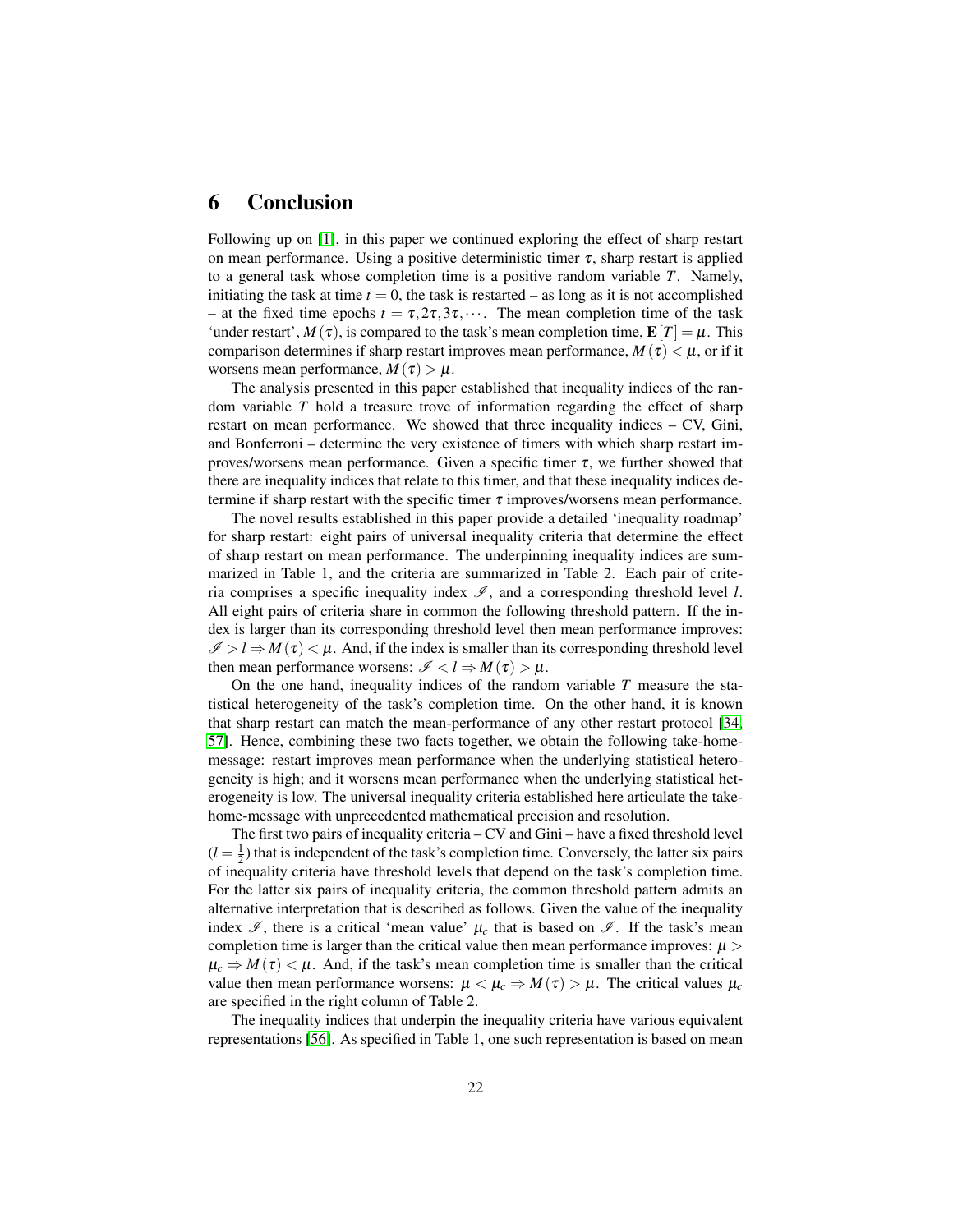square/absolute deviations (MSD/MAD) of the random variable *T*, the task's completion time; these deviations can be easily and reliably estimated from data. Thus, the application of the inequality criteria whose underpinning inequality indices admit a MSD/MAD representation is very practical, and can be done even when the distribution of the task's completion time is not known in full detail. Indeed, for example: scientists from various disciplines are well accustomed to estimating the CV, and estimating the Gini index is common practice in economics and in the social sciences; consequently, the use of the CV and Gini criteria should be straightforward to all.

Given a task, a 'natural' sharp-restart timer to consider is the mean of the task's completion time,  $\tau = \mu$ . The Pietra criteria relate this natural timer, determining if sharp restart with this timer is beneficial or detrimental. In turn, building on relations between the CV, Gini, and Pietra inequality indices, the two following universal Pietra corollaries were also established. If the Pietra index is larger than the level  $\frac{1}{2}$  then there exist timers with which sharp restart is beneficial. Moreover, if – in addition to the Pietra index being larger than the level  $\frac{1}{2}$  – the input's median is no-larger than the input's mean,  $m \leq \mu$ , then: sharp restart with the specific timer  $\tau = \mu$  is beneficial. As the Pietra index admits a MAD representation, the Pietra criteria and corollaries are very practical and are straightforward to use.

This paper unveiled profound connections between two seemingly unrelated topics: the measurement of socioeconomic inequality on the one hand, and the mean performance of sharp restart on the other hand. These connections provide researchers – theoreticians and practitioners alike – a whole new inequality vantage point, as well as a whole new inequality roadmap and toolbox, to work with in the interdisciplinary field of restart.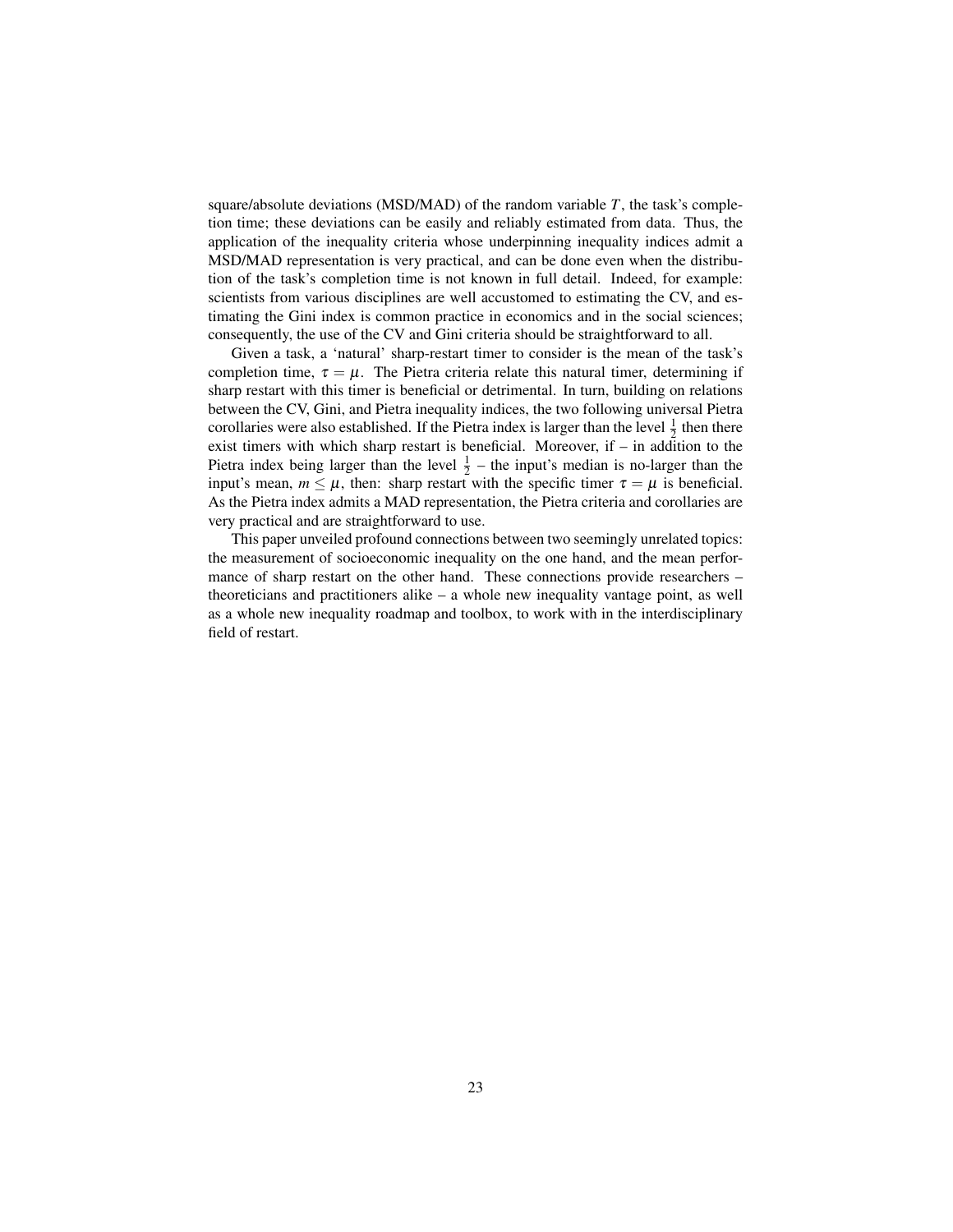| <b>Inequality</b><br>index                         | <b>MSD/MAD</b><br>representation                | Lorenz<br>representation          |  |
|----------------------------------------------------|-------------------------------------------------|-----------------------------------|--|
| $CV \frac{\mathscr{I}_{CV}}{1-\mathscr{I}_{CV}} =$ | $\frac{1}{2\mu^2} \mathbf{E}    T_1 - T_2 ^2  $ |                                   |  |
| Gini $\mathcal{I}_{Gini} =$                        | $\frac{1}{2u}$ <b>E</b> [  $T_1 - T_2$ ]        | $2 \int_0^1 [q-L(q)] dq$          |  |
| Bonferroni $\mathcal{I}_{Bonf} =$                  |                                                 | $\int_0^1 \frac{q-L(q)}{q}dq$     |  |
| Pietra $\mathcal{I}_{Pietra}$ =                    | $\frac{1}{2\mu} \mathbf{E} [  T - \mu  ]$       | $\max_{0 \leq q \leq 1} [q-L(q)]$ |  |
| Vdiam $\mathcal{I}_{Vdiam}$ =                      | $\frac{1}{\mu} \mathbf{E} [  T-m  ]$            | $1 - 2L(\frac{1}{2})$             |  |
| Hdiam $\mathcal{I}_{H diam} =$                     | $\frac{1}{m_{d-1}}\mathbf{E}[ T-m_{d0} ]$       | $2L^{-1}(\frac{1}{2})-1$          |  |
| Vertical $\mathcal{I}_V(\tau) =$                   |                                                 | $rac{q-L(q)}{q}$                  |  |
| Horizontal $\mathscr{I}_H(\tau) =$                 |                                                 | $\frac{L^{-1}(q)-q}{1-q}$         |  |

| able |
|------|
|------|

Table 1: The eight inequality indices that underpin, respectively, the eight pairs of universal inequality criteria for sharp restart. These inequality indices have various equivalent representations [\[56\]](#page-32-6), two of which are presented in the table: representations based on mean square/absolute deviations (MSD/MAD) of the task's completion time *T*; and representations based on the Lorenz curve  $L(\cdot)$  of the task's completion time *T* (see section [2.4](#page-6-0) for the details). Remarks regarding specific inequality indices are the following. CV and Gini:  $T_1$  and  $T_2$  are two IID copies of the random variable  $T$ . Vdiam: *m* is the median of the random variable *T*. Hdiam: *mdol* is the median of the random variable  $T_{dol}$  (see section [5.1](#page-16-2) for the details). Vertical:  $q = F(\tau)$ , where  $F(\cdot)$ is the distribution function of the random variable *T*. Horizontal:  $q = F_{dot}(\tau)$ , where  $F_{dol}(\cdot)$  is the distribution function of the random variable  $T_{dol}$  (see section [5.1](#page-16-2) for the details).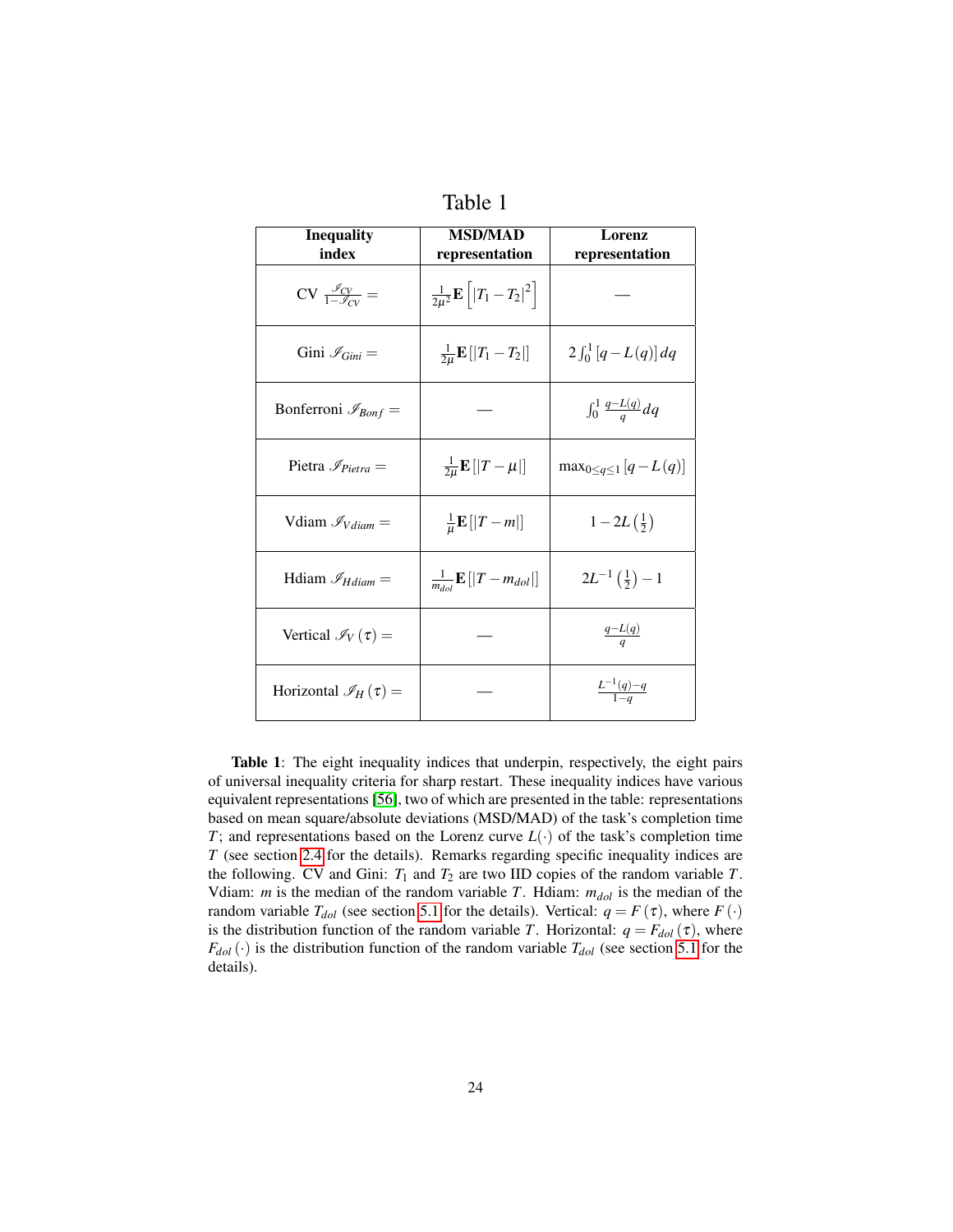| <b>Inequality</b><br>index $\mathcal{I} =$ | <b>Threshold</b><br>level $l=$                         | <b>Timer</b>     | <b>Critical</b><br>value $\mu_c =$                                     |
|--------------------------------------------|--------------------------------------------------------|------------------|------------------------------------------------------------------------|
| $\mathscr{I}_{CV}$                         | $\frac{1}{2}$                                          | Existence        |                                                                        |
| $\mathscr{I}_{Gini}$                       | $\frac{1}{2}$                                          | Existence        |                                                                        |
| $\mathcal{I}_{Bonf}$                       | $\frac{v-\mu}{\mu}$                                    | Existence        | $\frac{V}{1+\mathscr{I}_{Bonf}}$                                       |
| $\mathscr{I}_{Pietra}$                     | $\bar{F}(\mu)$                                         | $\tau = \mu$     | $\bar{F}^{-1}\left(\mathcal{I}_{Pietra}\right)$                        |
| $\mathcal{I}_{V diam}$                     | $\frac{m}{\mu}$                                        | $\tau = m$       | $\frac{m}{\mathcal{I}_{V diam}}$                                       |
| $\mathscr{I}_{H diam}$                     | $\frac{m_{dol}}{m_{dol} + \mu}$                        | $\tau = m_{dol}$ | $m_{dol}\frac{1-\mathscr{I}_{H diam}}{\mathscr{I}_{H diam}}$           |
| $\mathscr{I}_V(\tau)$                      | $\frac{\tau}{\mu} \frac{\bar{F}(\tau)}{\bar{F}(\tau)}$ | $0<\tau<\infty$  | $\frac{\tau}{\mathscr{I}_V(\tau)} \frac{\bar{F}(\tau)}{\bar{F}(\tau)}$ |
| $\mathscr{I}_H(\tau)$                      | $rac{\tau}{\tau+\mu}$                                  | $0<\tau<\infty$  | $\tau \frac{1-\mathscr{I}_H(\tau)}{\mathscr{I}_H(\tau)}$               |

Table 2

Table 2: Eight pairs of universal inequality criteria that determine the mean performance of sharp restart. For each pair of criteria, the table's columns specify: the inequality index  $\mathcal I$  on which the criteria are based; the threshold level *l* that corresponds to the inequality index; and the timer parameters  $\tau$  for which the criteria apply. Comparing the inequality index  $\mathscr I$  to the threshold level *l*, the criteria assert that: if  $I > l$  then mean performance improves; and if  $I < l$  then mean performance worsens. For each pair of criteria – excluding the CV and Gini criteria – the table's right column further specifies the critical 'mean value'  $\mu_c$  that is based on the inequalityindex value  $\mathcal{I}$ . Comparing the task's mean completion time  $\mu$  to the critical 'mean value'  $\mu_c$ , the criteria assert that: if  $\mu > \mu_c$  then mean performance improves; and if  $\mu < \mu_c$  then mean performance worsens. Remarks regarding specific inequality indices are the following. Bonferroni: the value  $v$  is given by Eq. [\(12\)](#page-10-2). Pietra and Vertical:  $F(\cdot)$  and  $\bar{F}(\cdot)$  are, respectively, the distribution function and the survival function of the task's completion time *T*.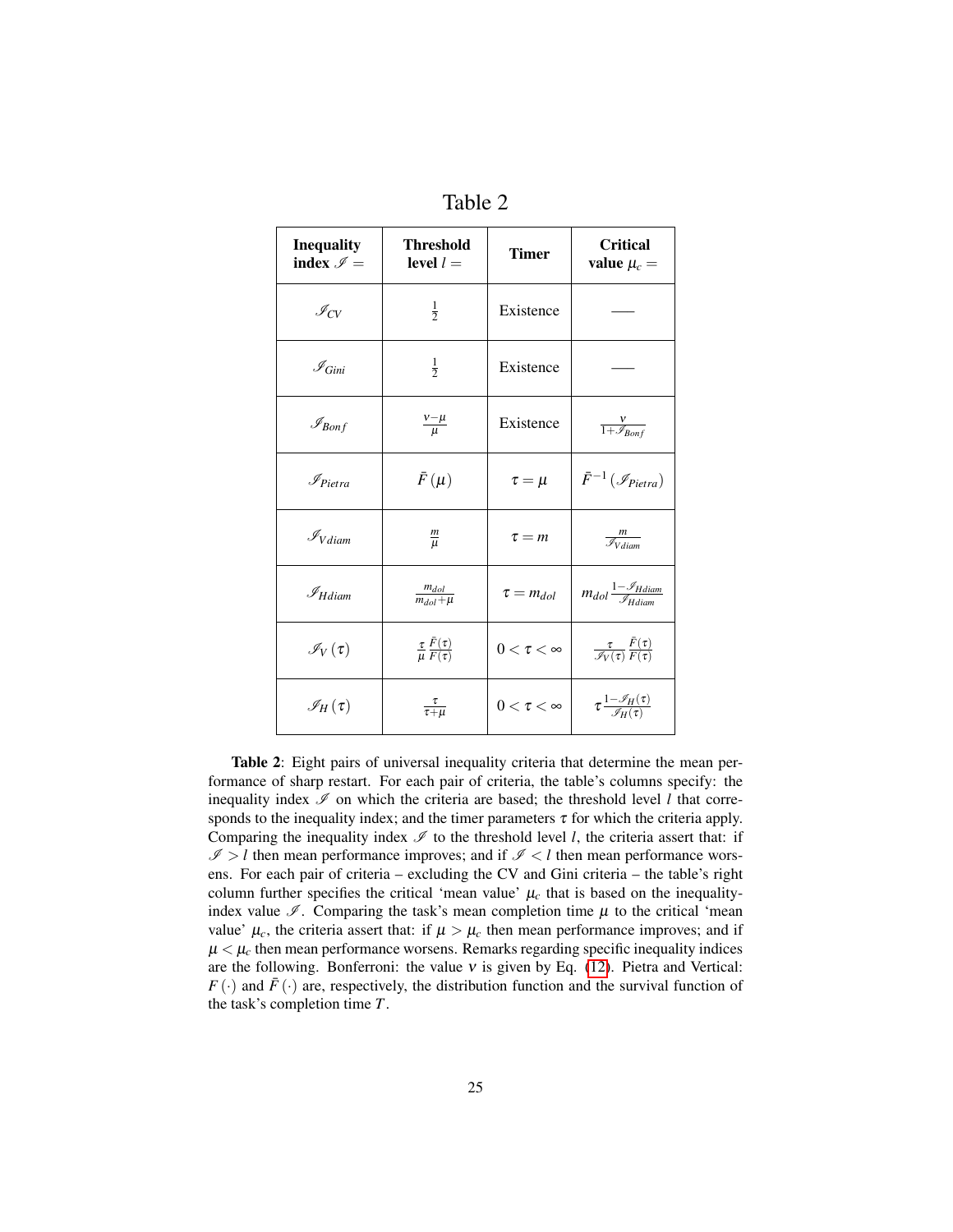Acknowledgments. Shlomi Reuveni acknowledges support from the Azrieli Foundation, from the Raymond and Beverly Sackler Center for Computational Molecular and Materials Science at Tel Aviv University, and from the Israel Science Foundation (grant No. 394/19).

# 7 Methods

### 7.1 Derivation of Eq. [\(2\)](#page-4-2)

Introduce the function

$$
f_{res}(t) = \frac{1}{\mu}\bar{F}(t)
$$
\n(39)

<span id="page-25-0"></span> $(t \ge 0)$ . As the integral of the input's survival function  $\bar{F}(t)$  is the input's mean,  $\mu =$  $\int_0^\infty \overline{F}(t) dt$ , the function  $f_{res}(t)$  is a probability density: it is non-negative,  $f_{res}(t) \ge 0$ ; and it has a unit integral,  $\int_0^\infty f_{res}(t) dt = 1$ . In effect,  $f_{res}(t)$  is the density function of the input's "residual lifetime" [\[92\]](#page-34-10). The corresponding distribution and survival functions are  $F_{res}(t) = \int_0^t f_{res}(s) ds$  and  $\bar{F}_{res}(t) = \int_t^{\infty} f_{res}(s) ds$ . Moreover, the corresponding mean is

$$
\mu_{res} = \int_0^\infty \bar{F}_{res}(t) dt = \int_0^\infty t f_{res}(t) dt
$$
  
=  $\frac{1}{\mu} \int_0^\infty t \bar{F}(t) dt = \frac{1}{2\mu} \int_0^\infty t^2 f(t) dt$   
=  $\frac{1}{2\mu} \mathbf{E} [T^2] = \frac{1}{2\mu} (\sigma^2 + \mu^2).$  (40)

In the second line of Eq. [\(40\)](#page-25-0) we used integration by parts, and in the third line of Eq. [\(40\)](#page-25-0) we used the following representation of the input's variance:  $\sigma^2 = \mathbf{E}[T^2] - \mathbf{E}[T]^2$ .

<span id="page-25-1"></span>Dividing both sides of Eq. [\(1\)](#page-4-1) by  $\mu$ , and using the distribution function  $\bar{F}_{res}(t)$ , we have

$$
\frac{M(\tau)}{\mu} = \frac{F_{res}(\tau)}{F(\tau)}.
$$
\n(41)

<span id="page-25-2"></span>Eq. [\(41\)](#page-25-1), together with the coupling between distribution and survival functions, implies that

$$
\frac{M(\tau)-\mu}{\mu} = \frac{M(\tau)}{\mu} - 1 = \frac{F_{res}(\tau)}{F(\tau)} - 1
$$
\n
$$
= \frac{F_{res}(\tau)-F(\tau)}{F(\tau)} = \frac{\bar{F}(\tau)-\bar{F}_{res}(\tau)}{F(\tau)}.
$$
\n(42)

In turn, Eq. [\(42\)](#page-25-2) implies that

<span id="page-25-3"></span>
$$
\left[M\left(\tau\right)-\mu\right]F\left(\tau\right)=\mu\left[\bar{F}\left(\tau\right)-\bar{F}_{res}\left(\tau\right)\right].\tag{43}
$$

Integrating both sides of Eq. [\(43\)](#page-25-3), and using Eq. [\(40\)](#page-25-0), yields Eq. [\(2\)](#page-4-2):

$$
\int_0^\infty [M(\tau) - \mu] F(\tau) d\tau = \mu \int_0^\infty [\bar{F}(\tau) - \bar{F}_{res}(\tau)] d\tau
$$
  
=  $\mu [\int_0^\infty \bar{F}(\tau) d\tau - \int_0^\infty \bar{F}_{res}(\tau) d\tau] = \mu (\mu - \mu_{res})$   
=  $\mu^2 - \frac{1}{2} (\sigma^2 + \mu^2) = \frac{1}{2} (\mu^2 - \sigma^2).$  (44)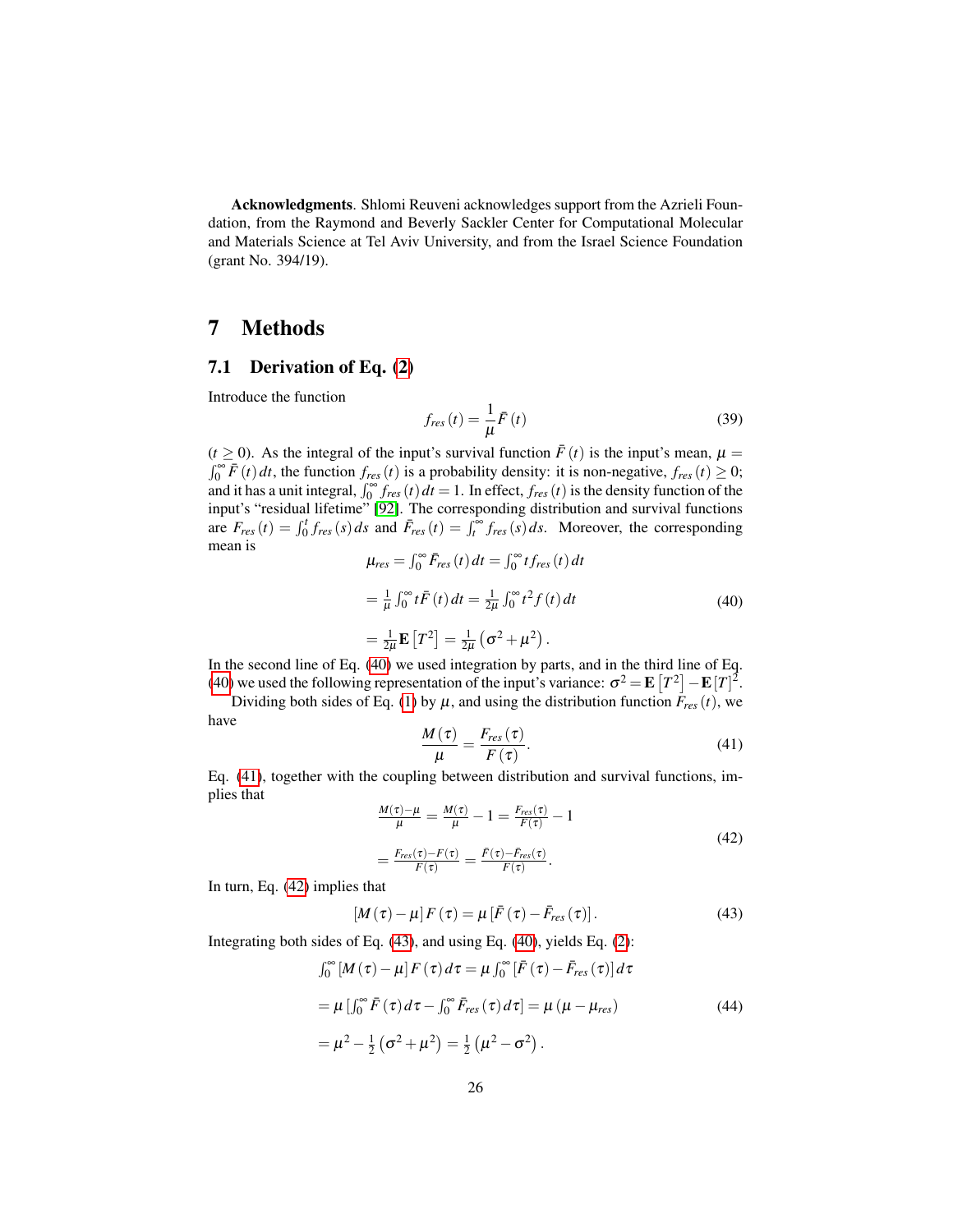### 7.2 Derivation of Eqs. [\(6\)](#page-8-2) and [\(7\)](#page-8-3)

<span id="page-26-0"></span>The output of the sharp-restart algorithm admits the following stochastic representation [\[1\]](#page-29-0):

$$
T_R = \min\{T, \tau\} + T'_R \cdot I\{T > \tau\},\tag{45}
$$

where  $T'_R$  is an IID copy of the output  $T_R$ . Applying expectation to both sides of Eq. [\(45\)](#page-26-0) yields

<span id="page-26-2"></span>
$$
\mathbf{E}[T_R] = \mathbf{E}[\min\{T,\tau\}] + \mathbf{E}[T_R' \cdot I\{T > \tau\}]. \tag{46}
$$

As  $T'_R$  is an IID copy of  $T_R$ , we have

<span id="page-26-1"></span>
$$
\mathbf{E}[T'_R \cdot I\{T > \tau\}] = \mathbf{E}[T'_R] \cdot \mathbf{E}[I\{T > \tau\}]
$$
  
= 
$$
\mathbf{E}[T'_R] \Pr(T > \tau) = \mathbf{E}[T_R] \bar{F}(\tau).
$$
 (47)

And, substituting Eq. [\(47\)](#page-26-1) in Eq. [\(46\)](#page-26-2) we have

<span id="page-26-3"></span>
$$
\mathbf{E}[T_R] = \mathbf{E}[\min\{T,\tau\}] + \mathbf{E}[T_R]\bar{F}(\tau).
$$
 (48)

In turn, Eq. [\(48\)](#page-26-3) implies that

<span id="page-26-4"></span>
$$
\mathbf{E}[T_R]F(\tau) = \mathbf{E}[\min\{T,\tau\}],
$$
\n(49)

and Eq. [\(49\)](#page-26-4) yields Eq. [\(6\)](#page-8-2).

In what follows  $T_1$  and  $T_2$  are IID copies of the input  $T$ . The distribution function of the random variable max  $\{T_1, T_2\}$  is  $F(t)^2$  ( $t \ge 0$ ), and consequently its density function is:  $f_{\text{max}}(t) = 2F(t)f(t)$   $(t > 0)$ . Multiplying both sides of Eq. [\(49\)](#page-26-4) by the term  $2f(\tau)$ , and using the density function  $f_{\text{max}}(t)$ , we have

<span id="page-26-6"></span><span id="page-26-5"></span>
$$
M(\tau) f_{\text{max}}(\tau) = 2\mathbf{E}[\min\{T,\tau\}] f(\tau). \tag{50}
$$

Integrating Eq. [\(50\)](#page-26-5) yields

$$
\int_0^\infty M(\tau) f_{\text{max}}(\tau) d\tau = 2 \int_0^\infty \mathbf{E} [\min \{T, \tau\}] f(\tau) d\tau
$$
  
\n
$$
= 2 \int_0^\infty \left[ \int_0^\infty \min \{t, \tau\} f(t) dt \right] f(\tau) d\tau
$$
  
\n
$$
= 2 \int_0^\infty \int_0^\infty \min \{t, \tau\} f(t) f(\tau) dt d\tau
$$
  
\n
$$
= 2 \mathbf{E} [\min \{T_1, T_2\}].
$$
\n(51)

As  $f_{\text{max}}(t)$  is a density function, Eqs. [\(51\)](#page-26-6) and [\(5\)](#page-8-1) yield Eq. [\(7\)](#page-8-3):

$$
\int_0^\infty \left[ \frac{M(\tau) - \mu}{\mu} \right] f_{\text{max}}(\tau) d\tau = \int_0^\infty \left[ \frac{M(\tau)}{\mu} - 1 \right] f_{\text{max}}(\tau) d\tau
$$
  
\n
$$
= \frac{1}{\mu} \int_0^\infty M(\tau) f_{\text{max}}(\tau) d\tau - \int_0^\infty f_{\text{max}}(\tau) d\tau
$$
  
\n
$$
= \frac{2}{\mu} \mathbf{E} \left[ \min \{ T_1, T_2 \} \right] - 1 = 2 \left( 1 - \mathcal{I}_{Gini} \right) - 1
$$
  
\n
$$
= 1 - 2 \mathcal{I}_{Gini}.
$$
\n(52)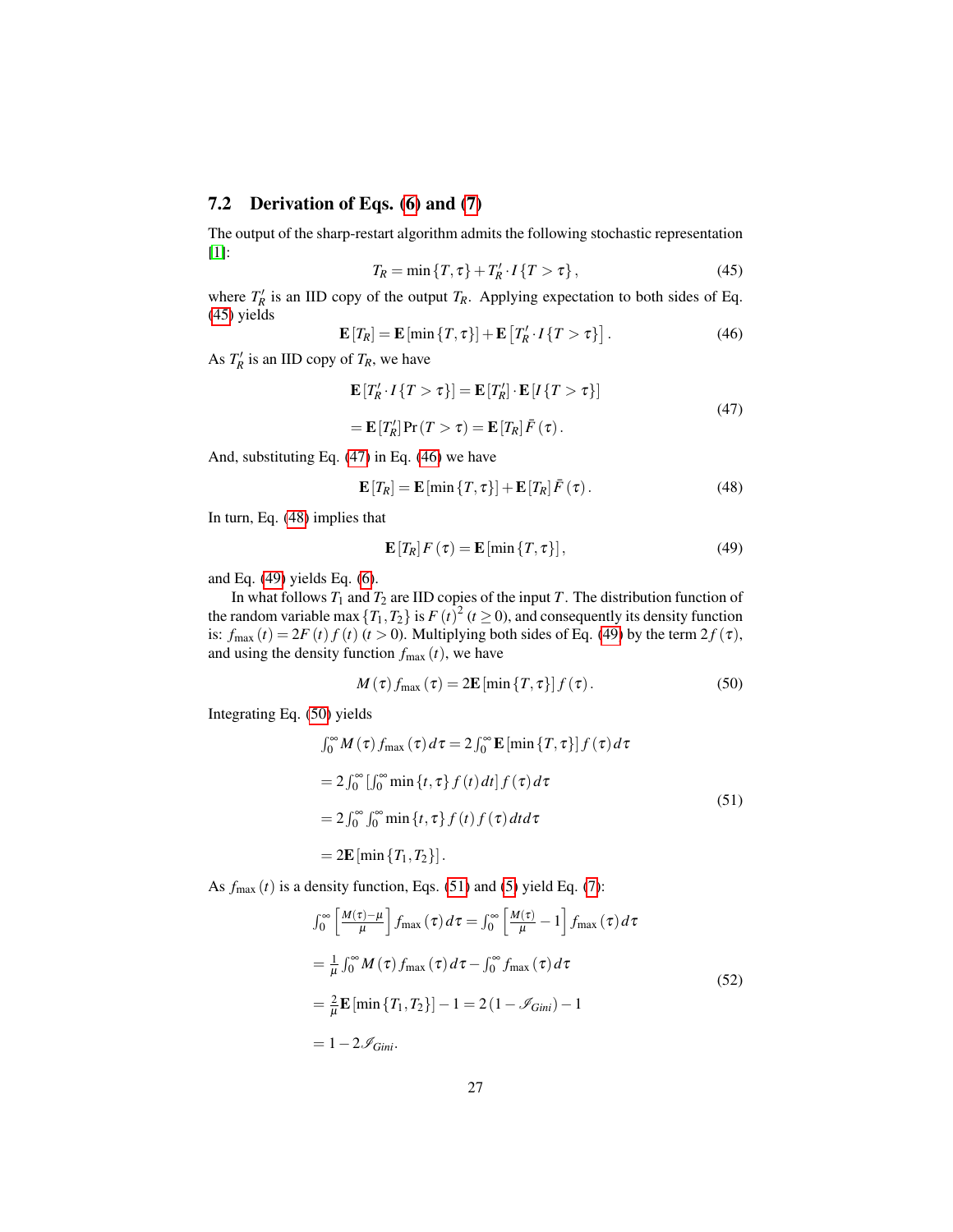# 7.3 Derivation of Eqs. [\(11\)](#page-10-0) and [\(13\)](#page-10-1)

Integration by parts implies that

<span id="page-27-0"></span>
$$
\int_0^{\tau} \bar{F}(t) dt = \int_0^{\tau} t f(t) dt + \tau \bar{F}(\tau).
$$
 (53)

Combined together, Eq. [\(1\)](#page-4-1), Eq. [\(53\)](#page-27-0) and Eq. [\(9\)](#page-9-2) yields Eq. [\(11\)](#page-10-0):

<span id="page-27-1"></span>
$$
M(\tau) = \frac{1}{F(\tau)} \int_0^{\tau} \bar{F}(t) dt
$$
  
= 
$$
\frac{1}{F(\tau)} \int_0^{\tau} t f(t) dt + \tau \frac{\bar{F}(\tau)}{F(\tau)}
$$
  
= 
$$
\phi(\tau) + \tau \frac{\bar{F}(\tau)}{F(\tau)}.
$$
 (54)

Note that we can write Eq. [\(54\)](#page-27-1) in the following form

<span id="page-27-3"></span><span id="page-27-2"></span>
$$
M(\tau) = \phi(\tau) + \tau \frac{1}{F(\tau)} - \tau.
$$
 (55)

Multiplying both sides of Eq. [\(55\)](#page-27-2) by the term  $f(\tau)$  yields

<span id="page-27-4"></span>
$$
M(\tau) f(\tau) = \phi(\tau) f(\tau) + \tau \frac{f(\tau)}{F(\tau)} - \tau f(\tau).
$$
 (56)

Integrating Eq. [\(56\)](#page-27-3), and using Eq. [\(12\)](#page-10-2), we have

$$
\int_0^\infty M(\tau) f(\tau) d\tau
$$
  
= 
$$
\int_0^\infty \phi(\tau) f(\tau) d\tau + \int_0^\infty \tau \frac{f(\tau)}{F(\tau)} d\tau - \int_0^\infty \tau f(\tau) d\tau
$$
 (57)  
= 
$$
\int_0^\infty \phi(\tau) f(\tau) d\tau + \nu - \mu.
$$

As  $f(t)$  is a density function, Eqs. [\(57\)](#page-27-4) and [\(10\)](#page-9-1) yield Eq. [\(13\)](#page-10-1):

$$
\int_0^\infty \left[ \frac{M(\tau) - \mu}{\mu} \right] f(\tau) d\tau = \int_0^\infty \left[ \frac{M(\tau)}{\mu} - 1 \right] f(\tau) d\tau
$$
  
\n
$$
= \frac{1}{\mu} \int_0^\infty M(\tau) f(\tau) d\tau - \int_0^\infty f(\tau) d\tau
$$
  
\n
$$
= \frac{1}{\mu} \left[ \int_0^\infty \phi(\tau) f(\tau) d\tau + \nu - \mu \right] - 1
$$
  
\n
$$
= \frac{1}{\mu} \int_0^\infty \phi(\tau) f(\tau) d\tau + \frac{\nu}{\mu} - 2
$$
  
\n
$$
= (1 - \mathcal{I}_{Bonf}) + \frac{\nu}{\mu} - 2 = \frac{\nu - \mu}{\mu} - \mathcal{I}_{Bonf}.
$$
 (58)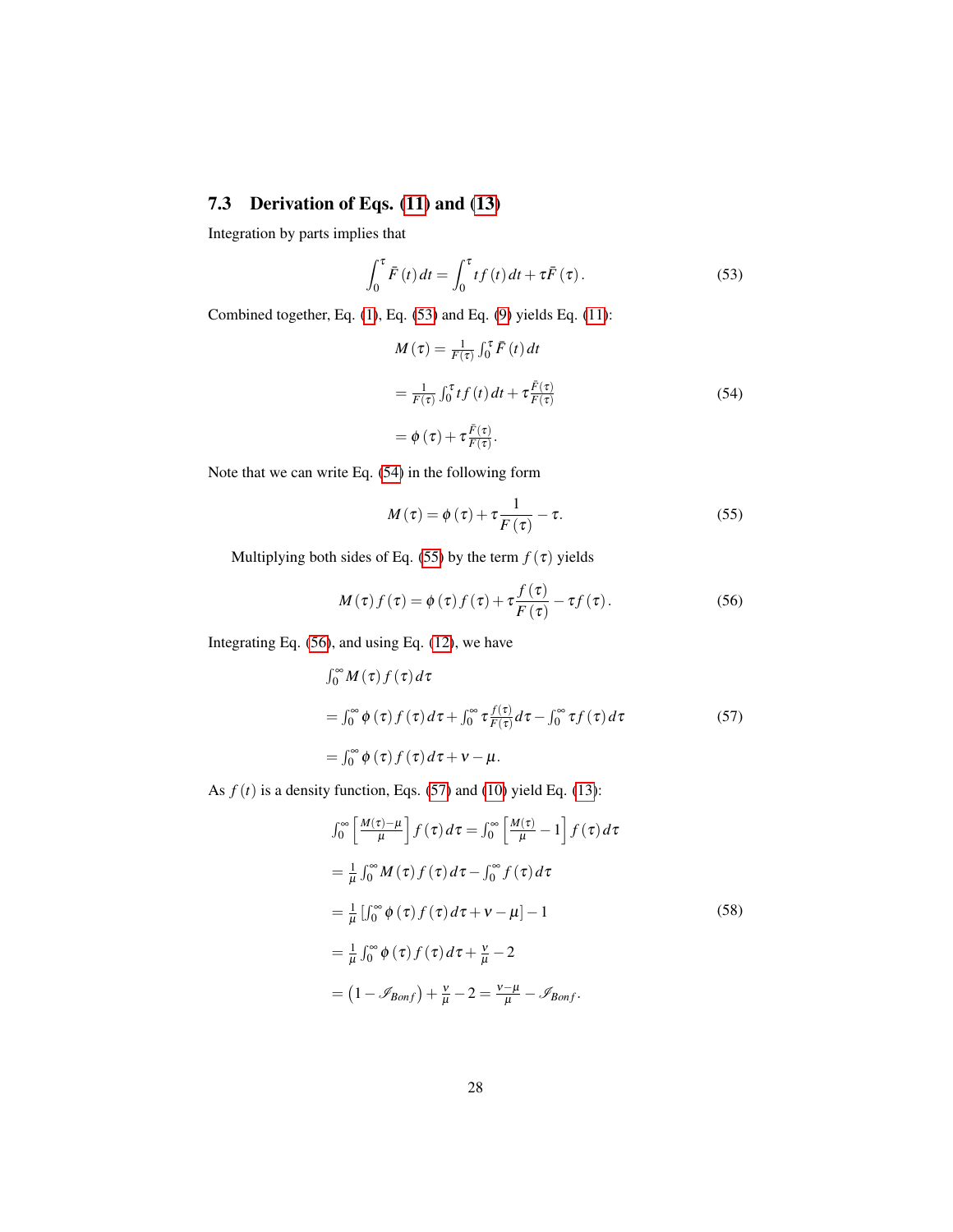# 7.4 Derivation of Eq. [\(17\)](#page-11-3)

<span id="page-28-1"></span>Note that

$$
\max\{T,\tau\} + \min\{T,\tau\} = T + \tau,\tag{59}
$$

<span id="page-28-0"></span>and

$$
\max\{T,\tau\} - \min\{T,\tau\} = |T-\tau|.
$$
 (60)

Subtracting Eq. [\(60\)](#page-28-0) from Eq. [\(59\)](#page-28-1) yields

<span id="page-28-3"></span><span id="page-28-2"></span>
$$
2\min\{T,\tau\} = T + \tau - |T - \tau|.
$$
 (61)

In turn, applying expectation to both sides of Eq. [\(61\)](#page-28-2) we have

$$
2\mathbf{E}[\min\{T,\tau\}] = \mathbf{E}[T+\tau-|T-\tau|]
$$

$$
= \mathbf{E}[T] + \mathbf{E}[\tau] - \mathbf{E}[|T-\tau|]
$$
(62)
$$
= \mu + \tau - \mathbf{E}[|T-\tau|].
$$

Combining together Eq. [\(6\)](#page-8-2) and Eq. [\(62\)](#page-28-3) yields Eq. [\(17](#page-11-3) ):

$$
M(\tau) = \frac{\mathbf{E}\left[\min\left\{T,\tau\right\}\right]}{F(\tau)} = \frac{\mu + \tau - \mathbf{E}\left[\left|T-\tau\right|\right]}{2F(\tau)}.
$$
 (63)

# 7.5 Derivation of Eqs. [\(32\)](#page-18-2) and [\(35\)](#page-19-2)

Combining together Eq. [\(54\)](#page-27-1) and Eq. [\(26\)](#page-17-2) we have

<span id="page-28-4"></span>
$$
M(\tau) = \frac{1}{F(\tau)} \int_0^{\tau} t f(t) dt + \tau \frac{\bar{F}(\tau)}{F(\tau)}
$$
  
=  $\mu \frac{F_{dol}(\tau)}{F(\tau)} + \tau \frac{\bar{F}(\tau)}{F(\tau)}$ . (64)

Eq. [\(64\)](#page-28-4) yields Eq. [\(32\)](#page-18-2):

<span id="page-28-5"></span>
$$
\frac{M(\tau)-\mu}{\mu} = \frac{1}{\mu}M(\tau) - 1
$$

$$
= \frac{1}{\mu} \left[ \mu \frac{F_{dol}(\tau)}{F(\tau)} + \tau \frac{\bar{F}(\tau)}{F(\tau)} \right] - 1
$$

$$
= \frac{\tau}{\mu} \frac{\bar{F}(\tau)}{F(\tau)} - \left[ 1 - \frac{F_{dol}(\tau)}{F(\tau)} \right].
$$
(65)

Eq. [\(65\)](#page-28-5) implies that

<span id="page-28-6"></span>
$$
[M(\tau) - \mu]F(\tau) = \tau[1 - F(\tau)] - \mu[F(\tau) - F_{dol}(\tau)]
$$
  
=  $\tau \bar{F}(\tau) - \mu[\bar{F}_{dol}(\tau) - \bar{F}(\tau)] = (\tau + \mu)\bar{F}(\tau) - \mu \bar{F}_{dol}(\tau).$  (66)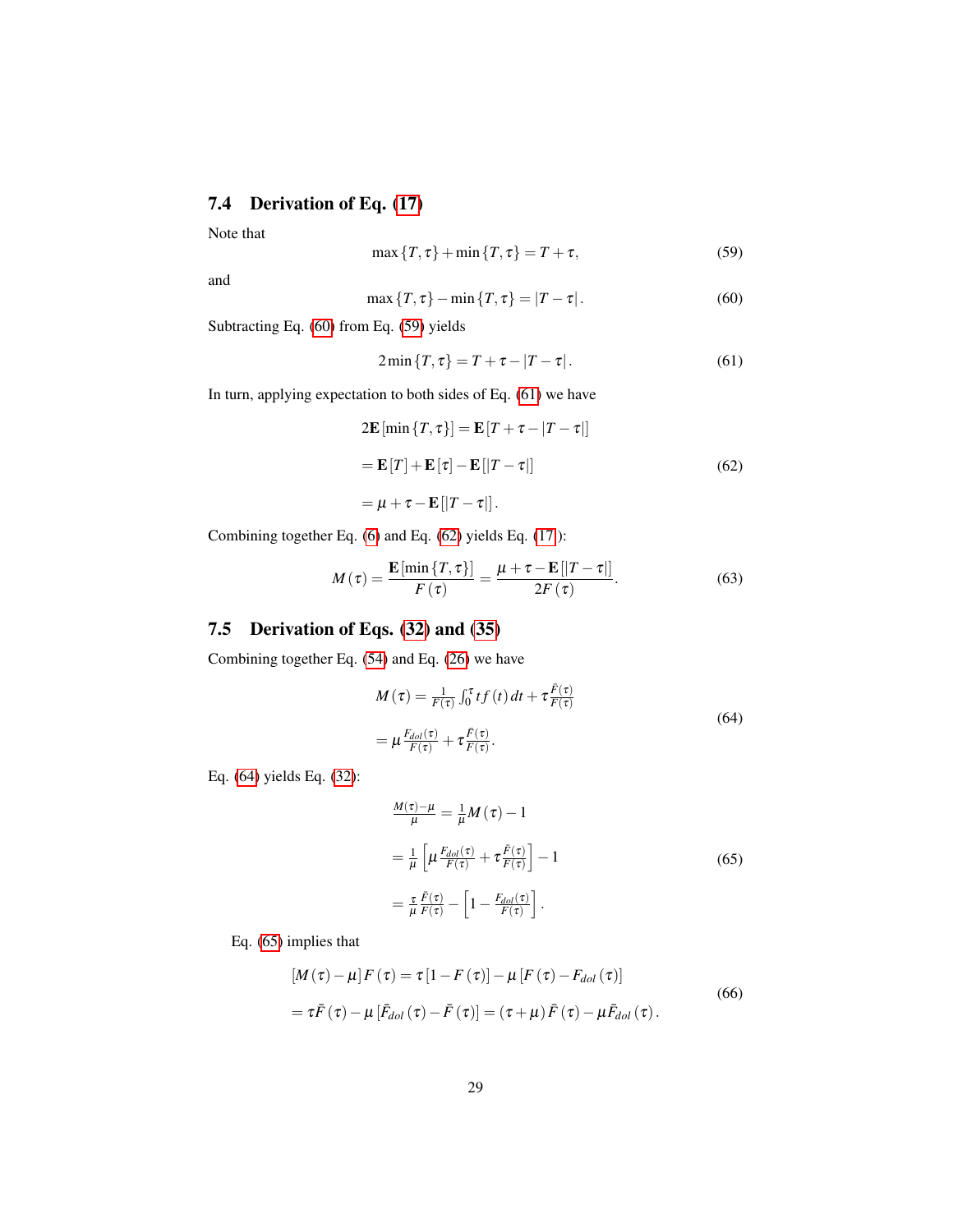Eq. [\(66\)](#page-28-6) yields

<span id="page-29-4"></span>
$$
\frac{M(\tau)-\mu}{\mu}\left[\frac{\mu}{\tau+\mu}\frac{F(\tau)}{\bar{F}_{dol}(\tau)}\right] = \frac{M(\tau)-\mu}{\tau+\mu}\frac{F(\tau)}{\bar{F}_{dol}(\tau)}
$$
\n
$$
=\frac{1}{\tau+\mu}\frac{(\tau+\mu)\bar{F}(\tau)-\mu\bar{F}_{dol}(\tau)}{\bar{F}_{dol}(\tau)} = \frac{\bar{F}(\tau)}{\bar{F}_{dol}(\tau)} - \frac{\mu}{\tau+\mu}
$$
\n
$$
=\left[1-\frac{\mu}{\tau+\mu}\right]-\left[1-\frac{\bar{F}(\tau)}{\bar{F}_{dol}(\tau)}\right]
$$
\n
$$
=\frac{\tau}{\tau+\mu}-\left[1-\frac{\bar{F}(\tau)}{\bar{F}_{dol}(\tau)}\right].
$$
\n(67)

In turn, Eq. [\(67\)](#page-29-4) yields Eq. [\(35\)](#page-19-2).

# References

- <span id="page-29-0"></span>[1] Eliazar, I. and Reuveni, S., 2020. Mean-performance of sharp restart I: Statistical roadmap. J. Phys. A: Math. Theor. 53 405004.
- <span id="page-29-1"></span>[2] C. W. Gardiner, *Handbook of Stochastic Methods for Physics, Chemistry and the Natural Sciences*, *Springer-Verlag* (2003).
- [3] S. Redner, *A guide to first-passage processes*, *Cambridge University Press* (2001).
- [4] A. J. Bray, S. N. Majumdar, and G. Schehr, *Persistence and first-passage properties in nonequilibrium systems*, *Adv. Phys.* 62, 225 (2013).
- [5] R. Metzler, G. Oshanin, and S. Redner, *First-Passage Phenomena and Their Applications*, *World Scientific, Singapore* (2014).
- <span id="page-29-2"></span>[6] S. Iyer-Biswas and A. Zilman, *First-Passage Processes in Cellular Biology*, *Advances in Chemical Physics*, 160, Editors: S. A. Rice and A. R. Dinner, *Wiley Online Library* (2016).
- <span id="page-29-3"></span>[7] Montanari, A. and Zecchina, R., 2002. Optimizing searches via rare events. Physical review letters, 88(17), p.178701.
- [8] Evans, M.R. and Majumdar, S.N., 2011. Diffusion with stochastic resetting. Physical review letters, 106(16), p.160601.
- [9] Montero, M. and Villarroel, J., 2013. Monotonic continuous-time random walks with drift and stochastic reset events. Physical Review E, 87(1), p.012116.
- [10] Gupta, S., Majumdar, S.N. and Schehr, G., 2014. Fluctuating interfaces subject to stochastic resetting. Physical review letters, 112(22), p.220601.
- [11] Kusmierz, L., Majumdar, S.N., Sabhapandit, S. and Schehr, G., 2014. First order transition for the optimal search time of Lévy flights with resetting. Physical review letters, 113(22), p.220602.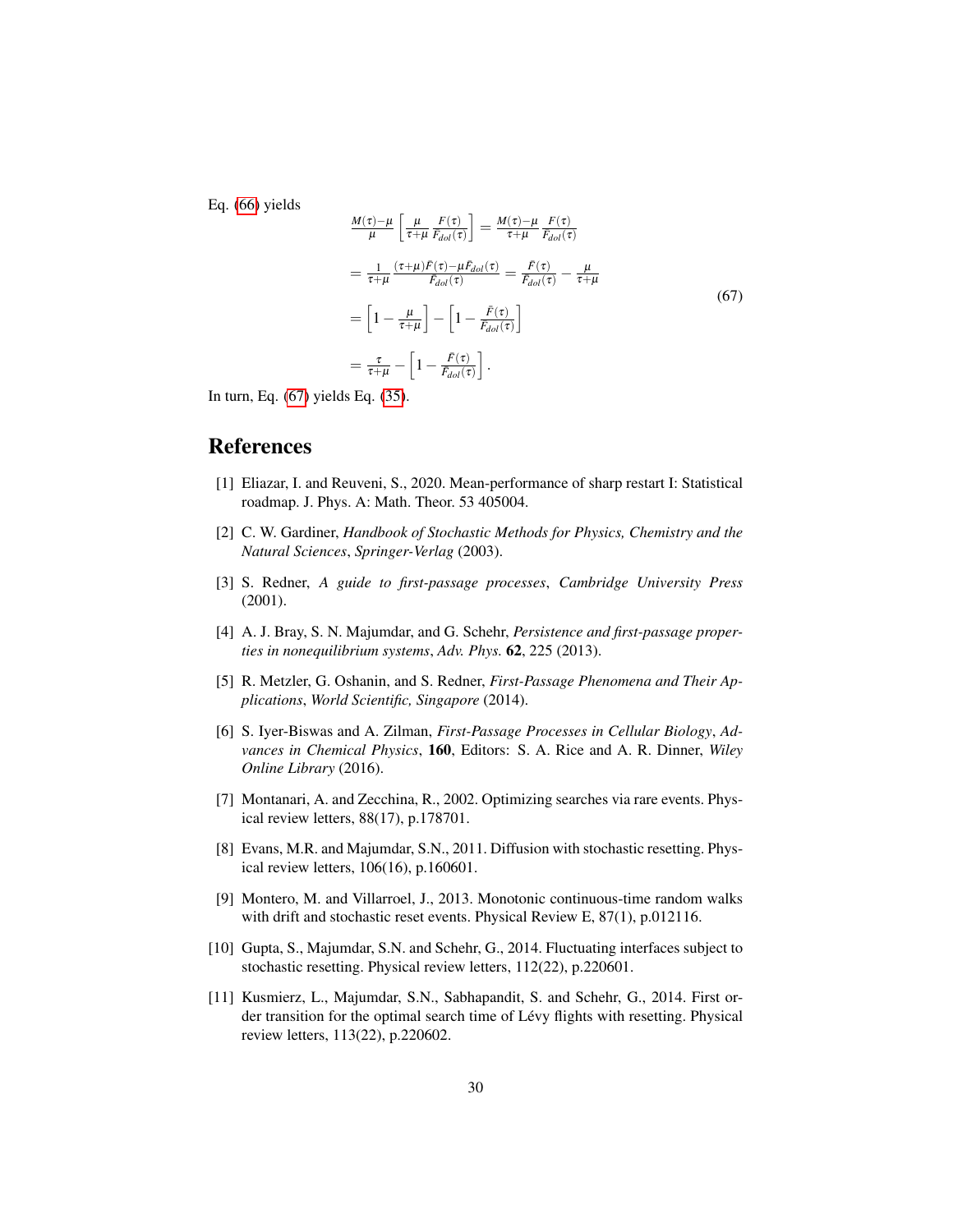- [12] Pal, A., Kundu, A. and Evans, M.R., 2016. Diffusion under time-dependent resetting. Journal of Physics A: Mathematical and Theoretical, 49(22), p.225001.
- [13] Bhat, U., De Bacco, C. and Redner, S., 2016. Stochastic search with Poisson and deterministic resetting. Journal of Statistical Mechanics: Theory and Experiment, 2016(8), p.083401.
- [14] Lapeyre, G.J. and Dentz, M., 2017. Reaction-diffusion with stochastic decay rates. Physical Chemistry Chemical Physics, 19(29), pp.18863-18879.
- [15] Robin, T., Reuveni, S. and Urbakh, M., 2018. Single-molecule theory of enzymatic inhibition. Nature communications, 9(1), p.779.
- [16] Belan, S., 2018. Restart could optimize the probability of success in a Bernoulli trial. Physical review letters, 120(8), p.080601.
- [17] Bodrova, A.S., Chechkin, A.V. and Sokolov, I.M., 2019. Nonrenewal resetting of scaled Brownian motion. Physical Review E, 100(1), p.012119.
- [18] Bodrova, A.S., Chechkin, A.V. and Sokolov, I.M., 2019. Scaled Brownian motion with renewal resetting. Physical Review E, 100(1), p.012120.
- [19] Maso-Puigdellosas, A., Campos, D. and Mendez, V., 2019. Transport properties of random walks under stochastic noninstantaneous resetting. Physical Review E, 100(4), p.042104.
- [20] Masó-Puigdellosas, A., Campos, D. and Méndez, V., 2019. Stochastic movement subject to a reset-and-residence mechanism: transport properties and first arrival statistics. Journal of Statistical Mechanics: Theory and Experiment, 2019(3), p.033201.
- [21] Budnar, S., Husain, K.B., Gomez, G.A., Naghibosadat, M., Varma, A., Verma, S., Hamilton, N.A., Morris, R.G. and Yap, A.S., 2019. Anillin promotes cell contractility by cyclic resetting of RhoA residence kinetics. Developmental cell, 49(6), pp.894-906.
- [22] De Bruyne, B., Randon-Furling, J. and Redner, S., 2020. Optimization in firstpassage resetting. Physical Review Letters, 125(5), p.050602.
- [23] Evans, M.R., Majumdar, S.N. and Schehr, G., 2020. Stochastic resetting and applications. Journal of Physics A: Mathematical and Theoretical, 53(19), p.193001.
- [24] Tal-Friedman, O., Pal, A., Sekhon, A., Reuveni, S. and Roichman, Y., 2020. Experimental realization of diffusion with stochastic resetting. The journal of physical chemistry letters, 11(17), pp.7350-7355.
- [25] Bodrova, A.S. and Sokolov, I.M., 2020. Resetting processes with noninstantaneous return. Physical Review E, 101(5), p.052130.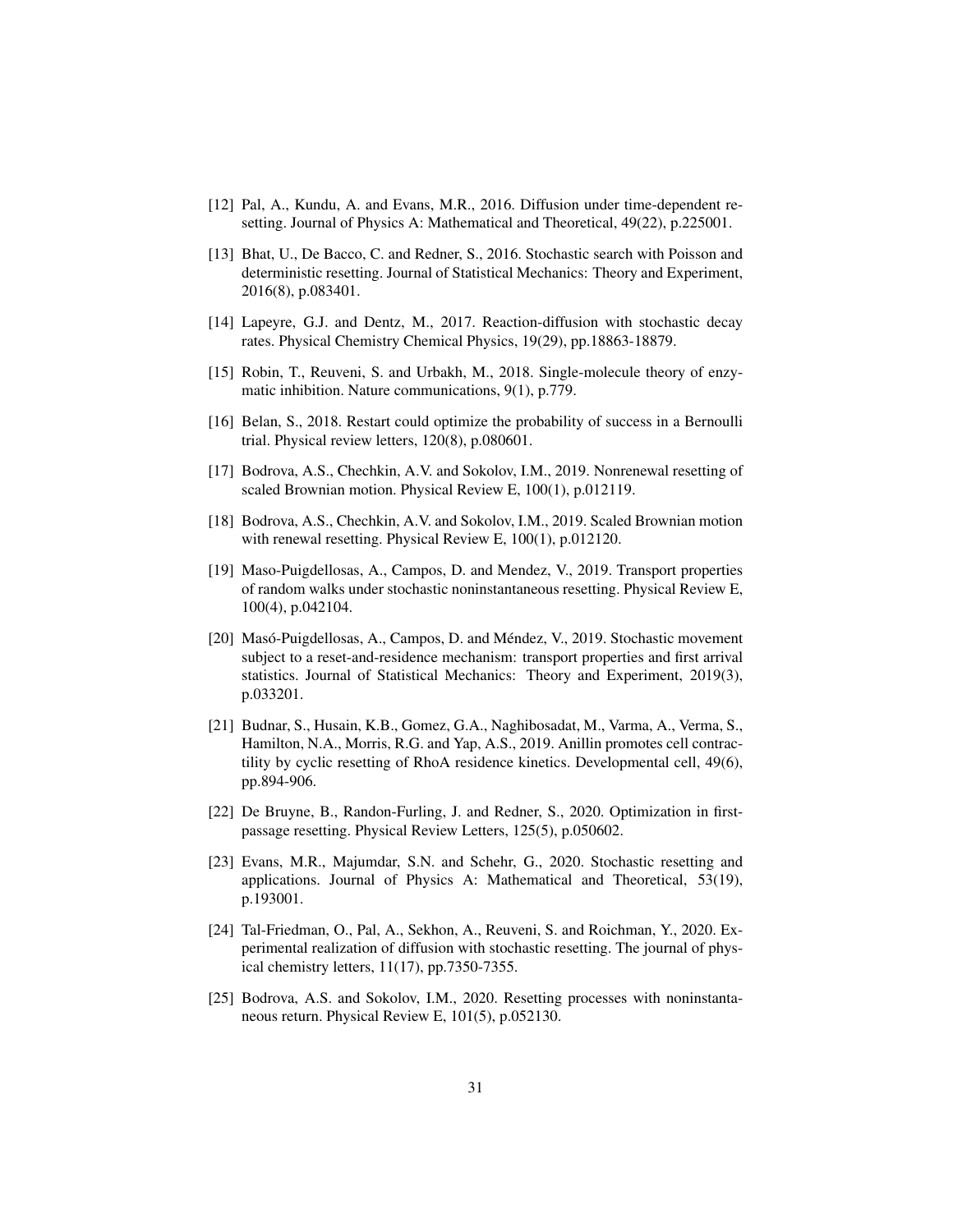- [26] Bressloff, P.C., 2020. Search processes with stochastic resetting and multiple targets. Physical Review E, 102(2), p.022115.
- <span id="page-31-0"></span>[27] Ramoso, A.M., Magalang, J.A., Sánchez-Taltavull, D., Esguerra, J.P. and Roldán, E., 2020. Stochastic resetting antiviral therapies prevent drug resistance develop- ´ ment. EPL (Europhysics Letters), 132(5), p.50003.
- <span id="page-31-1"></span>[28] Smith, W.L., 1958. Renewal theory and its ramifications. Journal of the Royal Statistical Society: Series B (Methodological), 20(2), pp.243-284.
- [29] Cox, D.R., 1962. Renewal theory. Methuen.
- <span id="page-31-2"></span>[30] Cinlar, E., 1969. Markov renewal theory. Advances in Applied Probability, 1(2), pp.123-187.
- <span id="page-31-3"></span>[31] Barlow, R.E. and Proschan, F., 1996. Mathematical theory of reliability. Siam.
- [32] Finkelstein, M., 2008. Failure rate modelling for reliability and risk. Springer Science & Business Media.
- <span id="page-31-4"></span>[33] Dhillon, B.S., 2017. Engineering systems reliability, safety, and maintenance: an integrated approach. CRC Press.
- <span id="page-31-5"></span>[34] Pal, A. and Reuveni, S., 2017. First Passage under Restart. Physical review letters, 118(3), p.030603.
- [35] Reuveni, S., Urbakh, M. and Klafter, J., 2014. Role of substrate unbinding in Michaelis-Menten enzymatic reactions. Proceedings of the National Academy of Sciences, 111(12), pp.4391-4396.
- [36] Rotbart, T., Reuveni, S. and Urbakh, M., 2015. Michaelis-Menten reaction scheme as a unified approach towards the optimal restart problem. Physical Review E, 92(6), p.060101.
- [37] Reuveni, S., 2016. Optimal stochastic restart renders fluctuations in first passage times universal. Physical review letters, 116(17), p.170601.
- [38] Pal, A., Kuśmierz, Ł and Reuveni, S., 2019. Search with home returns provides advantage under high uncertainty. Physical Review Research, 2(4), p.043174.
- [39] Ray, S., Mondal, D. and Reuveni, S., 2019. Péclet number governs transition to acceleratory restart in drift-diffusion. Journal of Physics A: Mathematical and Theoretical, 52(25), p.255002.
- [40] Ahmad, S., Nayak, I., Bansal, A., Nandi, A. and Das, D., 2019. First passage of a particle in a potential under stochastic resetting: A vanishing transition of optimal resetting rate. Physical Review E, 99(2), p.022130.
- <span id="page-31-6"></span>[41] Ray, S. and Reuveni, S., 2020. Diffusion with resetting in a logarithmic potential. J. Chem. Phys. 152, 234110.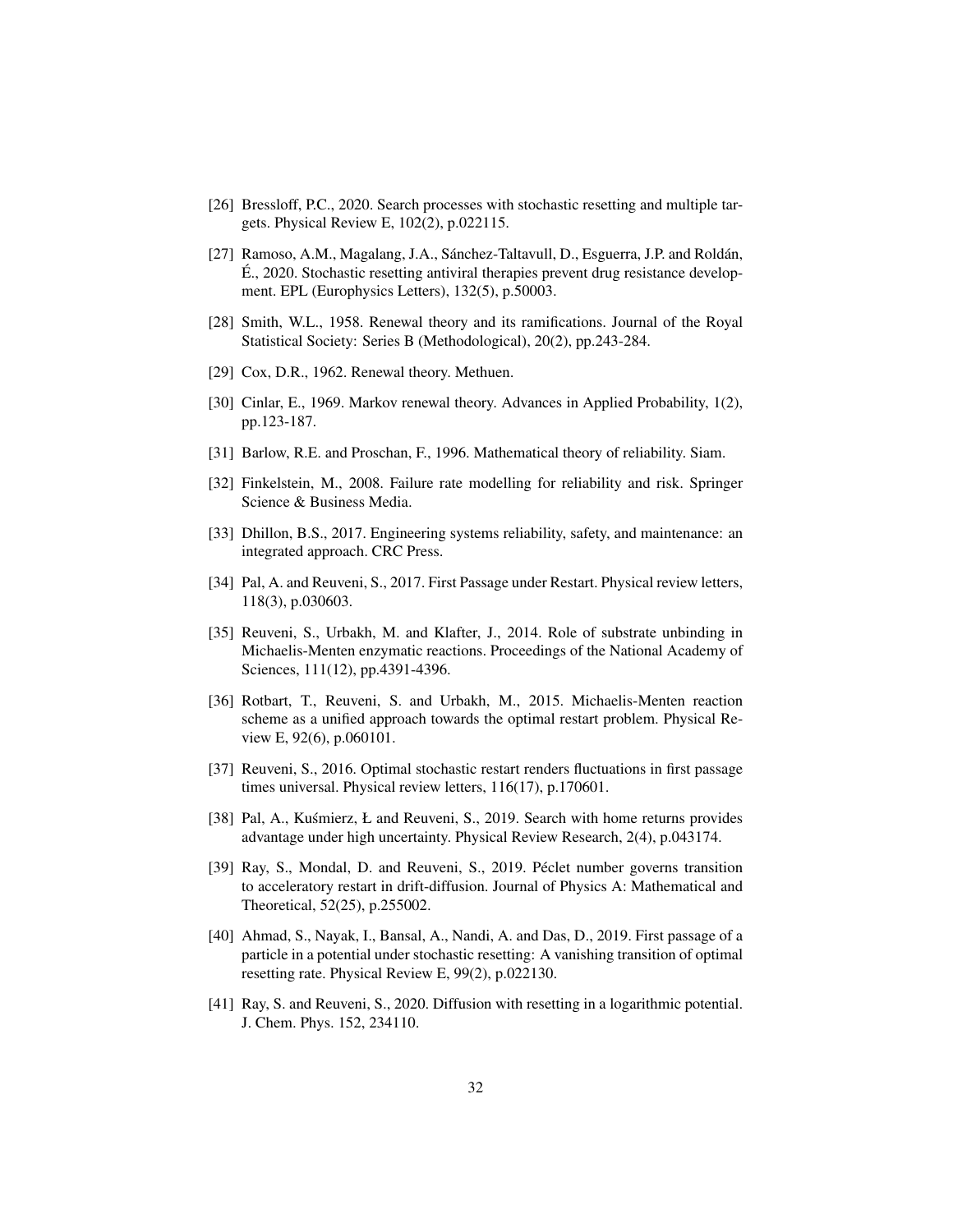- <span id="page-32-0"></span>[42] Pal, A., Eliazar, I. and Reuveni, S., 2019. First passage under restart with branching. Physical review letters, 122(2), p.020602.
- <span id="page-32-1"></span>[43] Gini, C., 1912. Variabilità e mutabilità. vamu.
- [44] Gini, C., 1914. Sulla misura della concentrazione e della variabilita dei caratteri. ` Atti del Reale Istituto veneto di scienze, lettere ed arti, 73, pp.1203-1248.
- [45] Gini, C., 1921. Measurement of inequality of incomes. The economic journal, 31(121), pp.124-126.
- [46] Yitzhaki, S., 1998. More than a dozen alternative ways of spelling Gini. Research on economic inequality, 8, pp.13-30.
- <span id="page-32-10"></span>[47] Yitzhaki, S. and Schechtman, E., 2012. The Gini methodology: A primer on a statistical methodology (Vol. 272). Springer Science & Business Media.
- [48] Giorgi, G.M. and Gubbiotti, S., 2017. Celebrating the memory of Corrado Gini: a personality out of the ordinary. International Statistical Review, 85(2), pp.325- 339.
- <span id="page-32-2"></span>[49] Giorgi, G.M. and Gigliarano, C., 2017. The Gini concentration index: a review of the inference literature. Journal of Economic Surveys, 31(4), pp.1130-1148.
- <span id="page-32-3"></span>[50] Coulter, P.B., 2019. Measuring inequality: A methodological handbook. Routledge.
- [51] Betti, G. and Lemmi, A. eds., 2008. Advances on income inequality and concentration measures. Routledge.
- [52] Hao, L. and Naiman, D.Q., 2010. Assessing inequality. Sage Publications.
- <span id="page-32-4"></span>[53] Cowell, F., 2011. Measuring inequality. Oxford University Press.
- <span id="page-32-5"></span>[54] Eliazar, I.I. and Sokolov, I.M., 2012. Measuring statistical evenness: A panoramic overview. Physica A: Statistical Mechanics and its Applications, 391(4), pp.1323- 1353.
- <span id="page-32-7"></span>[55] Eliazar, I., 2016. Harnessing inequality. Physics Reports, 649, pp.1-29.
- <span id="page-32-6"></span>[56] Eliazar, I., 2018. A tour of inequality. Annals of Physics, 389, pp.306-332.
- <span id="page-32-8"></span>[57] Chechkin, A. and Sokolov, I.M., 2018. Random search with resetting: a unified renewal approach. Physical review letters, 121(5), p.050601.
- <span id="page-32-9"></span>[58] Eliazar, I., 2017. Investigating equality: The Renyi spectrum. Physica A: Statistical Mechanics and its Applications, 481, pp.90-118.
- [59] Eliazar, I., 2017. Inequality spectra. Physica A: Statistical Mechanics and its Applications, 469, pp.824-847.
- [60] Eliazar, I., 2018. Branching search. EPL (Europhysics Letters), 120(6), p.60008.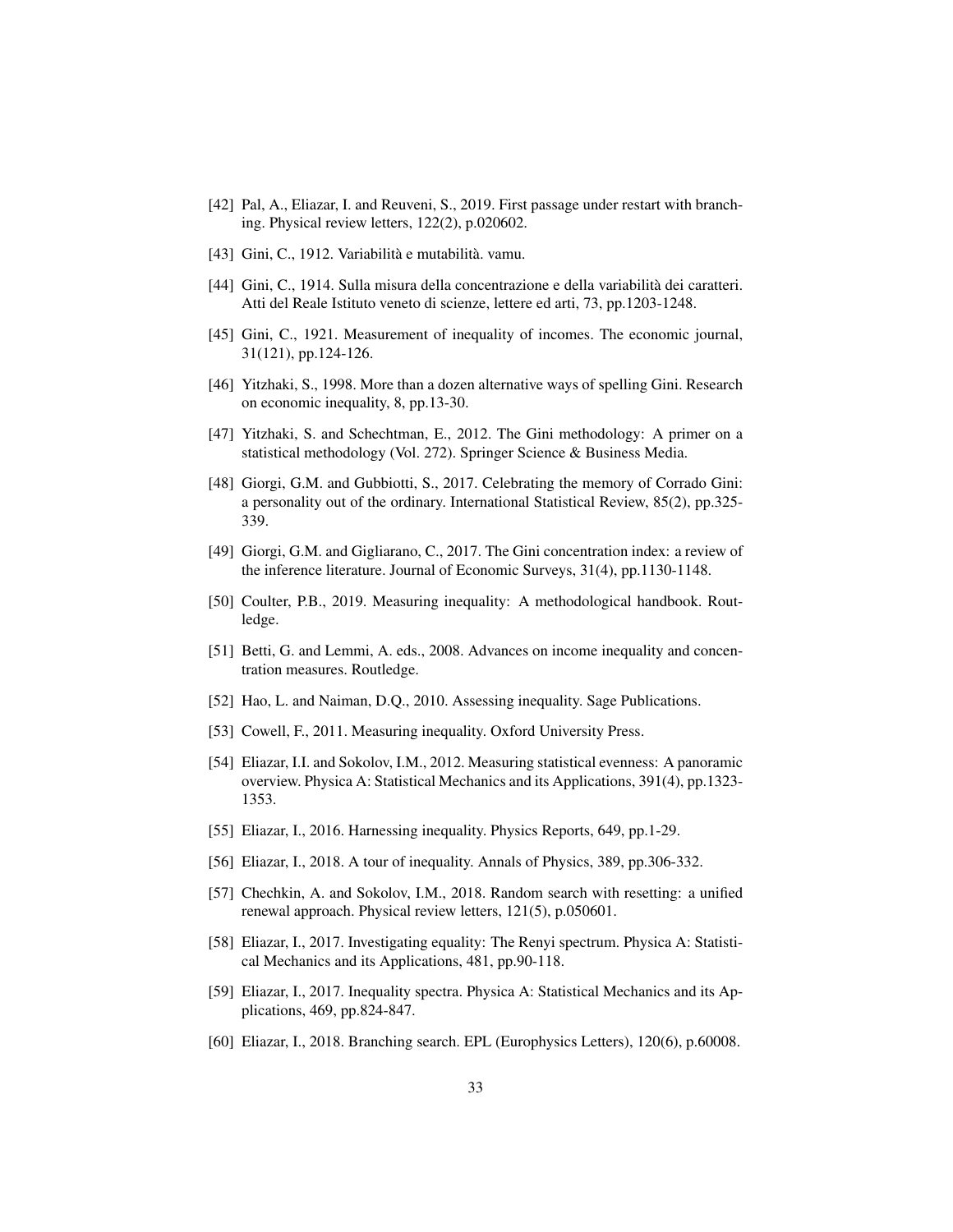- [61] Pal, A., Eliazar, I. and Reuveni, S., 2019. First passage under restart with branching. Physical review letters, 122(2), p.020602.
- <span id="page-33-0"></span>[62] Lorenz, M.O., 1905. Methods of measuring the concentration of wealth. Publications of the American statistical association, 9(70), pp.209-219.
- [63] Gastwirth, J.L., 1971. A general definition of the Lorenz curve. Econometrica: Journal of the Econometric Society, pp.1037-1039.
- [64] Giorgi, G.M., 2005. Gini's scientific work: an evergreen. Metron, 63(3), pp.299- 315.
- <span id="page-33-1"></span>[65] Chotikapanich, D. ed., 2008. Modeling income distributions and Lorenz curves. Springer Science & Business Media.
- <span id="page-33-2"></span>[66] Bonferroni, C.E., 1941. Elementi di statistica generale. Universitacommerciale Bocconi.
- [67] Nygard, F. and Sandstrom, A., 1981. Measuring income inequality. Almqvist & Wiksell International.
- [68] Tarsitano A., pp. 228-242 in: C. Dagum and M. Zenga, Income and wealth distribution, inequality and poverty (Springer, Berlin, 1990). Dagum, C. and Zenga, M. eds., 1990. Income and Wealth Distribution, Inequality

and Poverty. Springer Science & Business Media.

- [69] Giorgi, G.M. and Crescenzi, M., 2001. A proposal of poverty measures based on the Bonferroni inequality index. Metron, 59(3-4), pp.3-16.
- [70] Giorgi, G.M. and Nadarajah, S., 2010. Bonferroni and Gini indices for various parametric families of distributions. Metron, 68(1), pp.23-46.
- [71] Barcena-Martin, E. and Silber, J., 2013. On the generalization and decomposition of the Bonferroni index. Social Choice and Welfare, 41(4), pp.763-787.
- <span id="page-33-3"></span>[72] Eliazar, I. and Giorgi, G.M., 2020. From Gini to Bonferroni to Tsallis: an inequality-indices trek. METRON, pp.1-35.
- <span id="page-33-4"></span>[73] Yitzhaki, S. and Lambert, P.J., 2013. The relationship between the absolute deviation from a quantile and Gini's mean difference. Metron, 71(2), pp.97-104.
- <span id="page-33-5"></span>[74] Galton, F., 1879. The geometric mean, in vital and social statistics. Proceedings of the Royal Society of London, 29(196-199), pp.365-367.
- [75] Aitchison, J. and Brown, J.A., 1957. The lognormal distribution with special reference to its uses in economics.
- [76] Crow, E.L. and Shimizu, K., 1987. Lognormal distributions. New York: Marcel Dekker.